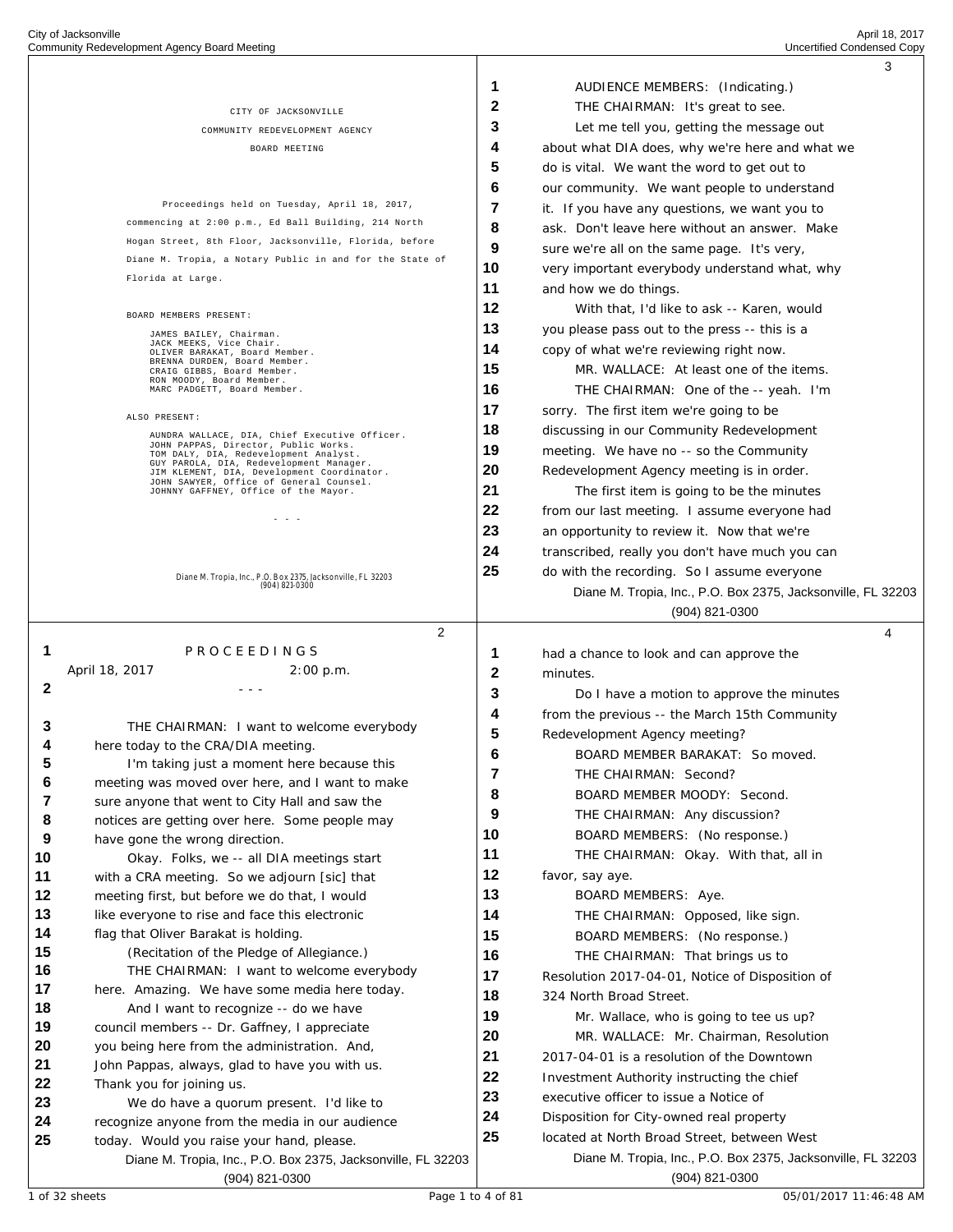|          | City of Jacksonville                                                                        |          | April 18, 2017                                                                                    |
|----------|---------------------------------------------------------------------------------------------|----------|---------------------------------------------------------------------------------------------------|
|          | Community Redevelopment Agency Board Meeting<br>5                                           |          | Uncertified Condensed Copy<br>7                                                                   |
| 1        | Monroe Street and West Church Street, as more                                               | 1        | Obviously, it's got to be at least one, but to                                                    |
| 2        | fully identified by Duval County Tax Parcel                                                 | 2        | get to the full 50 points, I think you should                                                     |
| 3        | Number 074556-0000 -- four zeros -- approving                                               | 3        | have more than just one of the strategic goals                                                    |
|          | scoring criteria for the aforementioned                                                     | 4        | being met.                                                                                        |
| 4<br>5   |                                                                                             | 5        |                                                                                                   |
|          | solicitation and instructing the chief                                                      |          | So could that possibly, that language in                                                          |
| 6        | executive officer to take all necessary action<br>in connection therewith to effectuate the | 6        | Number 1 for the scoring criteria, be changed                                                     |
| 7        | purpose of this resolution.                                                                 | 7<br>8   | to reflect that as many -- you know, as many as<br>possible to get to the 50 points as opposed to |
| 8        |                                                                                             | 9        |                                                                                                   |
| 9<br>10  | Mr. Chairman, I am going to ask Mr. Parola<br>to walk us through this particular            | 10       | just saying, hey, I've got -- I'm going to meet<br>one goal, and I should get all 50 points for   |
| 11       | presentation.                                                                               | 11       | it?                                                                                               |
| 12       | THE CHAIRMAN: Good morning, Guy -- or                                                       | 12       | THE CHAIRMAN: So if you took out the "at                                                          |
| 13       | afternoon. Sorry.                                                                           | 13       | least one," and just said, "and furthers the                                                      |
| 14       | MR. PAROLA: Good afternoon, Board                                                           | 14       | North Bank, Downtown and Southside Community                                                      |
| 15       | members.                                                                                    | 15       |                                                                                                   |
| 16       | We've -- the City has been in possession                                                    | 16       | Redevelopment Area Plan redevelopment goal and<br>strategic objective"?                           |
| 17       | of 324 North Broad Street for the better part                                               | 17       | BOARD MEMBER DURDEN: Yes. Thank you.                                                              |
| 18       | of 23 years, since 1994. I believe we got it                                                | 18       | THE CHAIRMAN: Any concern with that?                                                              |
| 19       | as part of the LaVilla purchase package. It's                                               | 19       | Mr. Sawyer, you see "furthers the," take                                                          |
| 20       | been vacant since, best we can tell.                                                        | 20       | out, strike "at least one"?                                                                       |
| 21       | It was constructed in 1904. Without a                                                       | 21       | MR. SAWYER: That's fine.                                                                          |
| 22       | tenant, it's gone through a series of neglect.                                              | 22       | BOARD MEMBER DURDEN: And then make it                                                             |
| 23       | Most recently, we took an interior tour of it                                               | 23       | "redevelopment goals and strategic objectives."                                                   |
| 24       | on the 23rd of February, and part of the second                                             | 24       | Thank you.                                                                                        |
| 25       | floor and part of the roof has caved in.                                                    | 25       | THE CHAIRMAN: Good job, Ms. Durden.                                                               |
|          | Diane M. Tropia, Inc., P.O. Box 2375, Jacksonville, FL 32203                                |          | Diane M. Tropia, Inc., P.O. Box 2375, Jacksonville, FL 32203                                      |
|          | (904) 821-0300                                                                              |          | (904) 821-0300                                                                                    |
|          | 6                                                                                           |          | 8                                                                                                 |
| 1        | We have toured the building with several                                                    | 1        | Mr. Meeks.                                                                                        |
| 2        | prospective purchasers. This is the first time                                              | 2        | VICE CHAIR MEEKS: One question,                                                                   |
| 3        | in years we have seen that. We're very                                                      | 3        | Mr. Parola, if you know the answer to this.                                                       |
| 4        | excited. So we are asking that this Notice of                                               | 4        | I'm just curious, given the state of disrepair                                                    |
| 5        | Disposition be put on the -- with the                                                       | 5        | of this building, is it your -- or have you                                                       |
| 6        | procurement office.                                                                         | 6        | gotten indications that the potential                                                             |
| 7        | THE CHAIRMAN: Thank you, Guy.                                                               | 7        | purchasers are more interested in restoring                                                       |
| 8        | Do we have any discussion, Board members?                                                   | 8        | this building or just trying to tear it down?                                                     |
| 9        | Let's start around. Mr. Padgett, do you                                                     | 9        | MR. PAROLA: Through the Chair, I think                                                            |
| 10       | want to start and --                                                                        | 10       | they were excited about the way the face looks.                                                   |
| 11       | BOARD MEMBER PADGETT: I have nothing                                                        | 11       | I think the interior probably dampened their                                                      |
| 12       | right now.                                                                                  | 12       | excitement, but I would hate to speak for them                                                    |
| 13       | THE CHAIRMAN: Okay.                                                                         | 13       | or cast any sort of opinion on them until they                                                    |
| 14       | Yes, Ms. Durden.                                                                            | 14       | actually respond to a Notice of Disposition.                                                      |
| 15<br>16 | BOARD MEMBER DURDEN: Thank you.<br>Is this on?                                              | 15<br>16 | (Board Member Gibbs enters the<br>proceedings.)                                                   |
| 17       | THE CHAIRMAN: Yes.                                                                          | 17       | THE CHAIRMAN: May I ask, Jim,                                                                     |
| 18       | BOARD MEMBER DURDEN: Just one comment on                                                    | 18       | Mr. Klement, are we compliant -- DDRB compliant                                                   |
| 19       | the staff report. On the scoring criteria,                                                  | 19       | with this building if we're trying to                                                             |
| 20       | Number 1, it says that, further, at least one                                               | 20       | dispose -- I mean, I see the plywood boards. I                                                    |
| 21       | goal and strategic objective. And we give a                                                 | 21       | see everything is broke down. I don't know how                                                    |
| 22       | lot points, points 50, half the scoring.                                                    | 22       | up to date, but are we compliant with the                                                         |
| 23       | The point I'm trying to make is simply                                                      | 23       | building from a DDRB standpoint?                                                                  |
| 24       | that it would be nice if we could have at                                                   | 24       | MR. KLEMENT: From the maintenance                                                                 |
| 25       | least -- I like the language "at least one."                                                | 25       | standpoint that we would pursue, yes, we do --                                                    |
|          | Diane M. Tropia, Inc., P.O. Box 2375, Jacksonville, FL 32203                                |          | Diane M. Tropia, Inc., P.O. Box 2375, Jacksonville, FL 32203                                      |
|          | (904) 821-0300                                                                              |          | (904) 821-0300                                                                                    |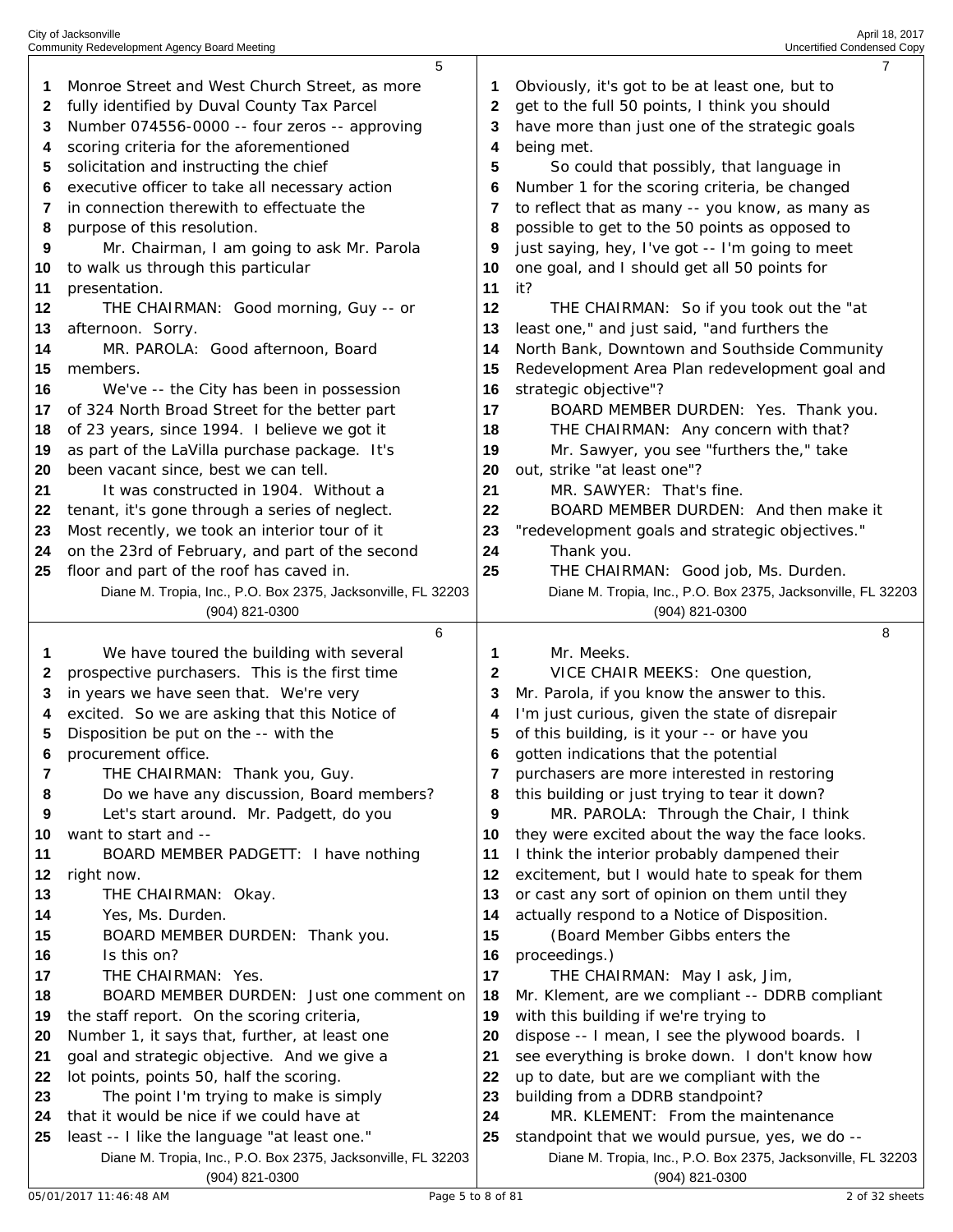|    | Community Redevelopment Agency Board Meeting                 |              | Uncertified Condensed Copy                                   |
|----|--------------------------------------------------------------|--------------|--------------------------------------------------------------|
|    | 9                                                            |              | 11                                                           |
| 1  | THE CHAIRMAN: Good.                                          | 1            | the media?                                                   |
| 2  | MR. KLEMENT: -- control it. As                               | $\mathbf{2}$ | MR. WALLACE: No. I've given the media                        |
|    |                                                              |              |                                                              |
| 3  | Mr. Parola has indicated, we try to make those               |              | the -- I've given the actual resolution package              |
| 4  | on-site visits or do the pass-bys to make sure               | 4            | that is --                                                   |
| 5  | that it's properly secured.                                  | 5            | THE CHAIRMAN: Right. Okay.                                   |
| 6  | THE CHAIRMAN: Okay. Mr. Barakat.                             | 6            | MR. WALLACE: -- the actual resolution                        |
| 7  | BOARD MEMBER BARAKAT: No comments,                           | 7            | that is in your actual package itself. And                   |
|    |                                                              |              |                                                              |
| 8  | Mr. Chairman.                                                | 8            | what I have provided to you is a synopsis of                 |
| 9  | THE CHAIRMAN: Mr. Moody.                                     | 9            | all three of the actual proposals, as well as I              |
| 10 | BOARD MEMBER MOODY: No comment.                              | 10           | have provided you with a scope of the proposal               |
| 11 | THE CHAIRMAN: And I'd like to welcome                        | 11           | which you approved in your December meeting.                 |
| 12 | Mr. Gibbs.                                                   | 12           | THE CHAIRMAN: Now for clarification,                         |
|    |                                                              |              |                                                              |
| 13 | BOARD MEMBER GIBBS: Thank you.                               | 13           | Mr. Wallace, this committee was appointed                    |
| 14 | THE CHAIRMAN: How are you?                                   | 14           | 60 days ago at our regular DIA meeting, and it               |
| 15 | BOARD MEMBER GIBBS: Very well.                               | 15           | consisted of Mr. John Pappas and Mr. Ron                     |
| 16 | THE CHAIRMAN: Good.                                          | 16           | Moody --                                                     |
| 17 | We are talking about the Notice of                           | 17           | MR. WALLACE: And myself.                                     |
|    |                                                              |              |                                                              |
| 18 | Disposition of 324 North Broad. If you want an               | 18           | THE CHAIRMAN: -- and yourself.                               |
| 19 | update or if you have any comments or                        | 19           | MR. WALLACE: It was much more than                           |
| 20 | questions --                                                 | 20           | 60 days ago. We appointed the committee                      |
| 21 | BOARD MEMBER GIBBS: I have no comments.                      | 21           | December -- probably December 14th itself. You               |
| 22 | Thank you.                                                   | 22           | gave strict instructions that you wanted us to               |
| 23 | THE CHAIRMAN: Okay. With that, do I have                     | 23           | take the scope of services, which I've just                  |
| 24 | a motion to approve Resolution 2017-04-01?                   | 24           |                                                              |
|    |                                                              |              | passed out to you, which is the scope of the                 |
| 25 | VICE CHAIR MEEKS: So moved.                                  | 25           | proposal, and get that embedded into an actual               |
|    | Diane M. Tropia, Inc., P.O. Box 2375, Jacksonville, FL 32203 |              | Diane M. Tropia, Inc., P.O. Box 2375, Jacksonville, FL 32203 |
|    | (904) 821-0300                                               |              | (904) 821-0300                                               |
|    |                                                              |              |                                                              |
|    |                                                              |              |                                                              |
|    | 10                                                           |              | 12                                                           |
| 1  | BOARD MEMBER BARAKAT: Second.                                | 1            | Notice of Disposition for 70 acres of                        |
| 2  | THE CHAIRMAN: Second. Do we have any                         | 2            | riverfront property and to get that particular               |
| 3  | comments from the public on this particular                  | 3            | proposal out on the street.                                  |
| 4  | resolution?                                                  | 4            | We were successful in being able to do                       |
| 5  | AUDIENCE MEMBERS: (No response.)                             | 5            | that. So, Mr. Chairman, Resolution 2017-04-02                |
| 6  |                                                              | 6            | is a resolution of the Downtown Investment                   |
|    | THE CHAIRMAN: Seeing none, with that, all                    |              |                                                              |
| 7  | in favor, say aye.                                           |              | Authority adopting the ISP-30-17 Evaluation                  |
| 8  | BOARD MEMBERS: Aye.                                          | 8            | Committee's recommendation selecting Iguana                  |
| 9  | THE CHAIRMAN: Opposed, like sign.                            | 9            | Investments Florida, LLC, developer, as the                  |
| 10 | BOARD MEMBERS: (No response.)                                | 10           | highest ranking proposer of the proposals                    |
| 11 | THE CHAIRMAN: Well, I assume that's why                      | 11           | received under the Notice of Disposition,                    |
| 12 | the media was here. It wasn't that exciting,                 | 12           | Redevelopment of City-owned riverfront property              |
|    |                                                              |              |                                                              |
| 13 | so everybody can go home.                                    | 13           | released by the DIA on January 5th, 2017, and                |
| 14 | Now, that brings us to the next item,                        | 14           | authorizing the CEO of the DIA to commence                   |
| 15 | Resolution 2017-04-02, Notice of Disposition of              | 15           | negotiations and execute necessary documents on              |
| 16 | City-owned riverfront property.                              | 16           | behalf of the DIA, with the developer, in                    |
| 17 | Mr. Wallace.                                                 | 17           | accordance with the solicitation terms.                      |
| 18 | MR. WALLACE: Yes, sir. I am going to                         | 18           | Mr. Chairman, you're absolutely correct,                     |
| 19 | pass out some documents to you. Take one of                  | 19           | Mr. Moody, along with Mr. Pappas and myself, we              |
|    |                                                              | 20           |                                                              |
| 20 | those and pass it around, if you don't mind.                 |              | convened on March 20th, 2017 as an evaluation                |
| 21 | And also, take one of those and pass it around.              | 21           | committee where, at that particular time, we                 |
| 22 | What I am passing out to you is a synopsis                   | 22           | received information from the Procurement                    |
| 23 | of all three of the actual proposals that we                 | 23           | Department, as well as we received the actual                |
| 24 | received.                                                    | 24           | proposals, along with the scoring sheet, along               |
| 25 | THE CHAIRMAN: Is this what we passed to                      | 25           | with the actual disposition notice itself.                   |
|    | Diane M. Tropia, Inc., P.O. Box 2375, Jacksonville, FL 32203 |              | Diane M. Tropia, Inc., P.O. Box 2375, Jacksonville, FL 32203 |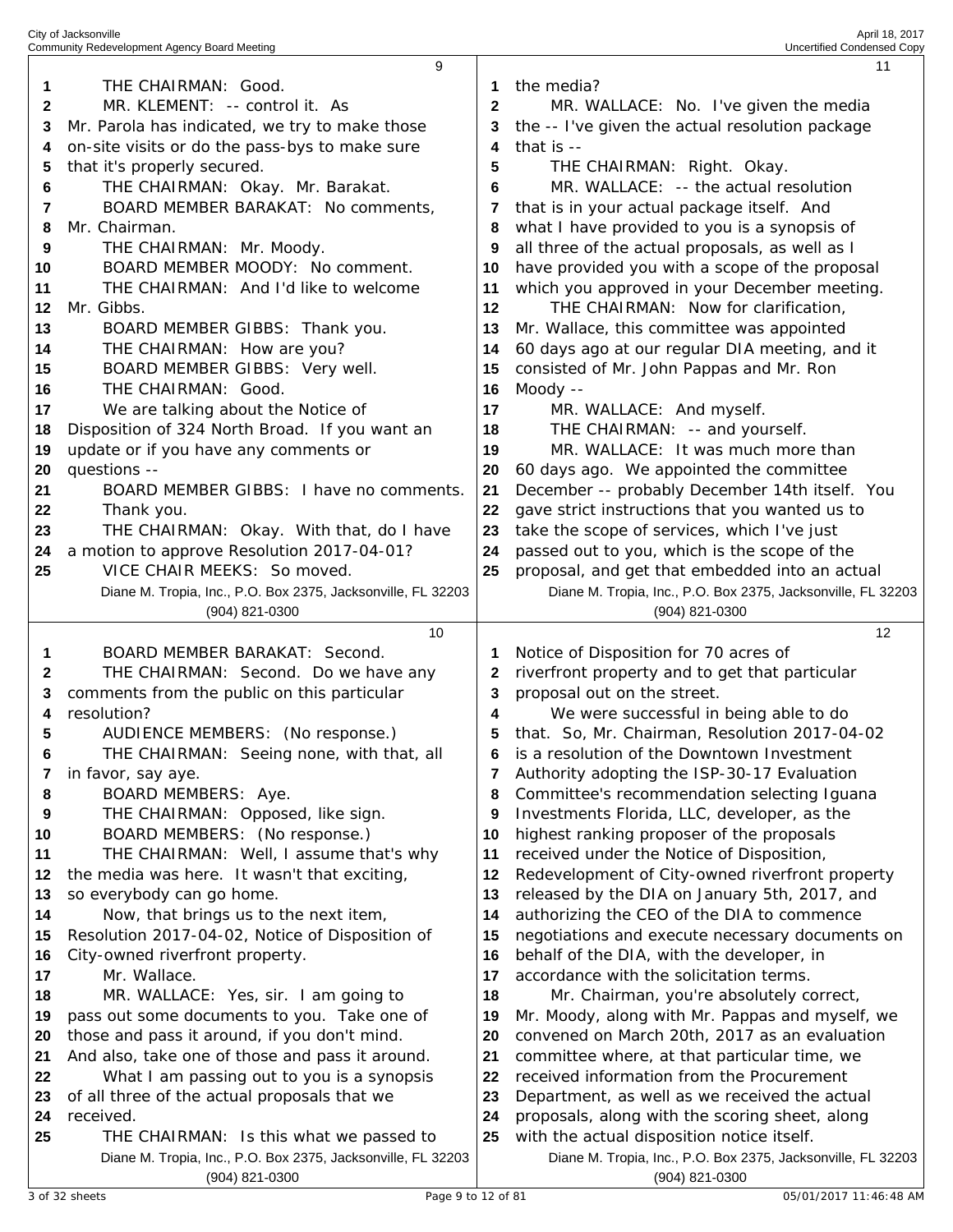| City of Jacksonville                         | April 18, 2017                    |
|----------------------------------------------|-----------------------------------|
| Community Redevelopment Agency Board Meeting | <b>Uncertified Condensed Copy</b> |

|          | 13                                                                                                           |             | 15                                                                                                            |
|----------|--------------------------------------------------------------------------------------------------------------|-------------|---------------------------------------------------------------------------------------------------------------|
| 1        | We submitted our scores back individually                                                                    | 1           | the things from it. What it did is it laid out                                                                |
| 2        | to the Procurement Department on April                                                                       | $\mathbf 2$ | the following:                                                                                                |
| 3        | the 12th. Based upon the information received                                                                | 3           | To, what I'd say, the far western edge of                                                                     |
| 4        | from Greg Pease, the Division Director for                                                                   | 4           | the 70 acres of property, they have a section                                                                 |
| 5        | Procurement, neither Mr. Pappas, Mr. Moody nor                                                               | 5           | known as residential. And that is probably the                                                                |
| 6        | myself could talk with each other during that                                                                | 6           | purple area, if you can see it from the screen.                                                               |
| 7        | particular time frame. So this is the first                                                                  | 7           | The most -- next to that purple area is the                                                                   |
| 8        | time that we are able to talk with each other,                                                               | 8           | Veterans -- what they are proposing as Veterans                                                               |
| 9        | at this particular meeting.                                                                                  | 9           | Park, which is the actual relocation of                                                                       |
| 10       | So what I am going to do is run through                                                                      | 10          | Metropolitan Park from where it is today to                                                                   |
| 11       | the actual proposals and give you, hopefully,                                                                | 11          | this particular location.                                                                                     |
| 12       | the highlights from all of the actual proposals                                                              | 12          | THE CHAIRMAN: Mr. Wallace, let me remind                                                                      |
| 13       | itself, and then we will be able to, as a                                                                    | 13          | everybody, in case you're trying to see this up                                                               |
| 14       | collective body of the Evaluation Committee,                                                                 | 14          | here, if you turn around, it's right behind you                                                               |
| 15       | answer any questions that you may have as an                                                                 | 15          | also. So if you can see any better back there,                                                                |
| 16       | actual board before you render your decision.                                                                | 16          | it might help.                                                                                                |
| 17       | Let me preface the following: I want to                                                                      | 17          | MR. WALLACE: Then moving to the east, we                                                                      |
| 18       | thank all three of the actual proposers for                                                                  | 18          | get to the pinkish area, and that is known as                                                                 |
| 19       | submitting proposals. Nothing that we're going                                                               | 19          | their mixed-use development area.                                                                             |
| 20       | to talk about today is personal. In fact,                                                                    | 20          | And then when we probably get to the                                                                          |
| 21       | there's at least one or more of the actual                                                                   | 21          | furthest east, it's the section known as the                                                                  |
| 22       | proposers that probably earned the highest                                                                   | 22          | hotel and spa and residences and exhibition                                                                   |
| 23       | rank, that I would certainly like to sit down                                                                | 23          | space and mixed-use space.                                                                                    |
| 24       | and talk with the developers because I think                                                                 | 24          | Turn to the next slide for me, if you                                                                         |
| 25       | there's other opportunities within downtown for                                                              | 25          | don't mind.                                                                                                   |
|          | Diane M. Tropia, Inc., P.O. Box 2375, Jacksonville, FL 32203                                                 |             | Diane M. Tropia, Inc., P.O. Box 2375, Jacksonville, FL 32203                                                  |
|          | (904) 821-0300                                                                                               |             | (904) 821-0300                                                                                                |
|          |                                                                                                              |             |                                                                                                               |
|          | 14                                                                                                           |             | 16                                                                                                            |
| 1        | them with their particular project itself.                                                                   | 1           | So basically, if you look at my notes that                                                                    |
| 2        | So just because we make a recommend- --                                                                      | 2           | I have provided to you, a synopsis, I've taken                                                                |
| 3        | hopefully make a recommendation to you as a                                                                  | 3           | what the development contemplates. They will                                                                  |
| 4        | board, that the other proposers decide that                                                                  | 4           | act as master developer for 70 acres of                                                                       |
| 5        | they don't want to do business or they want to                                                               | 5           | riverfront development, mixed-use development.                                                                |
| 6        | walk away from working with us, I would                                                                      | 6           | The implementation of their proposed                                                                          |
| 7        | certainly want to keep that particular door                                                                  | 7           | master plan would require private investment in                                                               |
| 8        | open and to sit down with them and talk about                                                                | 8           | excess of \$500 million. It will create a                                                                     |
| 9        | the actual proposal as we move forward.                                                                      | 9           | modern, urban, walkable destination that                                                                      |
| 10       | But today's task before us was to                                                                            | 10          | connects the Sports Complex in downtown                                                                       |
| 11       | determine which of the three proposals that we                                                               | 11          | Jacksonville and is active year-round. That                                                                   |
| 12       | received, one, closely matched the Notice of                                                                 | 12          | was one of the things that was definitely                                                                     |
|          | Disposition that you approved that was let out;                                                              | 13          | stipulated within the actual Notice of                                                                        |
| 14       | two, what mostly matched our redevelopment plan                                                              | 14          | Disposition.                                                                                                  |
| 13<br>15 | that we approved in 2014, which was adopted by                                                               | 15          | They envision establishing a community                                                                        |
| 16       | City Council in 2015; three, who's got the best                                                              | 16          | board consisting of key community leaders and                                                                 |
|          | vision based upon all those things that I                                                                    | 17          | stakeholders that would meet regularly with the                                                               |
| 18       | talked about and has the financial wherewithal                                                               | 18          | master developer team and are fully briefed on                                                                |
| 17<br>19 | to take on this particular project itself.                                                                   | 19          | the details and advancement of their                                                                          |
| 20       | If someone can move the slide presentation                                                                   | 20          | development.                                                                                                  |
| 21       | for me?                                                                                                      | 21          | And Iguana will identify in its sole                                                                          |
| 22       | This is the Iguana Investments proposal                                                                      | 22          | discretion portions of the site that it desires                                                               |
| 23       | itself. And what it does -- and for the                                                                      | 23          | to transfer to implement the privately owned                                                                  |
| 24       | audience, you probably can't really see it;                                                                  | 24          | components of the master plan. And the                                                                        |
| 25       | however, I am going to probably read some of<br>Diane M. Tropia, Inc., P.O. Box 2375, Jacksonville, FL 32203 | 25          | boundaries of each acquisition parcel will be<br>Diane M. Tropia, Inc., P.O. Box 2375, Jacksonville, FL 32203 |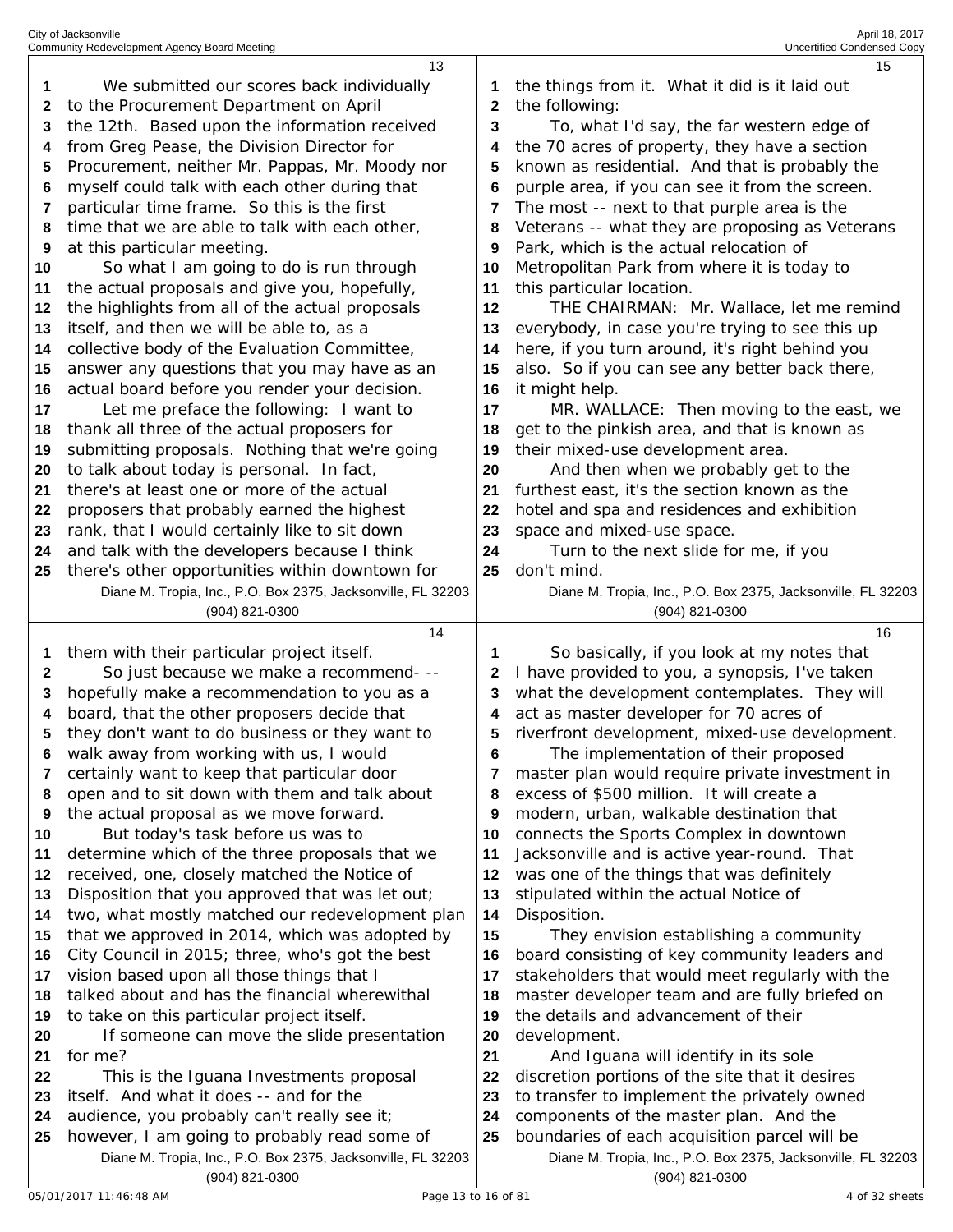|    | 17                                                           |    | 19                                                                                         |
|----|--------------------------------------------------------------|----|--------------------------------------------------------------------------------------------|
| 1  | defined as part of the final design of the                   |    | space would be 35 acres. So you have a 50/50                                               |
| 2  | private and public improvements related to the               | 2  | split on the actual utilization of the                                                     |
| 3  | development parcel.                                          | 3  | 70 acres.                                                                                  |
| 4  | What you do not see is -- I'm going to                       | 4  | Let's talk about the operations,                                                           |
| 5  | talk about the proposed plan and vision, but                 | 5  | particularly of the public space. So the                                                   |
|    |                                                              |    |                                                                                            |
| 6  | you do have it on my notes. The private                      | 6  | private areas are going to be definitely                                                   |
| 7  | ownership, residential. They're talking about                | 7  | operated and dealt with by the developers, but                                             |
| 8  | condos, upwards -- a minimum of 300, up to                   | 8  | any public areas would be overseen -- as I                                                 |
| 9  | 500 units. Apartments, the same thing, 300 to                | 9  | talked about, would be overseen by formation of                                            |
| 10 | 500 units.                                                   | 10 | a nonprofit corporation. And the nonprofit                                                 |
| 11 | Retail, commercial, restaurants, minimum                     | 11 | corporation would be funded through the sales                                              |
| 12 | of 150,000 square feet, upwards to about                     | 12 | of the development pads, for which the                                                     |
| 13 | 250,000 square feet. They are proposing office               | 13 | mixed-use development would take place on that.                                            |
| 14 | space ranging between 300,000 upwards to                     | 14 | The financial offer that they are                                                          |
| 15 | 500,000 square feet.                                         | 15 | proposing is, the purchase price of the pads                                               |
| 16 | A hotel can range between 200 rooms                          | 16 | for private use shall be no more than fair                                                 |
|    |                                                              |    |                                                                                            |
| 17 | upwards to 500 rooms. And a private marina,                  | 17 | market value of that portion of the site as of                                             |
| 18 | between 250 upwards to 450 slips. And so the                 | 18 | March 2017, which will be determined, taking                                               |
| 19 | marina may potentially also increase up to 525               | 19 | into consideration the infrastructure,                                                     |
| 20 | slips subject to the final design.                           | 20 | deficient nature of the property, environmental                                            |
| 21 | Public ownership. Parks and public space                     | 21 | conditions on the property, restrictions on the                                            |
| 22 | to be funded by the public sector. Riverwalks                | 22 | property by the bond documents and other                                                   |
| 23 | to be funded by the public sector. Hogan's                   | 23 | conditions applicable to the property. And                                                 |
| 24 | Creek greenway to be funded by the public                    | 24 | Iguana and the City would mutually agree upon a                                            |
| 25 | sector. Bay Street improvements, funded by the               | 25 | methodology for calculating fair market value.                                             |
|    | Diane M. Tropia, Inc., P.O. Box 2375, Jacksonville, FL 32203 |    | Diane M. Tropia, Inc., P.O. Box 2375, Jacksonville, FL 32203                               |
|    | (904) 821-0300                                               |    | $(904)$ 821-0300                                                                           |
|    |                                                              |    |                                                                                            |
|    | 18                                                           |    | 20                                                                                         |
| 1  | public sector. A. Philip Randolph improvements               | 1  | There's a number of public sector                                                          |
| 2  | funded by the public sector as well. The                     | 2  | responsibilities that's being proposed. The                                                |
| 3  |                                                              | 3  |                                                                                            |
| 4  | private and public ownership of the                          | 4  | City will retain ownership of the Riverwalk,<br>associated bulkheads, public spaces. It is |
| 5  | attractions; the USS Adams' moorings,                        | 5  |                                                                                            |
| 6  | exhibition space and parking structures.                     | 6  | definitely within their plan. Any issues with                                              |
|    | Please note that within their actual                         |    | regards to bonds, the City would have to                                                   |
| 7  | proposal is Phase I development. This is what                |    | address those issues to make the pads -- to                                                |
| 8  | they would potentially do out of the gate.                   | 8  | make the development project actually work.                                                |
| 9  | They're proposing between a minimum and upwards              | 9  | The City will be required to oversee                                                       |
| 10 | to -- a minimum of 50, upwards to a hundred                  | 10 | design, permitting, management and construction                                            |
| 11 | multifamily rental and/or for sale residential               | 11 | of and pay for all costs associated with the                                               |
| 12 | units, between a 200- to 250-room five-star                  | 12 | following: environmental cleanup necessary to                                              |
| 13 | hotel with a restaurant, structured parking and              | 13 | prepare the property for development, any                                                  |
| 14 | amenities, as well as 75,000 plus or minus                   | 14 | improvements to Bay Street, relocation of the                                              |
| 15 | square feet of office, restaurant, retail                    | 15 | existing Metropolitan Park, overall storm water                                            |
| 16 | space, and public infrastructure and associated              | 16 | treatment and storage on site as well as off                                               |
| 17 | public spaces.                                               | 17 | site, construction of the mooring space for the                                            |
| 18 | Future phases would be subject to market                     | 18 | Adams, and completion of filling of any of the                                             |
| 19 | demand.                                                      | 19 | land, of the 70-acre site, that's required to                                              |
| 20 | Land use, which is something you also                        | 20 | be implemented.                                                                            |
| 21 | asked about in the actual Notice of                          | 21 | Also, the City would take action to                                                        |
| 22 | Disposition, they're proposing that any                      | 22 | prepare documentation to effectuate the                                                    |
| 23 | mixed-use development -- everything that we                  | 23 | following: The City would allocate all land                                                |
| 24 | talked about -- of the 70 acres, it would                    | 24 | uses to the 70 acres of property from the DRI,                                             |
| 25 | utilize 35 acres for that. Open and public                   | 25 | Downtown DRI.                                                                              |
|    | Diane M. Tropia, Inc., P.O. Box 2375, Jacksonville, FL 32203 |    | Diane M. Tropia, Inc., P.O. Box 2375, Jacksonville, FL 32203                               |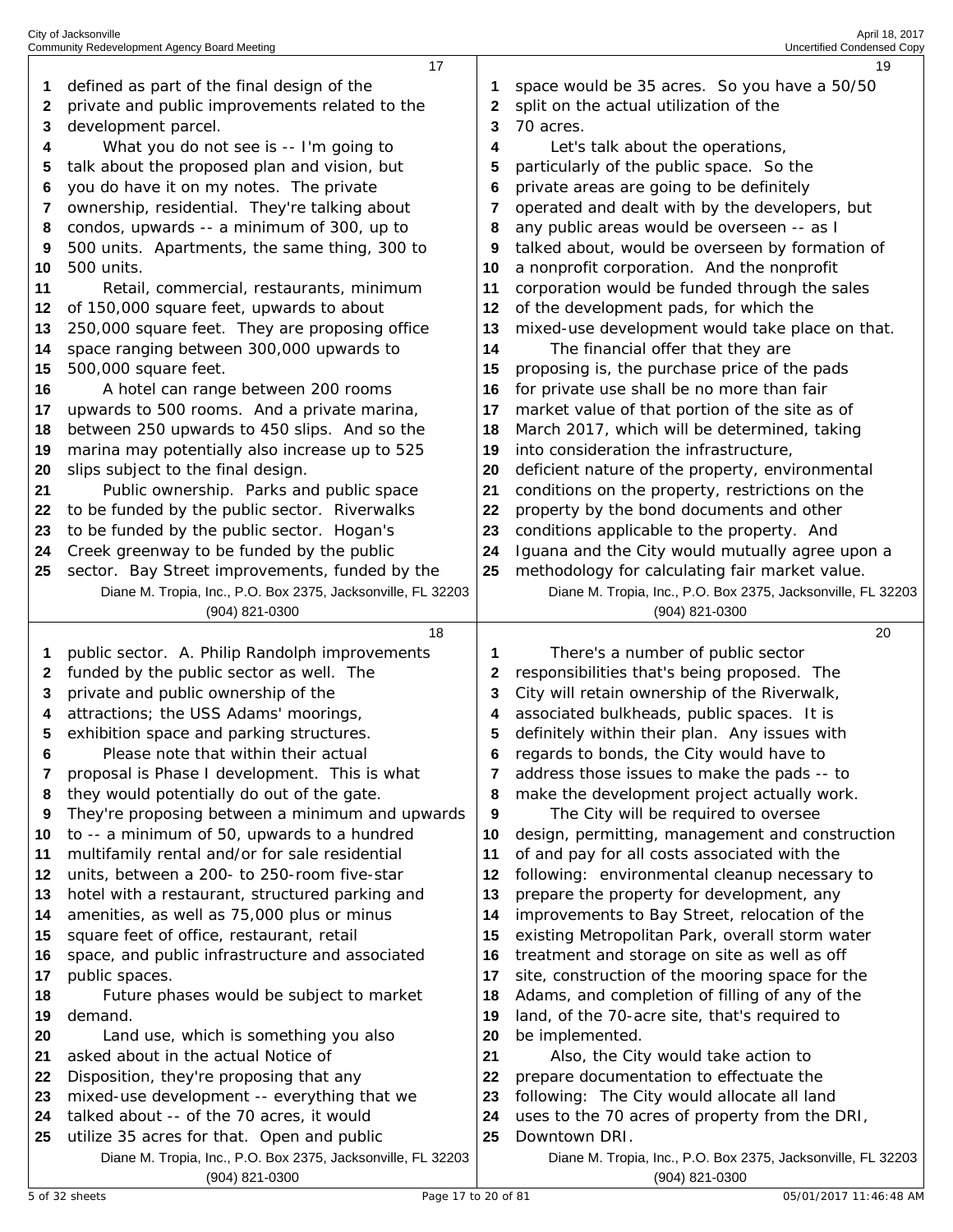|    | 21                                                                                                          |    | 23                                                                                                            |
|----|-------------------------------------------------------------------------------------------------------------|----|---------------------------------------------------------------------------------------------------------------|
| 1  | All Tax Increment Financing generated from                                                                  |    | residential, 12 percent. Civic space,                                                                         |
| 2  | the 70-acre site will flow back to the 70-acre                                                              | 2  | 25 percent. Open space, 26 percent. And                                                                       |
| 3  | site for other particular development.                                                                      | 3  | parking, about 10 percent.                                                                                    |
|    |                                                                                                             |    |                                                                                                               |
| 4  | They will work with Iguana to resolve any                                                                   | 4  | Their financial offer is proposed to do                                                                       |
| 5  | issues related to the relocation of                                                                         | 5  | the following: They're proposing to purchase                                                                  |
| 6  | Metropolitan Park.                                                                                          | 6  | the site, \$20 million fee simple. The                                                                        |
| 7  | Let's see here. I'm not going through                                                                       | 7  | developer would take down the entire site after                                                               |
| 8  | everything, but the Shipyards property will be                                                              | 8  | payment of the \$20 million. In the event of a                                                                |
| 9  | exempt from the Downtown Overlay, including but                                                             | 9  | sale or a land lease post the purchase of the                                                                 |
| 10 | not limited to the overlay's use restrictions,                                                              | 10 | entire property by the developer, the developer                                                               |
| 11 | design standards and administrative provisions.                                                             | 11 | will pay the City 50 percent of the net                                                                       |
| 12 | The property would be exempt from the                                                                       | 12 | proceeds after the developer receives 100                                                                     |
| 13 | Transportation Concurrency Exception Area and                                                               | 13 | percent of their investment and a 20 percent                                                                  |
|    |                                                                                                             |    | internal rate of return on their actual                                                                       |
| 14 | will also be exempt from mobility fees. That's                                                              | 14 |                                                                                                               |
| 15 | what they're actually proposing.                                                                            | 15 | investment.                                                                                                   |
| 16 | And Iguana would be responsible for                                                                         | 16 | Here's the public sector responsibilities:                                                                    |
| 17 | overseeing the design, permitting, construction                                                             | 17 | The City will address property cleanup; the                                                                   |
| 18 | and management of pretty much public space;                                                                 | 18 | beautification of Bay Street; bringing                                                                        |
| 19 | however, the City would pay for all the costs                                                               | 19 | utilities to the site; extend the Riverwalk;                                                                  |
| 20 | associated with the actual public space. And                                                                | 20 | provide storm water treatment and storage;                                                                    |
| 21 | that includes Bay Street. That would include                                                                | 21 | allow access to all City parking, including                                                                   |
| 22 | A. Philip Randolph, Hogan's Creek, as well as                                                               | 22 | EverBank Field, non-game and event days; extend                                                               |
| 23 | the actual Riverwalk and bulkhead along the                                                                 | 23 | the Skyway to the development; and construction                                                               |
| 24 | area.                                                                                                       | 24 | of mooring space for the USS Adams.                                                                           |
| 25 | So that is the actual complete proposal                                                                     | 25 | They're asking for a five-year tax                                                                            |
|    | Diane M. Tropia, Inc., P.O. Box 2375, Jacksonville, FL 32203                                                |    | Diane M. Tropia, Inc., P.O. Box 2375, Jacksonville, FL 32203                                                  |
|    |                                                                                                             |    |                                                                                                               |
|    |                                                                                                             |    |                                                                                                               |
|    | (904) 821-0300                                                                                              |    | (904) 821-0300                                                                                                |
|    | 22                                                                                                          |    | 24                                                                                                            |
| 1  | that Iguana has put on the actual table thus                                                                |    | abatement on development, then incrementally                                                                  |
| 2  | far.                                                                                                        | 2  | increase over five years.                                                                                     |
| 3  | If you could move to the next slide for                                                                     | 3  | Next slide.                                                                                                   |
| 4  | me.                                                                                                         | 4  | This is Wess Holdings. This is Jax One                                                                        |
| 5  | This is Presidium, Sea Glass at the                                                                         | 5  | Innovation District. They will act as the                                                                     |
|    | Shipyards. Next slide. I'll run through this                                                                | 6  | master developer of the 70 acres. They are                                                                    |
| 7  | and come back.                                                                                              | 7  | proposing a required investment of \$350                                                                      |
| 8  | They are proposing to act as the master                                                                     | 8  | million. This is commercial, mixed use and                                                                    |
| 9  | developer of a mixed-use development of                                                                     | 9  | various retail and residential complexes. This                                                                |
| 10 | 70 acres of riverfront property. They are                                                                   | 10 | is one of the most probably innovative concepts                                                               |
| 11 |                                                                                                             | 11 | because it's talking about an innovation                                                                      |
| 12 | proposing over -- in excess of a billion                                                                    | 12 |                                                                                                               |
|    | dollars of private investment.                                                                              |    | district, which is something that we probably                                                                 |
| 13 | Their proposed plan and vision is the                                                                       | 13 | didn't hit much on in our actual plan, but                                                                    |
| 14 | following: It would have retail, mixed-use                                                                  | 14 | other cities, I know, are going to an                                                                         |
| 15 | office, mixed-use residential, hotel,                                                                       | 15 | innovation district.                                                                                          |
| 16 | restaurant, a food truck, a grocery anchor,                                                                 | 16 | Phase I of their development is a hundred                                                                     |
| 17 | convention center, it will have the Sea Glass                                                               | 17 | million dollars. It talks about relocation of                                                                 |
| 18 | Tower, the aquarium, art museum, open                                                                       | 18 | Met Park and construct condos with retail,                                                                    |
| 19 | space/park space and vehicular parking, which                                                               | 19 | build a second park that includes a soccer                                                                    |
| 20 | is actually a parking garage, and pretty much                                                               | 20 | field, water park, and houses the USS Adams,                                                                  |
| 21 | submerged land.                                                                                             | 21 | and construct an office complex and parking                                                                   |
| 22 | But their land use percentage break down                                                                    | 22 | garage for the jobs, factory and other                                                                        |
| 23 | to the following: Retail and hospitality will                                                               | 23 | businesses.                                                                                                   |
| 24 | be 24 percent of the 70 acres. Mixed-use                                                                    | 24 | A future phase development will be subject                                                                    |
| 25 | office will be roughly 3 percent. Mixed-use<br>Diane M. Tropia, Inc., P.O. Box 2375, Jacksonville, FL 32203 | 25 | to market demand; however, they anticipate to<br>Diane M. Tropia, Inc., P.O. Box 2375, Jacksonville, FL 32203 |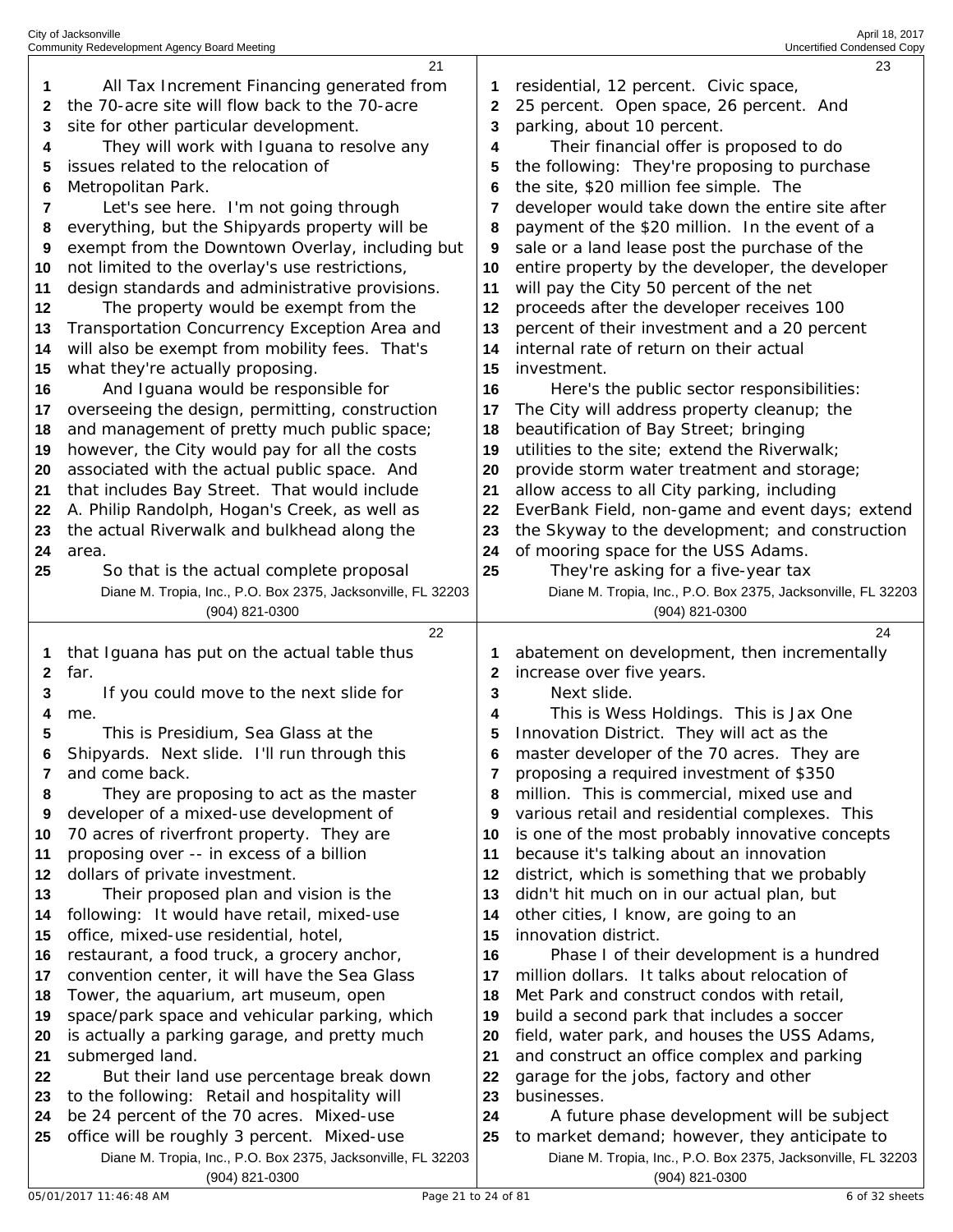|          | 25                                                                                          |          | 27                                                                              |
|----------|---------------------------------------------------------------------------------------------|----------|---------------------------------------------------------------------------------|
| 1        | build more office, residential, retail and                                                  | 1        | long.                                                                           |
| 2        | possibly a hotel.                                                                           | 2        | MR. PAPPAS: Thirty years. A little over.                                        |
| 3        | Their land use is definitely going to be                                                    | 3        | THE CHAIRMAN: Okay. And if you have any                                         |
| 4        | mixed-use development as well as open and                                                   | 4        | comments.                                                                       |
| 5        | public space.                                                                               | 5        | And then Mr. Moody, who has been a real                                         |
| 6        | Their financial offer is the following: A                                                   | 6        | estate appraiser in this city for -- over                                       |
| 7        | land lease, minus the acreage equal to                                                      |          | 42 years, right?                                                                |
| 8        | Metropolitan Park at the rate of \$100,000 per                                              | 8        | BOARD MEMBER MOODY: Forty-four years.                                           |
| 9        | year for 50 years with two 20-year extension                                                | 9        | THE CHAIRMAN: Forty-four years.                                                 |
| 10       | options.                                                                                    | 10       | So I would like to hear from both of you                                        |
| 11       | Developer participates with the City in                                                     | 11       | and share with us any thoughts or expressions                                   |
| 12       | the cleanup, up to \$2 million, which is matched                                            | 12       | on this proposal.                                                               |
| 13       | by the City. So there would be a total of                                                   | 13       | MR. PAPPAS: Certainly. To the Chair,                                            |
| 14       | \$4 million to potentially go for cleanup.                                                  | 14       | thank you.                                                                      |
| 15       | The land lease will have the option for                                                     | 15       | John Pappas with Public Works.                                                  |
| 16       | the developer to purchase the property by                                                   | 16       | I thought all three proposals were very                                         |
| 17       | multiplying the appraised value by 80 percent                                               | 17       | interesting. Certainly, Iguana, to me, seemed                                   |
| 18       | and subtracting the actual contribution of the                                              | 18       | to comply with the RFP. And that's what I                                       |
| 19       | \$2 million by the developer for the actual                                                 | 19       | focused on, evaluating based on what was asked.                                 |
| 20       | cleanup.                                                                                    | 20       | I felt like the proposal seemed to hit all                                      |
| 21       | Public sector responsibilities: A hundred                                                   | 21       | elements. I certainly liked, also, the                                          |
| 22       | percent tax abatement on all real and personal                                              | 22       | 50 percent open space. I thought that was                                       |
| 23       | property taxes for the first five years                                                     | 23       | important, seemed to -- seemed to focus on the                                  |
| 24       | following the execution of the land lease. And                                              | 24       | river as well and just seemed to be a very                                      |
| 25       | the City retains control over Metropolitan                                                  | 25       | strong proposal. Again, the other two were                                      |
|          | Diane M. Tropia, Inc., P.O. Box 2375, Jacksonville, FL 32203                                |          | Diane M. Tropia, Inc., P.O. Box 2375, Jacksonville, FL 32203                    |
|          | (904) 821-0300                                                                              |          |                                                                                 |
|          |                                                                                             |          | (904) 821-0300                                                                  |
|          | 26                                                                                          |          | 28                                                                              |
| 1        | Park.                                                                                       | 1        | interesting as well.                                                            |
| 2        | Next slide.                                                                                 | 2        | THE CHAIRMAN: Very good. Thank you.                                             |
| 3        | Scoring broke down to the following:                                                        | 3        | Mr. Moody.                                                                      |
| 4        | Between Mr. Moody and between Mr. Pappas and                                                | 4        | BOARD MEMBER MOODY: Well, there was a lot                                       |
| 5        | myself, Iguana received a score of 85.5.                                                    | 5        | of information to process, but -- and I would                                   |
|          | Presidium Group, LLC, received a score of 66.8.                                             |          | like to say that each one of them really                                        |
| 7        | And Wess Holdings received a scored of 52.                                                  | 7        | brought some interesting ideas to the table. I                                  |
| 8        | These are the scores from procurement.                                                      | 8        | think Iguana and their team brought the best                                    |
| 9        | This is the average of the three of us, and                                                 | 9        | plan, best vision. I think they have the best                                   |
| 10       | this is how it actually broke down.                                                         | 10       | ability to make it happen now.                                                  |
| 11       | At this particular point in time,                                                           | 11       | I think with what I know about the ups and                                      |
| 12       | Mr. Chairman, I would open for either Mr. Moody                                             | 12       | downs of the real estate market and our                                         |
| 13       | or Mr. Pappas to add to what I just talked                                                  | 13       | economy, that if we go into a -- another                                        |
| 14       | about, but I think I have recapped everything                                               | 14       | recession or we go into a down real estate                                      |
| 15       | that is in the actual proposals itself.                                                     | 15       | cycle, which we will, I think they, perhaps,                                    |
| 16       | If you don't want to hear from either                                                       | 16       | would have the best ability to weather the                                      |
| 17<br>18 | Mr. Pappas or Mr. Moody, you can do as you                                                  | 17<br>18 | storm and to keep the development going.                                        |
| 19       | choose, Mr. Chairman. We will address your<br>particular questions at this particular point | 19       | So they were high on my list. I<br>especially liked their vision. I thought his |
| 20       | in time.                                                                                    | 20       | financial offer was good. The thing I really                                    |
| 21       | THE CHAIRMAN: I would like to hear from                                                     | 21       | liked about his financial offer is that he's                                    |
| 22       | the two. I think it's important for folks to                                                | 22       | dealing in present value dollars. He's saying,                                  |
| 23       | understand. Mr. Pappas is the director of                                                   | 23       | let's value it today. That let's the City take                                  |
| 24       | Public Works for the City of Jacksonville.                                                  | 24       | advantage of the real estate market that we've                                  |
| 25       | And, John, you've been with the City how                                                    | 25       | been enjoying an increase in since 2014.                                        |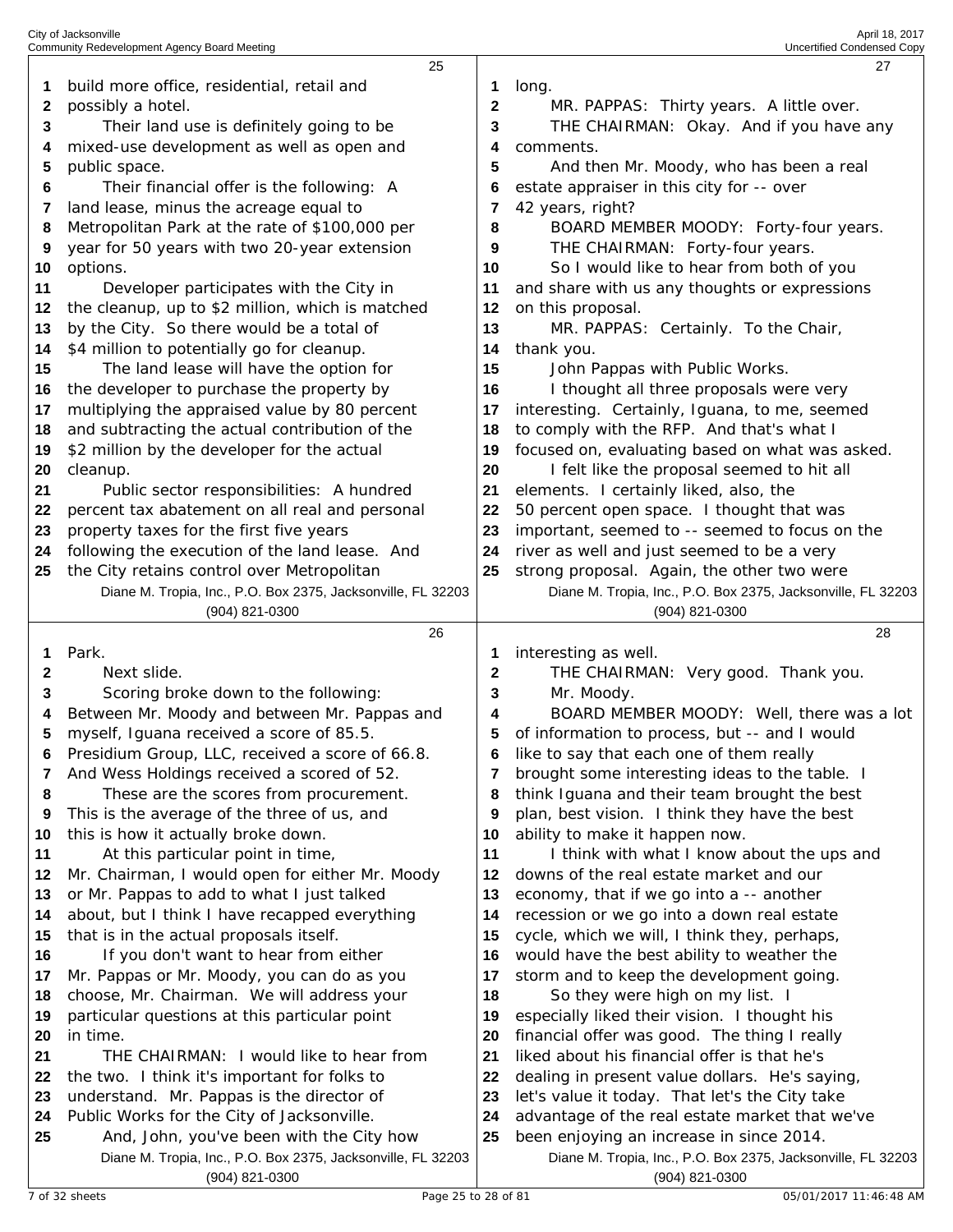|    | 29                                                                                                            |    | 31                                                                                                              |
|----|---------------------------------------------------------------------------------------------------------------|----|-----------------------------------------------------------------------------------------------------------------|
| 1  | So the numbers will be cast based on                                                                          |    | And they talked about -- what was really                                                                        |
| 2  | current appraisals, and it will be cast on the                                                                | 2  | interesting to me was the Jax One Innovation                                                                    |
| 3  | actual attributes of the private land that he                                                                 | 3  | District. They talk about a new urban model.                                                                    |
| 4  | will be taking in his development. So I                                                                       | 4  | And they -- it's being billed as one of the                                                                     |
| 5  | thought that was good.                                                                                        | 5  | nation's first job factories. It's an                                                                           |
| 6  | The Presidium -- I thought Presidium had                                                                      |    | incubator for creative thinkers with the vision                                                                 |
| 7  | some great ideas, a lot of vision. They had                                                                   | 7  | of sustainability.                                                                                              |
| 8  | some good team qualifications. I didn't -- I                                                                  | 8  | Their theory was to ask the why, not the                                                                        |
| 9  | felt like they were more multifamily in                                                                       | 9  | what. Why should we build as opposed to what                                                                    |
| 10 | orientation with their company, although they                                                                 | 10 | should we build? So that was interesting.                                                                       |
| 11 | had some mixed-use development, but I felt like                                                               | 11 | They create a job factory, and they go through                                                                  |
| 12 | they -- they were more primarily focused on                                                                   | 12 | what's called a (inaudible) process that helps                                                                  |
| 13 | multifamily. So that was a little bit of an                                                                   | 13 | the potential entrepreneur see their ideas to                                                                   |
| 14 | interesting fact.                                                                                             | 14 | fruition.                                                                                                       |
| 15 | Their vision, you know, taking the Sea                                                                        | 15 | The businesses will go through a                                                                                |
| 16 | Glass Tower, over a thousand feet, being a --                                                                 | 16 | proprietary C2C, which stands for Concept to                                                                    |
| 17 | really quite a spectacular building for the                                                                   | 17 | Completion, that will determine if their                                                                        |
| 18 | landscape. Plus, they had a really interesting                                                                | 18 | business or idea is viable for Jacksonville.                                                                    |
| 19 | mix on the mixed-use development.                                                                             | 19 | So it's really kind of on-the-edge, innovative                                                                  |
| 20 | Now, their financial offer of \$20 million                                                                    | 20 | thinking. They have a great mix of things they                                                                  |
| 21 | today, that sounds like a lot of money. But if                                                                | 21 | want to do.                                                                                                     |
| 22 | you take the 70 acres and you put it on a                                                                     | 22 | Their Phase I would be in the vicinity of                                                                       |
| 23 | per-unit value, that's \$6.56 a square foot. So                                                               | 23 | Metro Park. They would move Metro Park, build                                                                   |
| 24 | from the appraisal background that I have, I                                                                  | 24 | a second park, and build the office complex                                                                     |
| 25 | can tell you that I have seen some land sales                                                                 | 25 | that would house what's called The Job Factory.                                                                 |
|    | Diane M. Tropia, Inc., P.O. Box 2375, Jacksonville, FL 32203                                                  |    | Diane M. Tropia, Inc., P.O. Box 2375, Jacksonville, FL 32203                                                    |
|    | (904) 821-0300                                                                                                |    | (904) 821-0300                                                                                                  |
|    | 30                                                                                                            |    | 32                                                                                                              |
|    |                                                                                                               |    |                                                                                                                 |
| 1  | that are maritime related, they have been a                                                                   |    | So that was their Phase I development.                                                                          |
| 2  | little less than that. I have seen some land                                                                  | 2  | And then their financial offer, which was                                                                       |
| 3  | sales that have been way above that.                                                                          |    | completely different from the other two, was                                                                    |
| 4  | Just for example, the District is                                                                             | 4  | that the City would lease the 70 acres for a                                                                    |
| 5  | currently under contract for \$14 a square foot,                                                              | 5  | period of 50 years, and then there would be two                                                                 |
|    | and it has some major environmental problems                                                                  | 6  | 20-year extensions. So we have a 50-year lease                                                                  |
| 7  | and it does not have entitlement. So the                                                                      |    | at \$100,000 per year. They have the ability to                                                                 |
| 8  | \$20 million probably is a low number.                                                                        | 8  | have an extension for 20 more years, then 20                                                                    |
| 9  | They also -- they add a kicker by saying                                                                      | 9  | more years after that. So, effectively,                                                                         |
| 10 | that, in the event of a sale or lease of the                                                                  | 10 | they're saying, lease us the land for \$100,000                                                                 |
| 11 | land, the developer will pay 50 percent of the                                                                | 11 | per year for a period of five years. And --                                                                     |
| 12 | net proceeds after the developer receives a                                                                   | 12 | MR. WALLACE: Fifty. For a period of --                                                                          |
| 13 | hundred percent of what he has in it, and then                                                                | 13 | BOARD MEMBER MOODY: I'm sorry. For a                                                                            |
| 14 | they want a return of 20 percent internal rate                                                                | 14 | period of 90 years. A little different. And                                                                     |
| 15 | of return on their investment.                                                                                | 15 | when I look at that from a -- just a real                                                                       |
| 16 | So the only thing I look at as an                                                                             | 16 | estate appraisal perspective, really what you                                                                   |
| 17 | appraiser from that perspective is, you know,                                                                 | 17 | have to do is look at present value. What is                                                                    |
| 18 | that's a -- it sounds good and it sounds                                                                      | 18 | the present value of the right to receive                                                                       |
| 19 | interesting, but it's very speculative because                                                                | 19 | \$100,000 per year for 90 years?                                                                                |
| 20 | there's no way to control it. There's no way                                                                  | 20 | And when I run the numbers on that with                                                                         |
| 21 | to completely count on it. And you really                                                                     | 21 | just an average, just a middle-of-the-road                                                                      |
| 22 | don't know the timing of it. So that was                                                                      | 22 | discount rate, it really discounts back to a                                                                    |
| 23 | something I was interested in.                                                                                | 23 | present value of \$1.4 million.                                                                                 |
| 24 | And then Jax Innovation, they are really                                                                      | 24 | You also have a reversion at the end of                                                                         |
| 25 | bringing some interesting ideas to the table.<br>Diane M. Tropia, Inc., P.O. Box 2375, Jacksonville, FL 32203 | 25 | 90 years where you say, well, the City will get<br>Diane M. Tropia, Inc., P.O. Box 2375, Jacksonville, FL 32203 |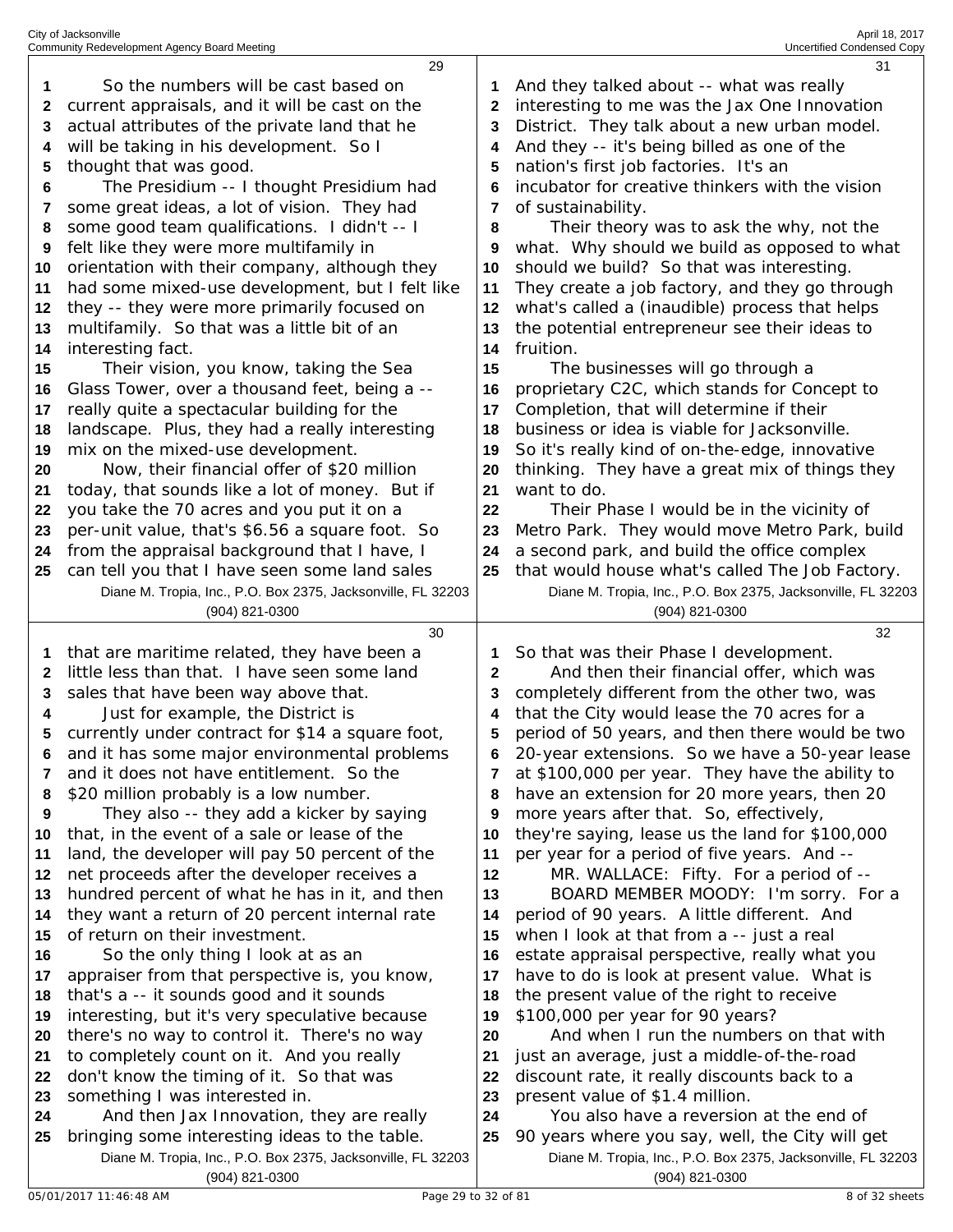|    | 33                                                                             |    | 35                                                                             |
|----|--------------------------------------------------------------------------------|----|--------------------------------------------------------------------------------|
| 1  | their 90 acres back -- or their 70 acres back,                                 | 1  | public marina.                                                                 |
|    |                                                                                |    |                                                                                |
| 2  | but when you discount that back, 90 years                                      | 2  | MR. WALLACE: Right.                                                            |
| 3  | discounted all the way back, it really only                                    | 3  | BOARD MEMBER PADGETT: Is there a marina                                        |
| 4  | discounts back to a 3- or 4 million dollar                                     | 4  | with Metropolitan Park or is that a private                                    |
| 5  | number. So their financial offer probably is                                   | 5  | marina separate from Metropolitan Park?                                        |
| 6  | the weakest out of all three.                                                  | 6  | MR. WALLACE: To my knowledge, that marina                                      |
| 7  | So with all that said, and I hate to take                                      | 7  | is going to be -- is going to be private, best                                 |
| 8  | so much time, but I thought Iguana was the best                                | 8  | of my knowledge.                                                               |
| 9  | choice to make our plan happen and make it                                     | 9  | BOARD MEMBER PADGETT: Well, you know,                                          |
| 10 | happen now.                                                                    | 10 | when we have football games and --                                             |
| 11 | THE CHAIRMAN: Thank you, Mr. Moody.                                            | 11 | MR. WALLACE: I understand.                                                     |
| 12 | Mr. Wallace.                                                                   | 12 | BOARD MEMBER PADGETT: -- the                                                   |
| 13 | MR. WALLACE: Mr. Chairman, please note,                                        | 13 | Florida-Georgia game, all the things that                                      |
| 14 | when we went through this process in 2015, you                                 | 14 | happen downtown, and especially with this --                                   |
| 15 | charged us with getting an appraisal on then                                   | 15 | all of this going in, I would think that we                                    |
| 16 | only 45 acres of the 70 acres. As of                                           | 16 | would want to let people use that riverfront to                                |
| 17 | April 23rd, 2015, we received an appraisal,                                    | 17 | get down to the stadium, and there's got to be                                 |
| 18 | as-is, for 45 acres of property, \$26 million.                                 | 18 | a public way for them to do that I would think.                                |
| 19 | THE CHAIRMAN: Okay. We're going to go                                          | 19 | MR. WALLACE: And that's something that we                                      |
| 20 | around -- I'd like to start with Mr. Padgett --                                | 20 | take into consideration as we go through                                       |
| 21 | and answer any questions or comments that you                                  | 21 | negotiations with regards to a marina that has                                 |
| 22 | may have and                                                                   | 22 | the ability for the public to actually use it.                                 |
| 23 | BOARD MEMBER PADGETT: I certainly like                                         | 23 | BOARD MEMBER PADGETT: And that's the only                                      |
| 24 | Iguana's proposal. I agree with Mr. Moody and                                  | 24 |                                                                                |
|    |                                                                                |    | thing I noticed that was missing. The rest of                                  |
| 25 | Mr. Pappas, it seems like it gets the deal done                                | 25 | the plan I love. I think it looks great.                                       |
|    | Diane M. Tropia, Inc., P.O. Box 2375, Jacksonville, FL 32203<br>(904) 821-0300 |    | Diane M. Tropia, Inc., P.O. Box 2375, Jacksonville, FL 32203<br>(904) 821-0300 |
|    |                                                                                |    |                                                                                |
|    |                                                                                |    |                                                                                |
|    | 34                                                                             |    | 36                                                                             |
| 1  | quickest. It has the most comprehensive plan.                                  | 1  | MR. WALLACE: Also, Mr. Chairman, to                                            |
| 2  | One question I had -- I notice in their                                        | 2  | Mr. Padgett, what's underlined is basically my                                 |
| 3  | proposal they kept underlining they needed help                                | 3  | notes. It's just letting -- I'm presenting --                                  |
| 4  | with Metropolitan Park. I don't know                                           | 4  | I'm providing to you what I'm seeing in the                                    |
| 5  | specifically why it's underlined, but I                                        | 5  | actual plan. So there are certain things that                                  |
| o  | noticed -- one thing I noticed about                                           | o  | I did underline for you to be aware of as you                                  |
| 7  | Metropolitan Park, a lot of people go there. I                                 | 7  | are having your conversation.                                                  |
| 8  | have a boat. A lot of people here have boats.                                  | 8  | I figure there are some things with regard                                     |
| 9  | To me, that's part of Metropolitan Park. I                                     | 9  | to the existing Met Park that may be of                                        |
| 10 | didn't see that marina in the plan that Iguana                                 | 10 | interest to people. And it's a note for you to                                 |
| 11 | had drawn out. So I do see private marinas in                                  | 11 | trigger your questions back to me, which is                                    |
| 12 | other areas, but I'm curious if there's going                                  | 12 | exactly what you did.                                                          |
| 13 | to be a marina that comes along with                                           | 13 | BOARD MEMBER PADGETT: Sure.                                                    |
| 14 | Metropolitan Park or is that going to go away?                                 | 14 | We spend a lot of time talking about our                                       |
| 15 | Do we know?                                                                    | 15 | waterfront, and I just want to make sure we                                    |
| 16 | THE CHAIRMAN: Metropolitan Park is                                             | 16 | still have a component with this development                                   |
| 17 | still -- go ahead, Mr. Wallace. Explain it.                                    | 17 | that gives us use of that.                                                     |
| 18 | MR. WALLACE: To address your question                                          | 18 | So that's all I have.                                                          |
| 19 | will there be a marina, the answer to that                                     | 19 | THE CHAIRMAN: Okay. Ms. Durden.                                                |
| 20 | question is yes. It will be upwards to --                                      | 20 | BOARD MEMBER DURDEN: Thank you very much.                                      |
| 21 | could be a minimum of 250 slips, upwards to 450                                | 21 | I want to thank the Evaluation Committee                                       |
| 22 | slips, but it could very well be increased to                                  | 22 | for the work because I know that it takes a lot                                |
| 23 | 525 slips, subject to the final design.                                        | 23 | of time. And I appreciate your time and the                                    |
| 24 | BOARD MEMBER PADGETT: The one I saw was a                                      | 24 | work that you put into it.                                                     |
| 25 | private marina, because Metropolitan Park is a                                 | 25 | So I'm going to focus on the Iguana                                            |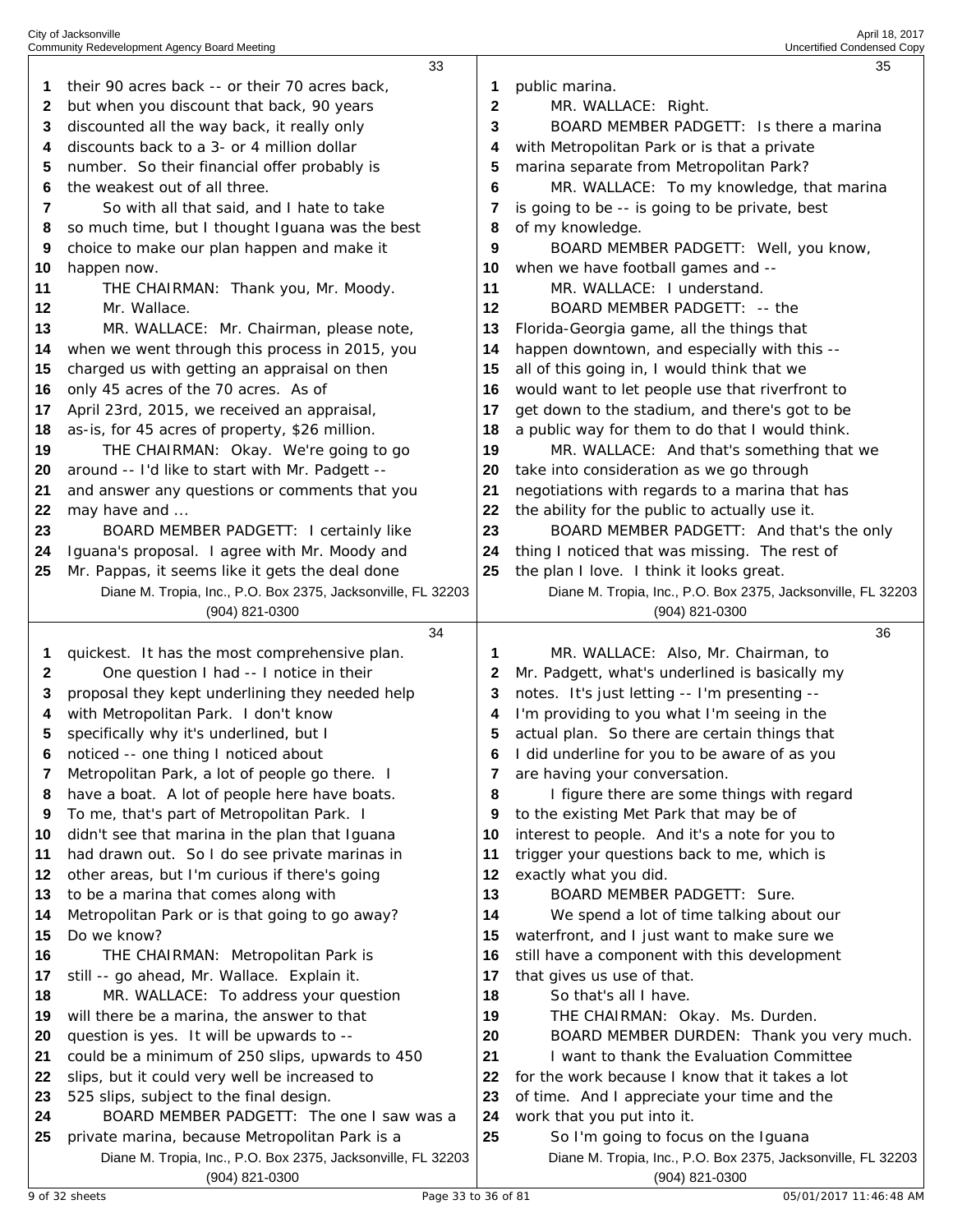| 1       | 37                                                                                                             |        | 39                                                                                     |
|---------|----------------------------------------------------------------------------------------------------------------|--------|----------------------------------------------------------------------------------------|
|         | proposal because of the scoring that the                                                                       | 1      | and somewhere at third quarter is where they                                           |
| 2       | Evaluation Committee gave to it.                                                                               | 2      | would be with getting an RDA.                                                          |
| 3       | I have a couple of questions. So in -- it                                                                      | 3      | BOARD MEMBER DURDEN: Okay.                                                             |
| 4       | speaks to -- on your synopsis, Mr. Wallace, it                                                                 | 4      | MR. WALLACE: Due diligence -- if you will                                              |
| 5       | speaks to Phase I development of being, you                                                                    | 5      | allow me to finish answering your question.                                            |
| 6       | know, fairly minimal. I think 50 to 100                                                                        | 6      | Due diligence will take roughly 120 days.                                              |
| 7       | residential units, a 200-room, five-star hotel,                                                                | 7      | And then any rezoning with regards to the                                              |
| 8       | and then 75,000 square feet of retail.                                                                         | 8      | property, another 90 days. So that would take                                          |
| 9       | Did they provide a time frame for Phase I                                                                      | 9      | us pretty much into the first quarter of 2018.                                         |
| 10      | development? There's nothing here that tells                                                                   | 10     | You can then begin to look at that first                                               |
| 11      | us what they are anticipating to be the time                                                                   | 11     | quarter of 2018 beginning the clock on that                                            |
| 12      | frame for Phase I development.                                                                                 | 12     | 810-day process that I spoke with you about.                                           |
| 13      | MR. WALLACE: Mr. Chairman, hang on one                                                                         | 13     | BOARD MEMBER DURDEN: Okay. Thank you.                                                  |
| 14      | second, if you don't mind.                                                                                     | 14     | MR. WALLACE: Sure.                                                                     |
| 15      | THE CHAIRMAN: Sure.                                                                                            | 15     | BOARD MEMBER DURDEN: Also in your                                                      |
| 16      | MR. WALLACE: Phase I development would                                                                         | 16     | synopsis, you speak to public infrastructure                                           |
| 17      | take place through a duration of 810 days from                                                                 | 17     | and associated public space as being in Phase I                                        |
| 18      | the time they can actually get an RDA, which is                                                                | 18     | development.                                                                           |
| 19      | a redevelopment agreement in place. So they                                                                    | 19     | Can you describe -- can you just -- we've                                              |
| 20      | have an actual schedule within place here. So                                                                  | 20     | got the aerial -- I mean the plan up. Can you                                          |
| 21      | they laid out 270 days --                                                                                      | 21     | tell us, where are they talking about putting                                          |
| 22      | BOARD MEMBER DURDEN: I'm trying to do the                                                                      | 22     | the Phase I development? And specifically,                                             |
| 23      | math in my head. So about two-and-a-half years                                                                 | 23     | what is the public infrastructure and                                                  |
| 24      | from the time the redevelopment agreement is                                                                   | 24     | associated public space that they're talking                                           |
| 25      | approved?                                                                                                      | 25     | about including in Phase I?                                                            |
|         | Diane M. Tropia, Inc., P.O. Box 2375, Jacksonville, FL 32203                                                   |        | Diane M. Tropia, Inc., P.O. Box 2375, Jacksonville, FL 32203                           |
|         | (904) 821-0300                                                                                                 |        | $(904)$ 821-0300                                                                       |
|         | 38                                                                                                             |        | 40                                                                                     |
| 1       | MR. WALLACE: Pretty much. So it could                                                                          | 1      | MR. WALLACE: First and foremost, with<br>regards to public infrastructure, public      |
| 2<br>3  | very well -- it could very well overlap in<br>terms of days, but what you have in that                         | 2<br>3 | infrastructure could very well be almost                                               |
| 4       | 810 days is, you allot days for design, you                                                                    | 4      | everything associated with that particular                                             |
| 5       | allot days for permitting, and Phase I land                                                                    | 5      | site, but that is still subject to negotiation.                                        |
|         |                                                                                                                |        |                                                                                        |
|         |                                                                                                                |        |                                                                                        |
| 6       | closing, and then construction. So                                                                             | 6      | However --                                                                             |
| 7       | construction is pretty much 360 days of those                                                                  | 7      | BOARD MEMBER DURDEN: Okay. So from what                                                |
| 8       | 810 days itself.                                                                                               | 8<br>9 | you just said, they didn't specify, then; is                                           |
| 9<br>10 | BOARD MEMBER DURDEN: And do they --                                                                            | 10     | that what you're saying?                                                               |
| 11      | MR. WALLACE: So --<br>BOARD MEMBER DURDEN: -- estimate the                                                     | 11     | MR. WALLACE: They specified what public                                                |
| 12      | number of days to obtain the RDA?                                                                              | 12     | infrastructure things need to take place.<br>BOARD MEMBER DURDEN: In Phase I?          |
| 13      | MR. WALLACE: As soon as possible.                                                                              | 13     | MR. WALLACE: No, not in that manner.                                                   |
| 14      | I'm just going to be quite frank with you,                                                                     | 14     | Hang on. Just give me one second. Let me get                                           |
| 15      | because what I mean by that is, obtaining the                                                                  | 15     | to that particular page.                                                               |
| 16      | RDA is basically going through the DIA                                                                         | 16     | THE CHAIRMAN: But obviously, Phase I is                                                |
| 17      | selection process, which would probably be --                                                                  | 17     | the easternmost point, then your infrastructure                                        |
| 18      | their estimation would be 60 days, and then                                                                    | 18     | $is - -$                                                                               |
| 19      | City Council review, and approval is another                                                                   | 19     | BOARD MEMBER DURDEN: I don't -- is that                                                |
| 20      | 60 days.                                                                                                       | 20     | true? I don't know if that's true.                                                     |
| 21      | So they are looking at, in their                                                                               | 21     | THE CHAIRMAN: I'm saying, if that were to                                              |
| 22      | projections, being somewhere between third                                                                     | 22     | happen, the infrastructure --                                                          |
| 23      | quarter of 2017 of being able to get in and out                                                                | 23     | BOARD MEMBER DURDEN: Right.                                                            |
| 24      | of the City Council. So all that means, they                                                                   | 24     | THE CHAIRMAN: -- if you look at Page 4 --                                              |
| 25      | get through us, they get through City Council,<br>Diane M. Tropia, Inc., P.O. Box 2375, Jacksonville, FL 32203 | 25     | MR. WALLACE: If I may.<br>Diane M. Tropia, Inc., P.O. Box 2375, Jacksonville, FL 32203 |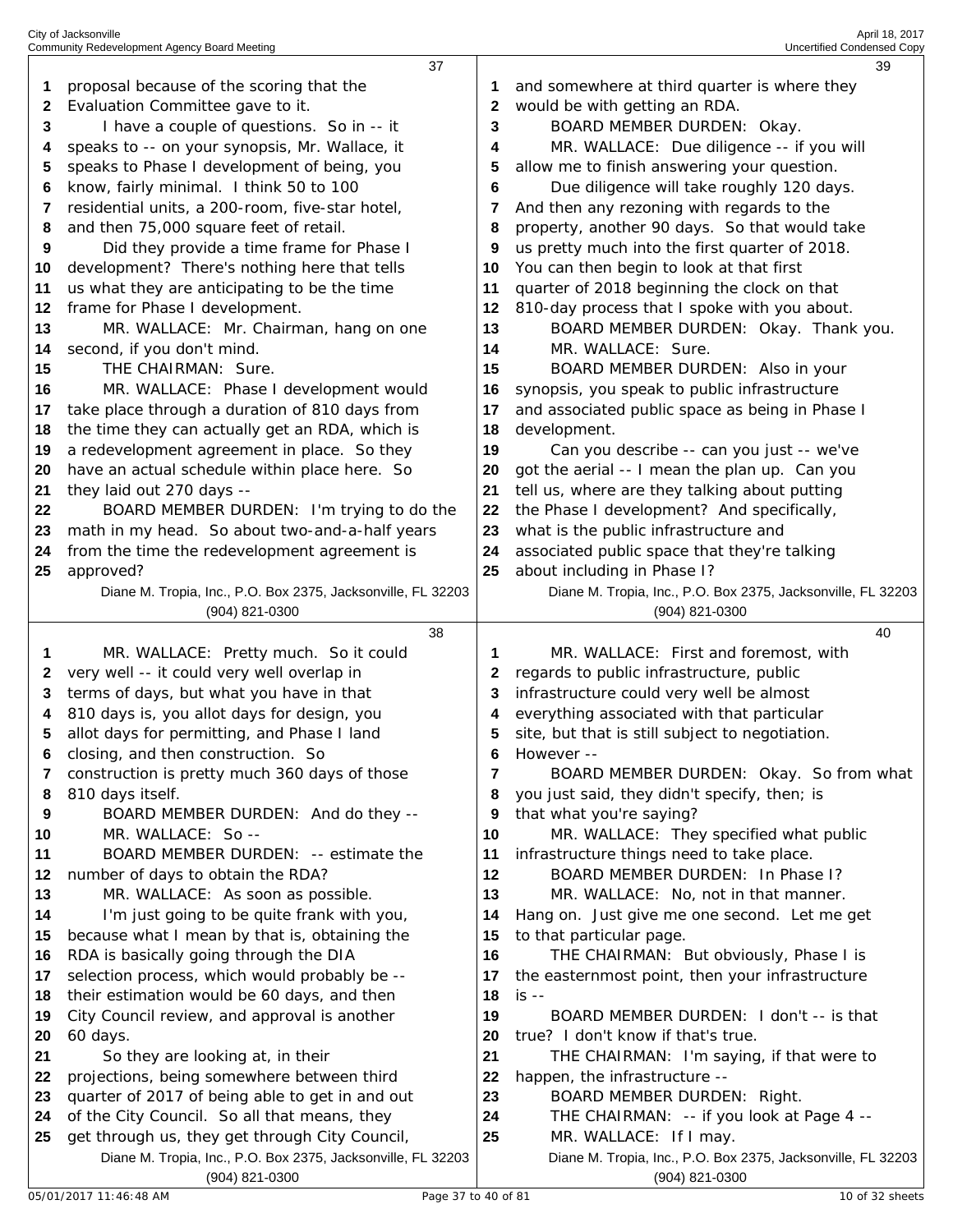|          | 41                                                               |          | 43                                                           |
|----------|------------------------------------------------------------------|----------|--------------------------------------------------------------|
| 1        | So here is public ownership, which has a                         | 1        | condos equally as well. Many urban cities have               |
| 2        | lot to do with your infrastructure, right? So                    | 2        | a hotel-condo mix. So I would not venture to                 |
| 3        | it's parks and public and open space.                            | 3        | say that to the far west, where the lavender                 |
| 4        | So let me be clear with regards to                               | 4        | is, is the only location that you could have                 |
| 5        | something with regards to their Phase I                          | 5        | residential.                                                 |
| 6        | development. If I look at the plan -- and part                   | 6        | BOARD MEMBER DURDEN: Okay. Some other                        |
| 7        | of the Phase I development is an actual hotel                    | 7        | questions that I've got, in regards to the                   |
| 8        | with restaurant, structured parking and other                    | 8        | formation of a not-for-profit corporation, I                 |
| 9        | amenities. Okay?                                                 | 9        | see that they're proposing to be a hundred                   |
| 10       | If you look on the screen, that's going to                       | 10       | percent in charge of that, appointing all the                |
| 11       | be on the most eastern part. It would probably                   | 11       | board members. And how -- is that -- or did I                |
| 12       | be somewhere where that aqua color is, if I'm                    | 12       | read it wrong under operations?                              |
| 13       | not mistaken. Okay? So that currently sits as                    | 13       | MR. WALLACE: That is what -- through the                     |
| 14       | part of Metropolitan Park.                                       | 14       | Chair to Ms. Durden, that is what is in the                  |
| 15       | So if you're going to utilize the                                | 15       | plan, but if I could, that is -- this is a                   |
|          | Metropolitan Park site for a portion of your                     | 16       |                                                              |
| 16       | Phase I, we're certainly going to have to look                   |          | proposal. What will come back to you will be a               |
| 17       |                                                                  | 17       | term sheet. And if this is a component that                  |
| 18       | at where is the relocation of the actual park                    | 18       | you would like for us to sit down and discuss                |
| 19       | space. So if you go further west, there's a                      | 19       | through a negotiation, I will take that as a                 |
| 20       | designated area there.                                           | 20       | duly-noted from you at this time and make a                  |
| 21       | BOARD MEMBER DURDEN: I remember --                               | 21       | note of that as we sit down in negotiations.                 |
| 22       | MR. WALLACE: I think it says Veterans --                         | 22       | BOARD MEMBER DURDEN: I would think that                      |
| 23       | BOARD MEMBER DURDEN: Right.                                      | 23       | there would be a lot of things other than just               |
| 24       | MR. WALLACE: -- Veterans Park, which                             | 24       | that to be negotiated.                                       |
| 25       | should be not the furthest west, but it would                    | 25       | THE CHAIRMAN: Oh, yeah. That's what --                       |
|          | Diane M. Tropia, Inc., P.O. Box 2375, Jacksonville, FL 32203     |          | Diane M. Tropia, Inc., P.O. Box 2375, Jacksonville, FL 32203 |
|          | (904) 821-0300                                                   |          | (904) 821-0300                                               |
|          |                                                                  |          |                                                              |
|          | 42                                                               |          | 44                                                           |
| 1        | be the second component that would be west.                      | 1        | that's what we're collecting right now.                      |
| 2        | BOARD MEMBER DURDEN: Right. Adjacent to                          | 2        | BOARD MEMBER DURDEN: Exactly. So --                          |
| 3        | the lavender color?                                              | 3        | MR. WALLACE: That's what we're                               |
| 4        | MR. WALLACE: Which is the residential.                           | 4        | collecting. Like Mr. Padgett just told me                    |
| 5        | BOARD MEMBER DURDEN: Okay. So since we                           | 5        | something related to a marina, so I've got                   |
|          | don't know the legend -- so the aqua is the                      | 6        | to -- that's a duly-noted for me.                            |
| 7        | hotel?                                                           | 7        | THE CHAIRMAN: Any other --                                   |
| 8        | MR. WALLACE: That is correct.                                    | 8        | BOARD MEMBER DURDEN: So let me -- and the                    |
| 9        | BOARD MEMBER DURDEN: What's the yellow?                          | 9        | last thing that I -- well, maybe the last. No,               |
| 10       | MR. WALLACE: I think that's exhibition                           | 10       | next to the last thing.                                      |
| 11       | space.                                                           | 11       | In the financial offer, in the purchase                      |
| 12       | BOARD MEMBER MOODY: Yes.                                         | 12       | price, they're proposing that the purchase                   |
| 13       | BOARD MEMBER DURDEN: So is the only                              | 13       | price reflect the environmental condition of                 |
| 14<br>15 | residential the lavender?                                        | 14<br>15 | the property. Usually what that does,                        |
| 16       | MR. WALLACE: I would venture to say,                             | 16       | especially in a shipyard situation, is that                  |
| 17       | potentially, you could have residential within<br>the mixed use. | 17       | it's going to reduce the price, right? I                     |
| 18       | BOARD MEMBER DURDEN: Which is what color?                        | 18       | don't -- I don't mean "right." I know it's<br>right.         |
| 19       | MR. WALLACE: But the mixed use is the                            | 19       | So -- and yet then they still want the                       |
| 20       | pink, but that also says mixed-use                               | 20       | City to be responsible for the cleanup. So you               |
| 21       | entertainment. So, you know, there's a                           | 21       | can't have it both ways. You can't reduce the                |
| 22       | possibility, but particularly what's laid out                    | 22       | price and then require the seller to be                      |
| 23       | as residential is in the actual lavender area.                   | 23       | responsible. You get one or the other. You                   |
| 24       | You could also have -- within the hotel                          | 24       | don't get both. In my 31 years of experience                 |
| 25       | side, you could also have residences there,                      | 25       | of doing environmental law, you don't get both.              |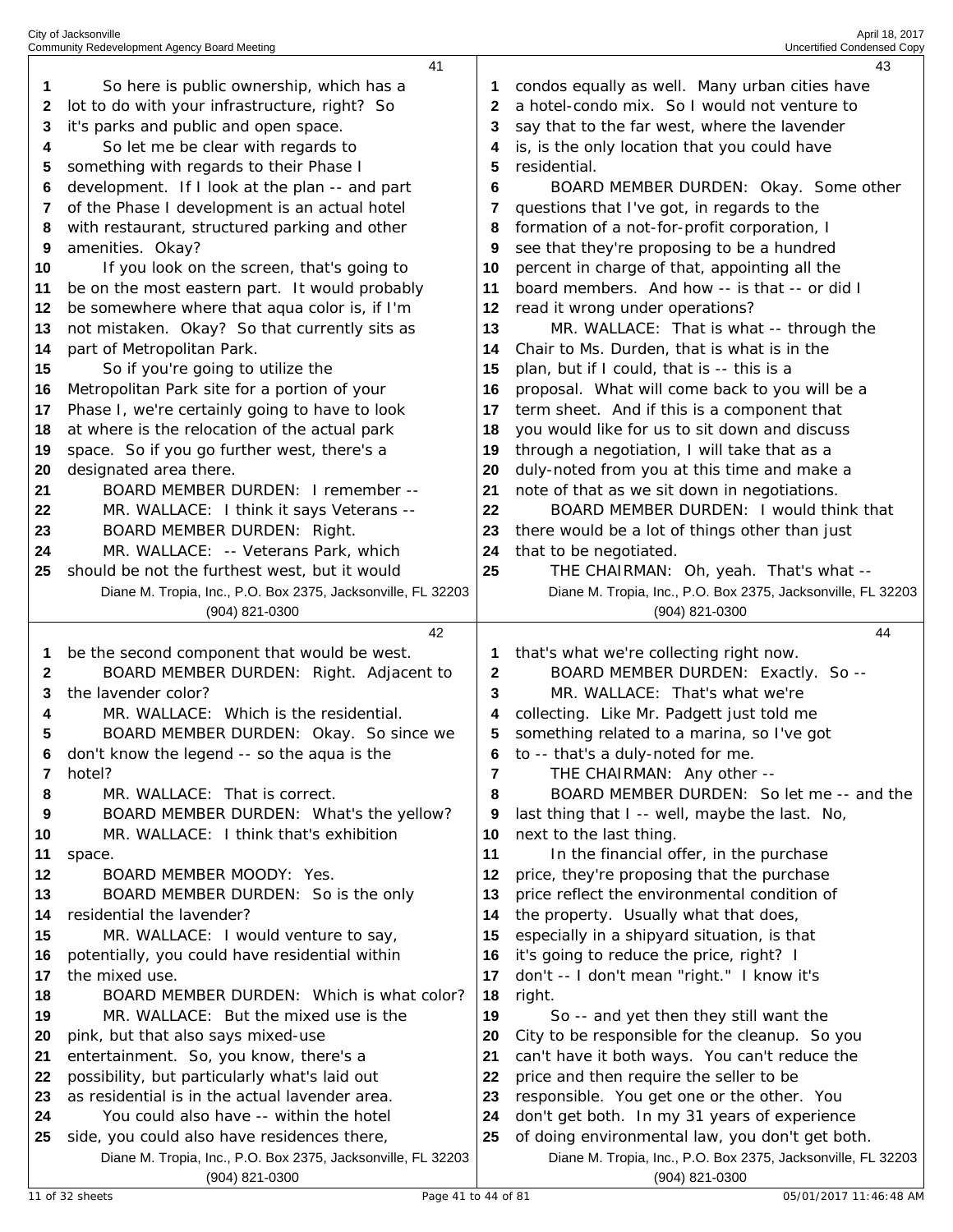|    | 45                                                                                                       |    |                                                                                                       | 47 |
|----|----------------------------------------------------------------------------------------------------------|----|-------------------------------------------------------------------------------------------------------|----|
| 1  | You get one or the other or you find a -- like                                                           |    | Increment Financing because I think that if                                                           |    |
| 2  | in one of the other proposals, there was a cost                                                          | 2  | they're going to be putting dollars into this                                                         |    |
| 3  | sharing and each party agrees to cap it at a                                                             | 3  | area, then I think that we should try to give                                                         |    |
| 4  | certain point so they know that it's not just a                                                          | 4  | that back to that area.                                                                               |    |
| 5  | completely open book -- checkbook.                                                                       | 5  | And so as a longtime redevelopment person,                                                            |    |
| 6  | So that would be something else that I                                                                   | 6  | I think that that could actually be helpful.                                                          |    |
| 7  | think would be subject to -- subject to                                                                  | 7  | And I'm willing to go along with that. My                                                             |    |
| 8  | negotiation in the sense that I don't think it                                                           | 8  | question would be for the General Counsel's                                                           |    |
| 9  | would be appropriate to reduce the value of the                                                          | 9  | Office, to know whether or not that is actually                                                       |    |
| 10 | property and then still make us responsible for                                                          | 10 | something that -- I would want them to look at                                                        |    |
|    |                                                                                                          |    |                                                                                                       |    |
| 11 | the cleanup.                                                                                             | 11 | that very carefully.                                                                                  |    |
| 12 | MR. WALLACE: Duly noted.                                                                                 | 12 | So I appreciate -- and, of course, some of                                                            |    |
| 13 | BOARD MEMBER DURDEN: And then there are                                                                  | 13 | the costs, which I think should be negotiated,                                                        |    |
| 14 | other things that I think require some real                                                              | 14 | too, but I appreciate the opportunity to give                                                         |    |
| 15 | serious consideration. Are all the exemptions                                                            | 15 | my thoughts.                                                                                          |    |
| 16 | that they have asked for, exemptions from our                                                            | 16 | And, again, I want to thank the Committee.                                                            |    |
| 17 | downtown overlays, our guidelines -- in fact,                                                            | 17 | You guys did a great job.                                                                             |    |
| 18 | we are about to embark on creating a brand-new                                                           | 18 | THE CHAIRMAN: And let me get this clear.                                                              |    |
| 19 | set of guidelines for the riverfront design.                                                             | 19 | You're saying that you want General Counsel's                                                         |    |
| 20 | And for them just to -- I think it's                                                                     | 20 | Office to confirm that the TIF money can return                                                       |    |
| 21 | inappropriate for them to come and ask flat out                                                          | 21 | back to that site?                                                                                    |    |
| 22 | that they would be exempt from whatever those                                                            | 22 | BOARD MEMBER DURDEN: Yeah. The way that                                                               |    |
| 23 | are. I think that that's another area that                                                               | 23 | it's worded here, I think that there are                                                              |    |
| 24 | definitely needs some very serious attention.                                                            | 24 | some -- I just want to make sure. With the                                                            |    |
| 25 | MR. WALLACE: Mr. Chairman.                                                                               | 25 | bonding that we have and other issues, I just                                                         |    |
|    | Diane M. Tropia, Inc., P.O. Box 2375, Jacksonville, FL 32203                                             |    | Diane M. Tropia, Inc., P.O. Box 2375, Jacksonville, FL 32203                                          |    |
|    | (904) 821-0300                                                                                           |    |                                                                                                       |    |
|    |                                                                                                          |    | (904) 821-0300                                                                                        |    |
|    | 46                                                                                                       |    |                                                                                                       | 48 |
| 1  | BOARD MEMBER DURDEN: So --                                                                               | 1  | want to make sure that that is well briefed                                                           |    |
| 2  | MR. WALLACE: Through the Chair to                                                                        | 2  | by -- by our General Counsel's Office.                                                                |    |
| 3  | Ms. Durden --                                                                                            | 3  | THE CHAIRMAN: Very good.                                                                              |    |
| 4  | BOARD MEMBER DURDEN: It's not necessary                                                                  | 4  | Mr. Wallace.                                                                                          |    |
| 5  | to respond. I'm just giving you my comments.                                                             | 5  | MR. WALLACE: Yes. Thank you for your                                                                  |    |
| 6  | THE CHAIRMAN: Yeah. Ms. Durden, I would                                                                  | 6  | comments.                                                                                             |    |
| 7  | too. In a proposal like this, I would ask for                                                            | 7  | I think that one of the things that we're                                                             |    |
| 8  | everything in the world until we get down to                                                             | 8  | going to have to do on this side of the table,                                                        |    |
| 9  | the negotiations. So these things are all                                                                | 9  | when I get with my partners and administration,                                                       |    |
| 10 | going to be negotiated as we move forward.                                                               | 10 | is we've got to determine how to finance this.                                                        |    |
| 11 | BOARD MEMBER DURDEN: I'm sure they are,                                                                  | 11 | So I'm going to tell you that the TIF is                                                              |    |
| 12 | but he's asking for our comments. So if I                                                                | 12 | going to be one of the things that we have to                                                         |    |
| 13 | don't offer them, then he's not going to know                                                            | 13 | look at to finance it. Please do remember, the                                                        |    |
| 14 | that they are important.                                                                                 | 14 | Northbank TIF is upside down.                                                                         |    |
| 15 | MR. WALLACE: Mr. Chairman, I'd like to --                                                                | 15 | BOARD MEMBER DURDEN: Yeah.                                                                            |    |
| 16 | Ms. Durden? Ms. Durden, when you say                                                                     | 16 | MR. WALLACE: So we have to figure that                                                                |    |
| 17 | "attention," define that for me. Tell me what                                                            | 17 | out. This is going to require a lot of                                                                |    |
| 18 | you want.                                                                                                | 18 | conversation with my partners at the City of                                                          |    |
| 19 | THE CHAIRMAN: Well, let's do this.                                                                       | 19 | how we do what is being proposed.                                                                     |    |
| 20 | BOARD MEMBER DURDEN: And then just --                                                                    | 20 | So I appreciate that you agree with what's                                                            |    |
| 21 | MR. WALLACE: To some degree.                                                                             | 21 | written here, but we have also got to figure                                                          |    |
| 22 | BOARD MEMBER DURDEN: I'm just about done.                                                                | 22 | out how to finance that --                                                                            |    |
| 23 | So if you could -- the other thing is that,                                                              | 23 | BOARD MEMBER DURDEN: That's what --                                                                   |    |
| 24 | I -- I actually want to say that I'm in                                                                  | 24 | MR. WALLACE: -- equally as well.                                                                      |    |
| 25 | agreement with their proposal on the Tax<br>Diane M. Tropia, Inc., P.O. Box 2375, Jacksonville, FL 32203 | 25 | THE CHAIRMAN: Okay. Let's go through,<br>Diane M. Tropia, Inc., P.O. Box 2375, Jacksonville, FL 32203 |    |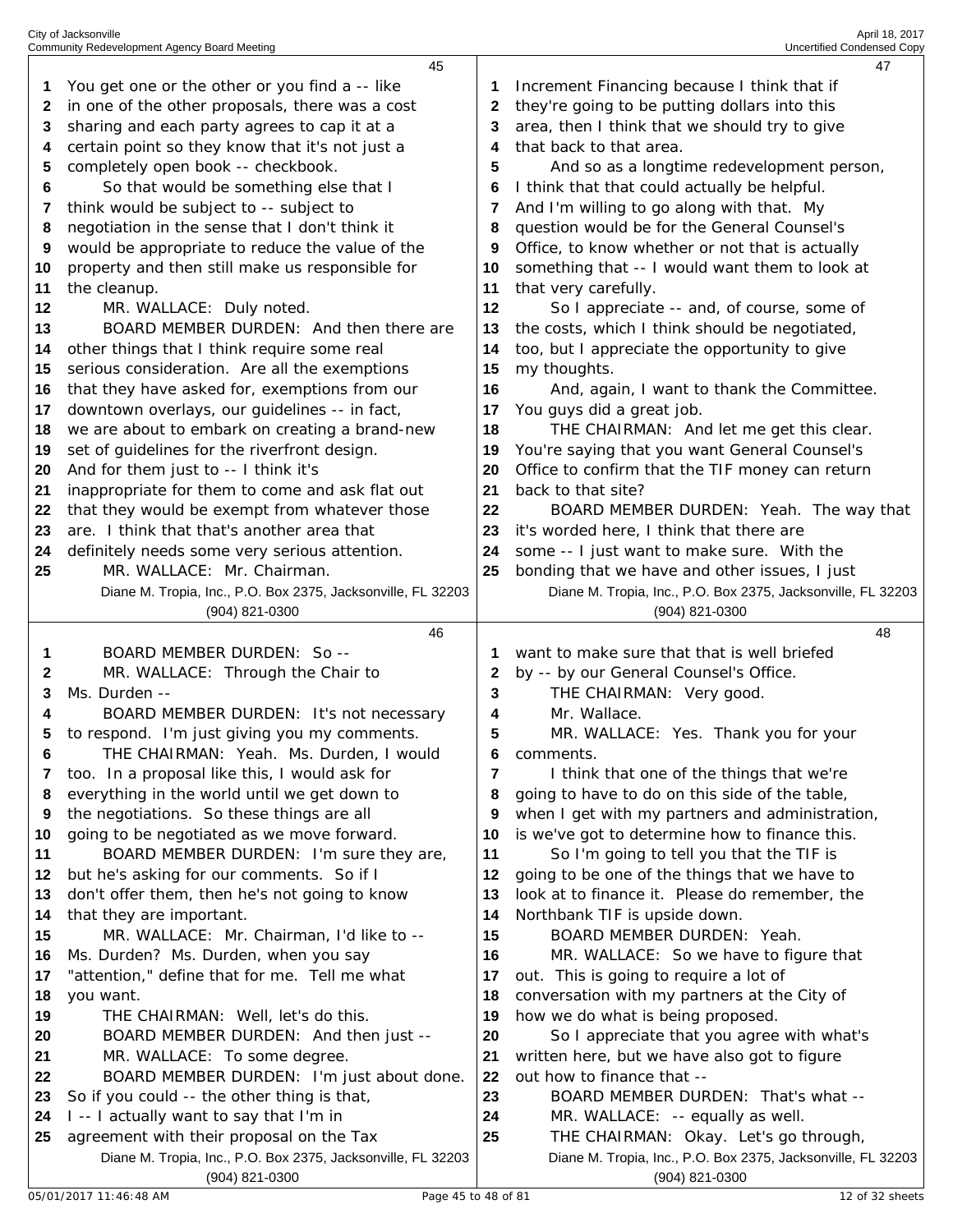|          | 49                                                                                    |          | 51                                                                                              |
|----------|---------------------------------------------------------------------------------------|----------|-------------------------------------------------------------------------------------------------|
| 1        | because we're probably going to come back                                             |          | other two have goods ideas. I'd like to hear                                                    |
| 2        | around, in case anybody has -- thinks of                                              | 2        | from the subcommittee as to what one thing did                                                  |
| 3        | anything else as we move around.                                                      | З        | they find in the other proposals that they                                                      |
| 4        | Mr. Gibbs, do you have any comments?                                                  | 4        | would like to be included in the Iguana                                                         |
| 5        | BOARD MEMBER GIBBS: Thank you.                                                        | 5        | proposal.                                                                                       |
| 6        | I, too, want to thank the subcommittee for                                            | 6        | THE CHAIRMAN: Mr. Pappas, do you --                                                             |
| 7        | vetting these three proposals. I know it was a                                        | 7        | MR. WALLACE: I'll go first.                                                                     |
| 8        | lot of work, but we sincerely appreciate you                                          | 8        | THE CHAIRMAN: Okay.                                                                             |
| 9        | going through it.                                                                     | 9        | MR. WALLACE: Iguana Investments and                                                             |
| 10       | Can you comment on the community board?                                               | 10       | Sea Glass proposals kind of have similar                                                        |
| 11       | I'm looking at the Iguana Investment --                                               | 11       | concepts. Iguana's proposal really laid out                                                     |
| 12       | MR. WALLACE: Yes.                                                                     | 12       | being tied from downtown, let's just say,                                                       |
| 13       | BOARD MEMBER GIBB: Any details on the                                                 | 13       | almost to the urban core, but I'll say the                                                      |
| 14       | community board? Will they have any authority                                         | 14       | elbow area, back up to the actual Sports                                                        |
|          | or will they merely be a sounding board,                                              | 15       | Complex, which is what we asked them to do, how                                                 |
| 15       |                                                                                       |          |                                                                                                 |
| 16       | receiving briefings from the master developer?                                        | 16       | to tie things back into downtown. So they are                                                   |
| 17       | MR. WALLACE: I can only go by what's in                                               | 17       | kind of similar from that standpoint.                                                           |
| 18       | the plan. I don't think that it is going to                                           | 18       | One had -- depending upon the residential                                                       |
| 19       | have authority, but I do believe it is a                                              | 19       | mix and components, one had a grocer that I                                                     |
| 20       | sounding board to provide them with -- bouncing                                       | 20       | think that -- whether or not it's here or                                                       |
| 21       | ideas off of them, getting constructive                                               | 21       | somewhere else, but, you know, that's something                                                 |
| 22       | criticism, that is what I do believe that the                                         | 22       | that you can look at anywhere within an actual                                                  |
| 23       | board is going to be set up to be, based upon                                         | 23       | development. I'm not necessarily saying it                                                      |
| 24       | my review of the proposal.                                                            | 24       | should be here. I think that those two                                                          |
| 25       | I'd say Mr. Pappas or Mr. Moody, they may                                             | 25       | proposals kind of have some similar things.                                                     |
|          | Diane M. Tropia, Inc., P.O. Box 2375, Jacksonville, FL 32203                          |          | Diane M. Tropia, Inc., P.O. Box 2375, Jacksonville, FL 32203                                    |
|          | (904) 821-0300                                                                        |          | (904) 821-0300                                                                                  |
|          |                                                                                       |          |                                                                                                 |
|          | 50                                                                                    |          | 52                                                                                              |
| 1        | differ with me, but that's what I -- that's how                                       | 1        | I'm just going to be quite honest with                                                          |
| 2        | I read it.                                                                            | 2        | regards to this. I mean, professionally, I saw                                                  |
| 3        | MR. PAPPAS: That's also how I read it.                                                | 3        | some of the -- what I call the civic ideas, but                                                 |
| 4        | BOARD MEMBER MOODY: And I as well.                                                    | 4        | then the other proposal, I began to question                                                    |
| 5        | BOARD MEMBER GIBBS: Okay. I don't want                                                | 5        | some of those civic components because those                                                    |
|          | you to negotiate the contract here in the                                             |          | type of civic components are in drives of                                                       |
| 7        | public, but are there any major asks of the                                           | 7        | Jacksonville and they're not always the ones                                                    |
| 8        | developer that are non-negotiable?                                                    | 8        | that make the most money.                                                                       |
| 9        | MR. WALLACE: I would venture to say the                                               | 9        | I know people are going to criticize me                                                         |
| 10       | following: I understand this is a proposal                                            | 10       | for saying things with regards to aquariums or                                                  |
| 11       | that's been put forward, but the way we review                                        | 11       | things of that nature; however, I do know of                                                    |
| 12       | it from here -- and I'm almost certain how it's                                       | 12       | aquariums in close proximity to Jacksonville in                                                 |
| 13       | going to be reviewed from just my basic                                               | 13       | terms of a day drive, and I understand how much                                                 |
| 14       | briefing myself, only briefing the                                                    | 14       | money they do not make and how much money they                                                  |
| 15       | administration -- these are proposals, and you                                        | 15       | actually lose and how much subsidies they                                                       |
| 16       | will rank them and you will sit down and you                                          | 16       | actually take on.                                                                               |
| 17       | will negotiate a term sheet that will come back                                       | 17       | So when I began to look at just those two                                                       |
| 18       | to you.                                                                               | 18       | proposals that I think try to really reflect                                                    |
| 19       | And the key word is a "negotiated term                                                | 19       | most of the actual RFP, Iguana ranks out best.                                                  |
| 20       | sheet." So that is not for the Board to                                               | 20       | The third proposal, I think, is very                                                            |
| 21       | believe that every term that's been placed in                                         | 21       | innovative and creative. And I understand what                                                  |
| 22       | this particular document is something that's                                          | 22       | it has done for the City of Chattanooga. And                                                    |
| 23       | agreed upon.                                                                          | 23       | as I indicated, I certainly want to sit down                                                    |
| 24<br>25 | BOARD MEMBER GIBBS: I, too, like the<br>Iguana Investment Florida's proposal. And the | 24<br>25 | with this particular development team to talk<br>more in-depth about that because I believe the |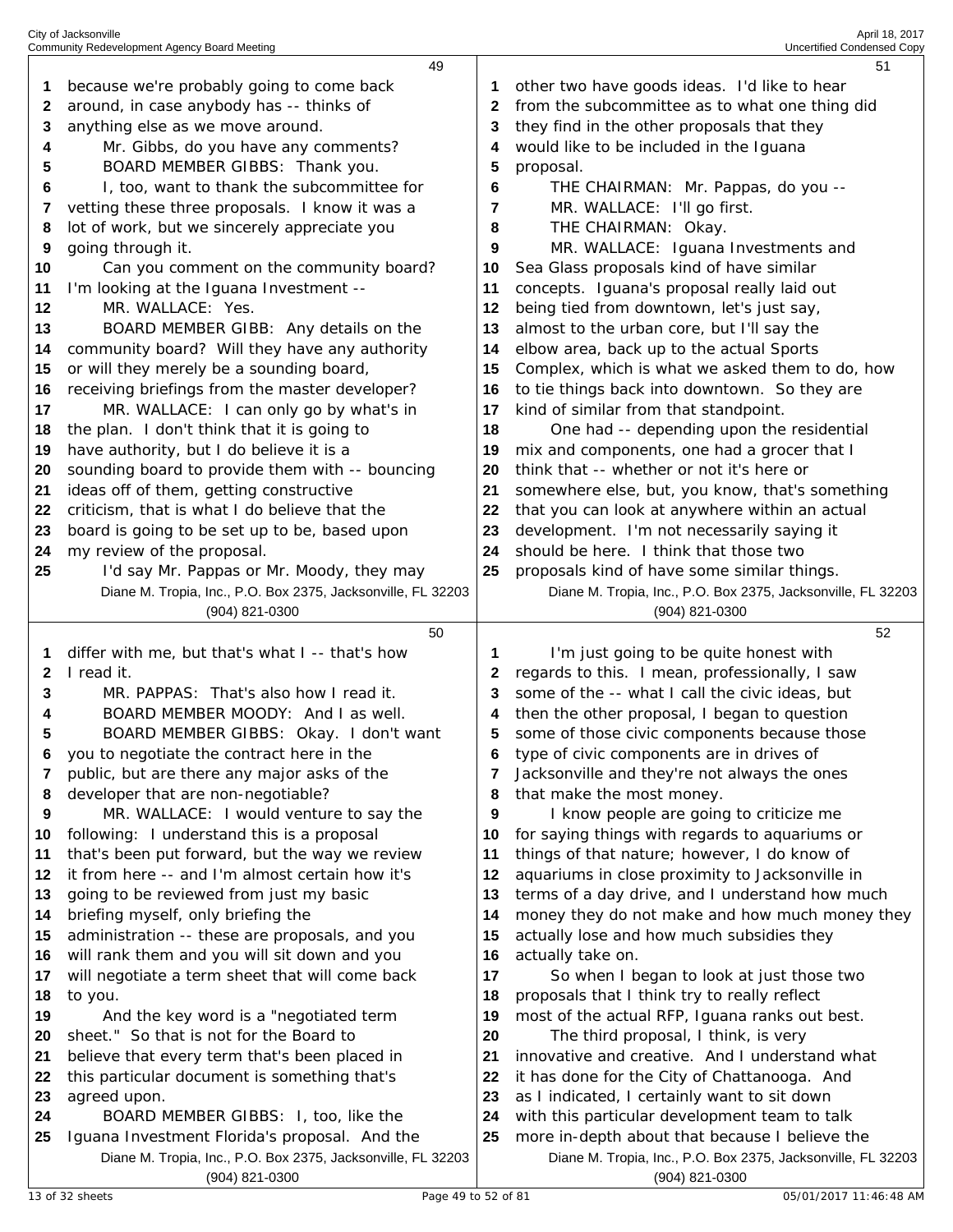| 1        | innovation district is needed within                                                      | 1        | BOARD MEMBER GIBBS: Thank you. Thanks                                                           |
|----------|-------------------------------------------------------------------------------------------|----------|-------------------------------------------------------------------------------------------------|
| 2<br>3   | Jacksonville.                                                                             | 2<br>3   | again for your work.                                                                            |
|          | I'm not going to sit here and tell you<br>that I think that from the highest and best use |          | THE CHAIRMAN: Mr. Gibbs, any other<br>questions?                                                |
| 4<br>5   | of 70 acres of riverfront property that it's                                              | 4<br>5   | BOARD MEMBER GIBBS: That's it. No.                                                              |
| 6        | probably the ideal location, but I think there                                            | 6        | Thanks.                                                                                         |
| 7        | are some other locations within our downtown                                              | 7        | THE CHAIRMAN: Mr. Meeks.                                                                        |
| 8        | that that particular type of project and                                                  | 8        | VICE CHAIR MEEKS: Mr. Wallace.                                                                  |
| 9        | working together can thrive.                                                              | 9        | MR. WALLACE: Mr. Meeks.                                                                         |
| 10       | And it's certainly needed, because we do                                                  | 10       | VICE CHAIR MEEKS: A couple of questions.                                                        |
| 11       | have -- we're on the cusp of the millennial                                               | 11       | Since this proposal seems to be moving                                                          |
| 12       | population, just created class, entrepreneurial                                           | 12       | Metropolitan Park, would it make more sense --                                                  |
| 13       | spirit. We need to harness that here within                                               | 13       | in that they want to use what's now                                                             |
| 14       | Jacksonville. We had a great start with it                                                | 14       | Metropolitan Park for other development, would                                                  |
| 15       | with the festival and the One Spark component,                                            | 15       | it make more sense that we sell the part of the                                                 |
| 16       | but I think that we need to come back in a                                                | 16       | shipyards property that they are going to use                                                   |
| 17       | refined nature of how to take that concept and                                            | 17       | for development and sell the current                                                            |
| 18       | really embed that within Jacksonville. It's                                               | 18       | Metropolitan Park property but retain ownership                                                 |
| 19       | still there. We need to -- we need to do some                                             | 19       | of what's now the part of the shipyards                                                         |
| 20       | more nurturing to that, sir.                                                              | 20       | property that will be used for the relocation                                                   |
| 21       | THE CHAIRMAN: Mr. Pappas or Mr. Moody,                                                    | 21       | of Metropolitan Park?                                                                           |
| 22       | any other things?                                                                         | 22       | MR. WALLACE: Mr. Chairman to Mr. Meeks, I                                                       |
| 23       | MR. PAPPAS: Sure. I guess I would say,                                                    | 23       | think everything is subject to negotiation. I                                                   |
| 24       | with Presidium, I really focused on an                                                    | 24       | think we need to -- I don't want to negotiate                                                   |
| 25       | attraction in downtown. And their aquarium --                                             | 25       | here, but I understand there's going to be                                                      |
|          | Diane M. Tropia, Inc., P.O. Box 2375, Jacksonville, FL 32203                              |          | Diane M. Tropia, Inc., P.O. Box 2375, Jacksonville, FL 32203                                    |
|          | (904) 821-0300                                                                            |          | (904) 821-0300                                                                                  |
|          |                                                                                           |          |                                                                                                 |
|          | 54                                                                                        |          | 56                                                                                              |
| 1        | and again, I don't know the feasibility of such                                           | 1        | comments all the way around, whether it's here                                                  |
| 2        | a facility, but a lot of the discussions they                                             | 2        | or whether it's elsewhere with regards to                                                       |
| 3        | had in there -- an art museum, an aquarium,                                               | 3        | Phase I development and relocation of the park                                                  |
| 4        | again, the open space as well -- I thought that                                           | 4        | and the timing of the future development, when                                                  |
| 5        | was -- would be an attraction. I know that was                                            | 5        | does it come online.                                                                            |
| 6        | one of the elements of the RFP to look at, what                                           | 6        | What I would like to do is take your                                                            |
|          | could attract people to the downtown area.                                                |          | comment into consideration as we begin to                                                       |
| 8        | And the same thing with Wess Holdings,                                                    | 8        | negotiate in terms of what do you need, when do                                                 |
| 9        | with that -- the innovative area, I think                                                 | 9        | you need it, what's going to be your complete                                                   |
| 10       | that's an attractor. So those things, I                                                   | 10       | build-out schedule, and we make some decisions                                                  |
| 11       | thought, were very interesting and certainly                                              | 11       | as we are negotiating, because they have to                                                     |
| 12       | caught my attention.                                                                      | 12       | tell us their complete timing and schedule of                                                   |
| 13       | BOARD MEMBER GIBBS: Thank you.                                                            | 13       | things based upon telling us also what they                                                     |
| 14       | Mr. Moody.                                                                                | 14       | believe some of the public infrastructure cost                                                  |
| 15       | BOARD MEMBER MOODY: Well -- and I like                                                    | 15       | is going to be so that we can understand, when                                                  |
| 16       | the attraction of Presidium. I thought that                                               | 16       | we put in public infrastructure, when does the                                                  |
| 17       | was a great idea. I'd like to see us take our                                             | 17       | private development come behind that. So all                                                    |
| 18       | Veterans Park from the Iguana offer and make                                              | 18       | of that is going to be subject to negotiation,                                                  |
| 19       | that a world-class facility and really do a                                               | 19       | Mr. Meeks.                                                                                      |
| 20       | good job on that, along with the USS Adams. I                                             | 20       | VICE CHAIR MEEKS: Well, that leads to my                                                        |
| 21       | think that's a great start for Jacksonville.                                              | 21       | second question. It would seem to me these                                                      |
| 22       | Let's get that started.                                                                   | 22       | public investments are going to be large scale                                                  |
| 23       | And there's still 70 acres -- or there's                                                  | 23       | dollars. So do we have to start trying to come                                                  |
| 24<br>25 | still 40 acres, 45-acres-plus to work with and,<br>you know, continue after that.         | 24<br>25 | to some grips with what that might mean before<br>this goes to the Council or is that something |

Diane M. Tropia, Inc., P.O. Box 2375, Jacksonville, FL 32203 (904) 821-0300

City of Jacksonville April 18, 2017 Community Redevelopment Agency Board Meeting Uncertified Condensed Copy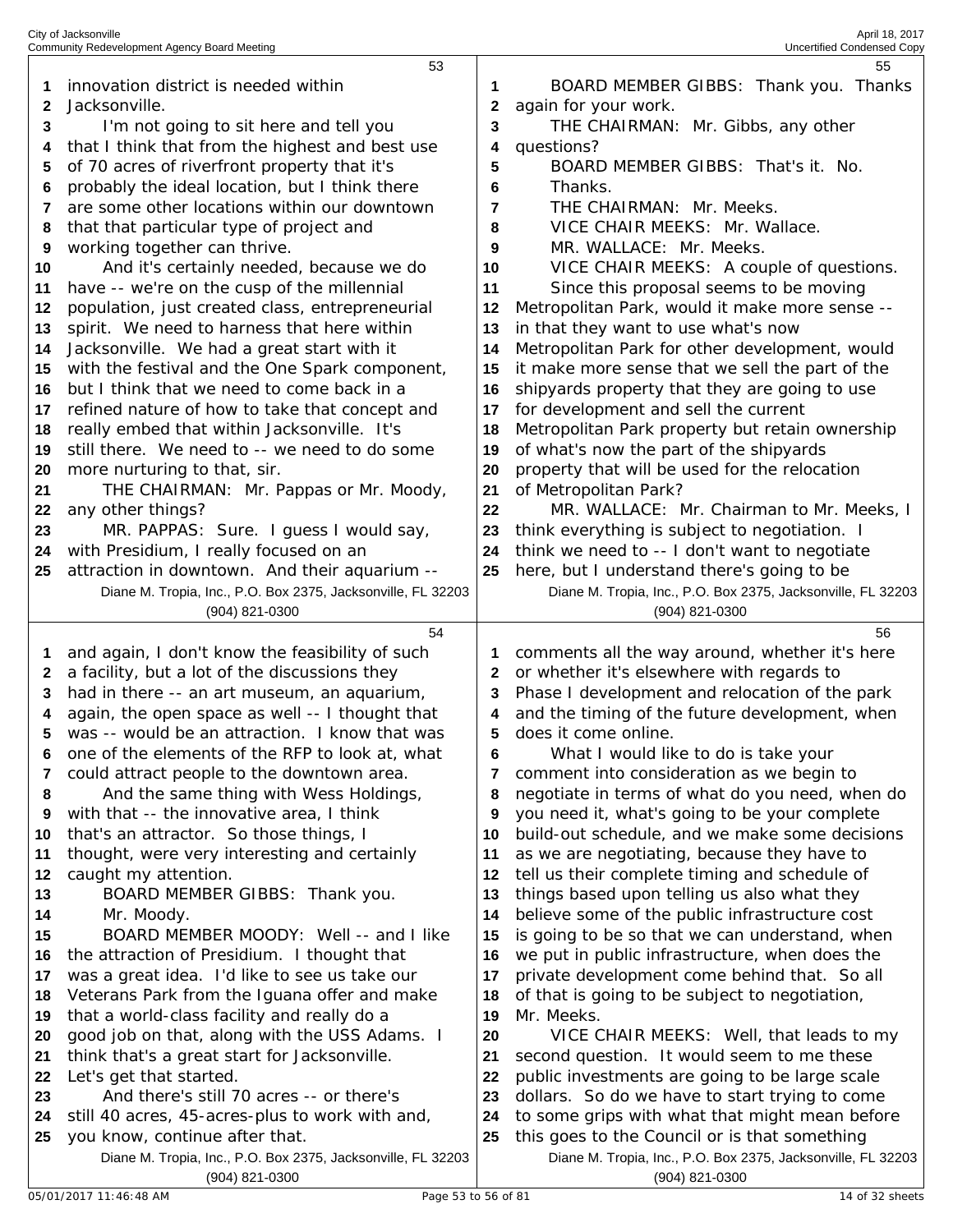|    | 57                                                                             |    | 59                                                                             |
|----|--------------------------------------------------------------------------------|----|--------------------------------------------------------------------------------|
| 1  | the council will take up?                                                      |    | details. So I like the idea. I think                                           |
| 2  | MR. WALLACE: Mr. Chairman to Mr. Meeks,                                        | 2  | somewhere in downtown is appropriate, but not                                  |
| 3  | when I sit down with the administration and --                                 | 3  | along 70 acres of the riverfront.                                              |
| 4  | as partners with DIA and the City, and we sit                                  | 4  | As far as Presidium is concerned, I like                                       |
| 5  | with the Iguana team, we're going to have to                                   | 5  | some of the ideas. They were pretty well                                       |
| 6  | know what the public investment cost is going                                  | 6  | detailed in the various uses. I'm curious if                                   |
| 7  | to be, one.                                                                    | 7  | they provided the Evaluation Committee any                                     |
| 8  | Two, we're going to need to know the                                           | 8  | evidence of their ability to pull off a                                        |
| 9  | phasing schedule of things because all of that                                 | 9  | \$1 billion proposed private investment. Could                                 |
| 10 | has got to be wrapped up into an actual term                                   | 10 | you comment on that?                                                           |
| 11 | sheet that will come back to you, that you                                     | 11 | MR. WALLACE: Mr. Chairman, Presidium,                                          |
| 12 | would actually bless so that we could then move                                | 12 | from my review of the documents, has built a                                   |
| 13 | on to the redevelopment agreement that takes                                   | 13 | good company that has been asset management.                                   |
| 14 | those terms and conditions from the term sheet                                 | 14 | They have acquired a number of different                                       |
| 15 | that drives the redevelopment agreement that                                   | 15 | multifamily projects since almost their                                        |
| 16 | goes to City Council.                                                          | 16 | creation in 2002; however, the main principals                                 |
| 17 | So it is going to be between this agency                                       | 17 | with Presidium are now beginning to break                                      |
| 18 | and the City administration to come up in                                      | 18 | ground on some various different multifamily                                   |
| 19 | working with the developer to understand what                                  | 19 | projects across the country. One they will                                     |
| 20 | the public cost is going to be.                                                | 20 | also being doing here in Jacksonville.                                         |
| 21 | VICE CHAIR MEEKS: I think my next comment                                      | 21 | There's a difference between asset                                             |
| 22 | is along with Ms. Durden. I, too, have                                         | 22 | management and mixed-use development that's                                    |
| 23 | reservations about some of these wholesale                                     | 23 | being proposed here. And while they state they                                 |
| 24 | forbearance or just ignoring architectural                                     | 24 | have a net worth almost of, I think it was,                                    |
| 25 | guidelines and those other types of things. So                                 | 25 | \$200 million -- I think that's what I actually                                |
|    | Diane M. Tropia, Inc., P.O. Box 2375, Jacksonville, FL 32203                   |    | Diane M. Tropia, Inc., P.O. Box 2375, Jacksonville, FL 32203                   |
|    | (904) 821-0300                                                                 |    | (904) 821-0300                                                                 |
|    |                                                                                |    |                                                                                |
|    | 58                                                                             |    | 60                                                                             |
| 1  | that -- that seems to be something that does                                   |    | read in the proposal -- when you look at some                                  |
| 2  | need to be considered and negotiated                                           | 2  | of the financial statements that they provided                                 |
| 3  | accordingly.                                                                   | 3  | in terms of what they are actually earning, I'm                                |
| 4  | I'd also -- I also have reservations about                                     | 4  | not going to say that they're not worth that,                                  |
| 5  | the notion that we're going to have a public                                   | 5  | but what I can definitely say, Mr. Barakat, is,                                |
|    | park with public responsibility and a private                                  | 6  | I don't have a document, I don't have a letter                                 |
| 7  | board that is appointed by the developer.                                      | 7  | from a financial institution that says here's                                  |
| 8  | That's something, too, I would have                                            | 8  | what the net worth of this particular company                                  |
| 9  | reservations about.                                                            | 9  | or individuals are at this present time.                                       |
| 10 | So as my colleagues have, I thank you for                                      | 10 | So that was my challenge with Presidium,                                       |
| 11 | the work that you have done. My suspicion is,                                  | 11 | being able to undertake a billion-dollar                                       |
| 12 | you've got a lot more work to do going forward.                                | 12 | development. There's nothing within their                                      |
| 13 | So I thank you in advance for that.                                            | 13 | portfolio that showed me they had done this                                    |
| 14 | THE CHAIRMAN: Thank you, Mr. Meeks.                                            | 14 | type of development thus far.                                                  |
| 15 | Mr. Barakat.                                                                   | 15 | BOARD MEMBER BARAKAT: At this scale,                                           |
| 16 | BOARD MEMBER BARAKAT: Thank you,                                               | 16 | anywhere near this scale?                                                      |
| 17 | Mr. Chairman.                                                                  | 17 | MR. WALLACE: At this scale, no.                                                |
| 18 | I'm also leaning in a direction of a                                           | 18 | BOARD MEMBER BARAKAT: All right.                                               |
| 19 | recommendation of the Evaluation Committee. As                                 | 19 | Thank you.                                                                     |
| 20 | far as the Wess Holdings proposal, I agree with                                | 20 | So focusing on Iguana, just a couple of                                        |
| 21 | other board members, the idea of a jobs factory                                | 21 | comments. I want to expound on Ms. Durden's                                    |
| 22 | is appropriate somewhere in our downtown. It                                   | 22 | comment about the financial offer and the value                                |
| 23 | seems to me that 70 acres requires a little                                    | 23 | of the land because I'm not exactly sure where                                 |
| 24 | more scale beyond that. And the other aspects                                  | 24 | we end up with how they awarded it.                                            |
| 25 | of their development, they were a bit light on                                 | 25 | They are asking us to make a deduction or                                      |
|    | Diane M. Tropia, Inc., P.O. Box 2375, Jacksonville, FL 32203<br>(904) 821-0300 |    | Diane M. Tropia, Inc., P.O. Box 2375, Jacksonville, FL 32203<br>(904) 821-0300 |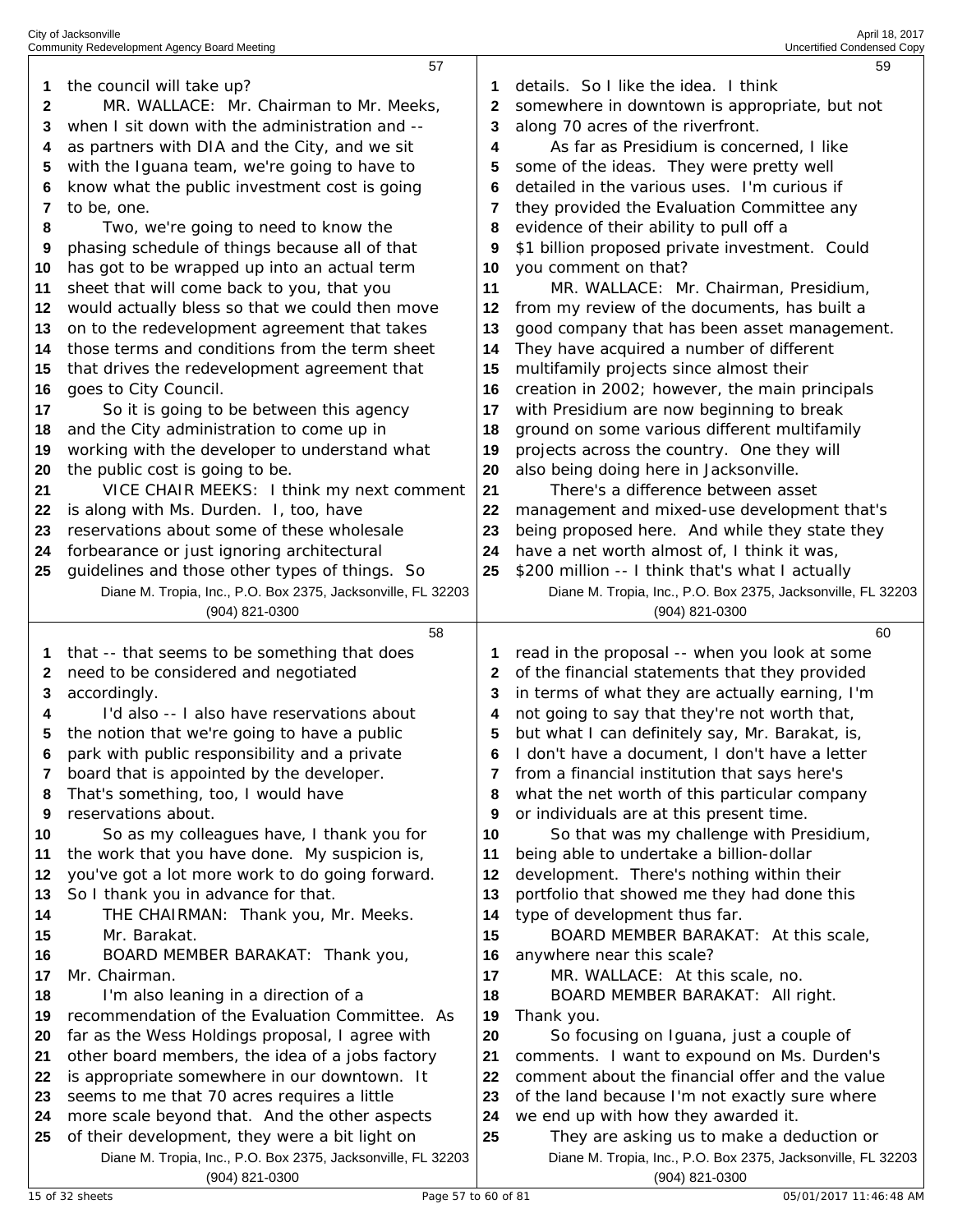|        | 61                                                                                                         |        | 63                                                                                                           |
|--------|------------------------------------------------------------------------------------------------------------|--------|--------------------------------------------------------------------------------------------------------------|
| 1      | take into consideration the environmental                                                                  | 1      | Transportation Concurrency Exception Area.                                                                   |
| 2      | conditions, like Ms. Durden referenced, the                                                                | 2      | Mr. Wallace, I'm not sure of the consequence of                                                              |
| 3      | restrictions on the property by the bond                                                                   | 3      | that, but it sounds as if that means more                                                                    |
| 4      | documents and other conditions applicable to                                                               | 4      | infrastructure improvements will be on the                                                                   |
| 5      | the property, including infrastructure                                                                     | 5      | City's nickel.                                                                                               |
| 6      | deficiency.                                                                                                | 6      | Is that generally a simplified way to                                                                        |
| 7      | They're not only asking the City to                                                                        | 7      | understand that request?                                                                                     |
| 8      | provide a clean site, but they are also asking                                                             | 8      | MR. PAROLA: If I could.                                                                                      |
| 9      | the City to indemnify Iguana from any bond                                                                 | 9      | THE CHAIRMAN: Mr. Parola.                                                                                    |
| 10     | document dollars outstanding and to make some                                                              | 10     | MR. PAROLA: The TCA doesn't exist                                                                            |
| 11     | of these infrastructure improvements that                                                                  | 11     | anymore. And they will be using -- as I                                                                      |
| 12     | they're asking the City to consider when making                                                            | 12     | understand it, all Phase I development rights                                                                |
| 13     | the price deduction.                                                                                       | 13     | would be -- which are fully mitigated for from                                                               |
| 14     | So unless I'm reading it wrong, it seems                                                                   | 14     | the perspective of the mobility plan. So I                                                                   |
| 15     | like there's a couple of double dips in their                                                              | 15     | think that as far as the mobility and TCA are                                                                |
| 16     | offer. And I just want to echo Ms. Durden's                                                                | 16     | concerned, it -- it's really -- it's really                                                                  |
| 17     | comment that you get on one end or the other.                                                              | 17     | neutral.                                                                                                     |
| 18     | I understand that you want the City to make                                                                | 18     | BOARD MEMBER BARAKAT: Okay. That is --                                                                       |
| 19     | those improvements, then the offer or the value                                                            | 19     | that's all the comments I have at this time,                                                                 |
| 20     | of the property should be based on those                                                                   | 20     | Mr. Chairman.                                                                                                |
| 21     | improvements or vice versa. That would be --                                                               | 21     | THE CHAIRMAN: Mr. Moody.                                                                                     |
| 22     | that would be one comment.                                                                                 | 22     | BOARD MEMBER MOODY: No further comments.                                                                     |
| 23     | Mr. Meeks made a comment regarding the                                                                     | 23     | THE CHAIRMAN: Okay. Would we like to go                                                                      |
| 24     | Downtown Overlay. Board members, some of the                                                               | 24     | back around? Any other comments that you                                                                     |
| 25     | new ones, may not be aware, I was involved with                                                            | 25     | thought of after we got through?                                                                             |
|        | Diane M. Tropia, Inc., P.O. Box 2375, Jacksonville, FL 32203                                               |        | Diane M. Tropia, Inc., P.O. Box 2375, Jacksonville, FL 32203                                                 |
|        | (904) 821-0300                                                                                             |        | (904) 821-0300                                                                                               |
|        |                                                                                                            |        |                                                                                                              |
|        | 62                                                                                                         |        | 64                                                                                                           |
| 1      | Mr. Wallace and Iguana last time we received a                                                             | 1      | BOARD MEMBERS: (No response.)                                                                                |
| 2      | proposal, and there are some similarities.                                                                 | 2      | THE CHAIRMAN: Let me go through a couple                                                                     |
| 3      | There are some differences, but there's some                                                               | 3      | of items. And I think everybody needs to be                                                                  |
| 4      | similarities. This was a sticking point last                                                               | 4      | aware and understand, the public ownership,                                                                  |
| 5      | time, and I believe it will be a sticking point                                                            | 5      | parks and public parks, river walks, Hogan's                                                                 |
|        | again.                                                                                                     |        | Greek greenway, the City is going to be                                                                      |
| 7<br>8 | I am not of the view that our downtown                                                                     | 7<br>8 | responsible for overseeing the design,                                                                       |
| 9      | overlay should not be considered as it relates                                                             | 9      | permitting, management and construction and pay                                                              |
| 10     | to this development. I think that the design                                                               | 10     | for all costs associated with environmental                                                                  |
| 11     | guidelines for our downtown are effective<br>insofar as we implement them transparently,                   | 11     | cleanup, improvement on Bay Street                                                                           |
| 12     | objectively and consistently.                                                                              | 12     | infrastructure, mooring space for the USS<br>Adams, storm water treatment, completion and                    |
| 13     |                                                                                                            | 13     | filing of any of the 70 acres required to                                                                    |
| 14     | And so unless the developer really gives a<br>sincere and, in my opinion, overwhelming reason              | 14     | implement the master plan.                                                                                   |
| 15     | why we shouldn't, then I don't think we should                                                             | 15     | Yet, you flip over and you're also --                                                                        |
| 16     | come off that position.                                                                                    | 16     | improvements on Bay Street, transportation                                                                   |
| 17     | Secondly, the Tax Increment Financing                                                                      | 17     | improvements on Bay Street, which is turn                                                                    |
| 18     | funds, I -- I hear Ms. Durden, but I am also of                                                            | 18     | lanes, bus pull-offs, signalization and so on.                                                               |
| 19     | the view that -- given the financial position                                                              | 19     | Improvements to A. Phillip Randolph,                                                                         |
| 20     | of our TIF today, that is not a request we                                                                 | 20     | Hogan's Street greenway, completion of                                                                       |
| 21     | should grant the developer, that any funds                                                                 | 21     | Riverwalk adjacent to the river and restoration                                                              |
| 22     | generated by a development should go into the                                                              | 22     | or construction of the bulkhead along the                                                                    |
| 23     | northeast TIF that exists.                                                                                 | 23     | shipyards with ongoing maintenance there.                                                                    |
| 24     | There's some other requests here. The                                                                      | 24     | So there's quite a bit of responsibility.                                                                    |
| 25     | shipyards property will be exempt from the<br>Diane M. Tropia, Inc., P.O. Box 2375, Jacksonville, FL 32203 | 25     | And I think I said it to Mr. Harden, who was<br>Diane M. Tropia, Inc., P.O. Box 2375, Jacksonville, FL 32203 |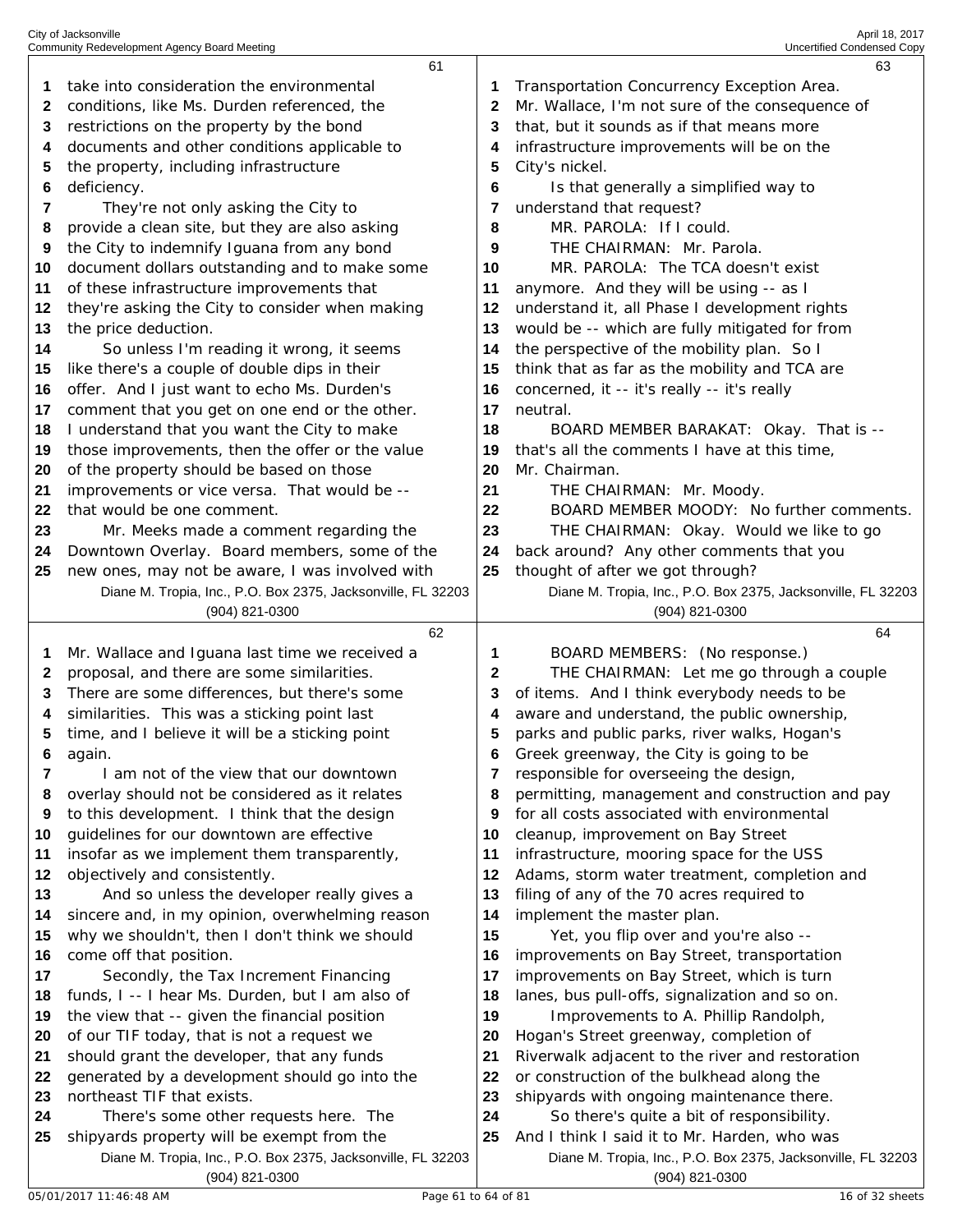|    | 65                                                                                                    |    | 67                                                                                                    |
|----|-------------------------------------------------------------------------------------------------------|----|-------------------------------------------------------------------------------------------------------|
| 1  | representing Iguana at the meeting in April of                                                        |    | administration, a grant that was provided with                                                        |
| 2  | '15, that we know our developer can do this.                                                          | 2  | federal dollars, but through a state agency.                                                          |
| 3  | Our part is going to be the toughest part, the                                                        | 3  | And I think there is maybe a                                                                          |
| 4  | City paying for their portion of it.                                                                  | 4  | misunderstanding because I think the state                                                            |
| 5  | And I think the development agreement is                                                              | 5  | agency is the one, not the federal government,                                                        |
| 6  | going to define where you begin and how much                                                          | 6  | who -- who has the control over it.                                                                   |
| 7  | has to be done to be able to get to where you                                                         | 7  | We have researched how to deal with that                                                              |
| 8  | begin and back into where we meet Bay Street on                                                       | 8  | covenant. What we discovered in the last                                                              |
| 9  | the west side.                                                                                        | 9  | exercise was that the land to the east, or the                                                        |
| 10 | Look, I -- I, too, think the Iguana                                                                   | 10 | Met Park land, is developable without as much                                                         |
|    | proposal is -- is something we can get our                                                            | 11 | cleanup. The land, as you head west, has some                                                         |
| 11 |                                                                                                       |    |                                                                                                       |
| 12 | teeth into, something we can all be proud of.                                                         | 12 | contaminants, but we can cover that, compact it                                                       |
| 13 | I think there's some great points from the                                                            | 13 | and use it for park land.                                                                             |
| 14 | others. I've seen them, I've read them, I've                                                          | 14 | And one of the methodologies of getting                                                               |
| 15 | looked at them, and -- and I think they all                                                           | 15 | rid of the -- not getting rid of, but swapping                                                        |
| 16 | bring something to the table, but I think the                                                         | 16 | the covenant is to provide an equal amount of                                                         |
| 17 | Iguana proposal is something that this city can                                                       | 17 | land. So if we move the Met Park land to the                                                          |
| 18 | get behind.                                                                                           | 18 | area that you see kind of in the middle, where                                                        |
| 19 | Marc -- Mr. Padgett, you brought up a good                                                            | 19 | the Veterans Park is proposed, that is one                                                            |
| 20 | point with Metropolitan Park. That is a                                                               | 20 | methodology of clearing the title of the                                                              |
| 21 | federally funded park. Matter of fact, I don't                                                        | 21 | Met Park site for development, yet replacing                                                          |
| 22 | want to get into negotiating here, but I think                                                        | 22 | for public use the same amount or more land at                                                        |
| 23 | we do need to clear up -- it's underlined, it's                                                       | 23 | that location.                                                                                        |
| 24 | mentioned several times in here. Resolution of                                                        | 24 | Likewise, on the Met Park site, you talked                                                            |
| 25 | any title issues relating to, and obtaining                                                           | 25 | about the submerged land lease. The City owns                                                         |
|    | Diane M. Tropia, Inc., P.O. Box 2375, Jacksonville, FL 32203                                          |    | Diane M. Tropia, Inc., P.O. Box 2375, Jacksonville, FL 32203                                          |
|    |                                                                                                       |    |                                                                                                       |
|    | (904) 821-0300                                                                                        |    | $(904)$ 821-0300                                                                                      |
|    | 66                                                                                                    |    | 68                                                                                                    |
| 1  | insurable title to -- confirming title to                                                             | 1  | fee title to the submerged lands that are shown                                                       |
| 2  | approximately 3.8 acres of submerged land                                                             | 2  | on the shipyards property. It's the Shipyards                                                         |
| 3  | lease.                                                                                                | З  | proper, I should say. So the western part of                                                          |
| 4  | I see the ankles back here, and I know he                                                             | 4  | the development, the City owns the fee title                                                          |
| 5  | knows it better than anybody because he's been                                                        | 5  | under -- under the water.                                                                             |
| 6  | through it. Could we ask Mr. Harden to explain                                                        | 6  | On the Met Park site -- and this kind of                                                              |
| 7  | the Metro and just get this cleared up?                                                               | 7  | goes to Mr. Padgett's question. On the                                                                |
| 8  | Mr. Harden, would you be willing to share                                                             | 8  | Met Park site, the marina facilities there are                                                        |
| 9  | with us why Metro is where it is and why we're                                                        | 9  | subject to a land -- to a lease. When you're                                                          |
| 10 | doing this and how we might end up with our                                                           | 10 | building a five-star hotel, you're going to                                                           |
| 11 | public park, how it exists, in a different                                                            | 11 | want to be able to sell slips because likely                                                          |
| 12 | location or --                                                                                        | 12 | what the hotel site will be, will be for rent                                                         |
| 13 | (Mr. Harden approaches the podium.)                                                                   | 13 | product on the bottom and then residences, as                                                         |
| 14 | MR. HARDEN: How did you know they were my                                                             | 14 | Mr. Wallace indicated. So those folks will --                                                         |
| 15 | ankles?                                                                                               | 15 | I know at least one owner, the guy that owns                                                          |
| 16 | There currently is --                                                                                 | 16 | the football team is going to want a boat slip.                                                       |
| 17 | THE CHAIRMAN: If you don't mind, your                                                                 | 17 | So we will hopefully be able to use fee                                                               |
| 18 | name and address.                                                                                     | 18 | title land and sell those boat slips. That                                                            |
| 19 | MR. HARDEN: Oh, I'm sorry. Yes, sir.                                                                  | 19 | doesn't mean we'll get rid of the boat activity                                                       |
| 20 | Paul Harden, 501 Riverside Avenue.                                                                    | 20 | at the Met Park area. In fact, unless we can                                                          |
| 21 | I have Mr. Lamping here to assist me if                                                               | 21 | get the State to sell us that land as fee                                                             |
| 22 | you have questions as well.                                                                           | 22 | title, it will have to be public space because                                                        |
| 23 | Currently, the Metro Park site is the                                                                 | 23 | those leases typically are renewed every five                                                         |
| 24 | subject of a restriction that arose out of a                                                          | 24 | years.                                                                                                |
| 25 | grant in the '80s, during the Godbold<br>Diane M. Tropia, Inc., P.O. Box 2375, Jacksonville, FL 32203 | 25 | So we have a strategy that we've been<br>Diane M. Tropia, Inc., P.O. Box 2375, Jacksonville, FL 32203 |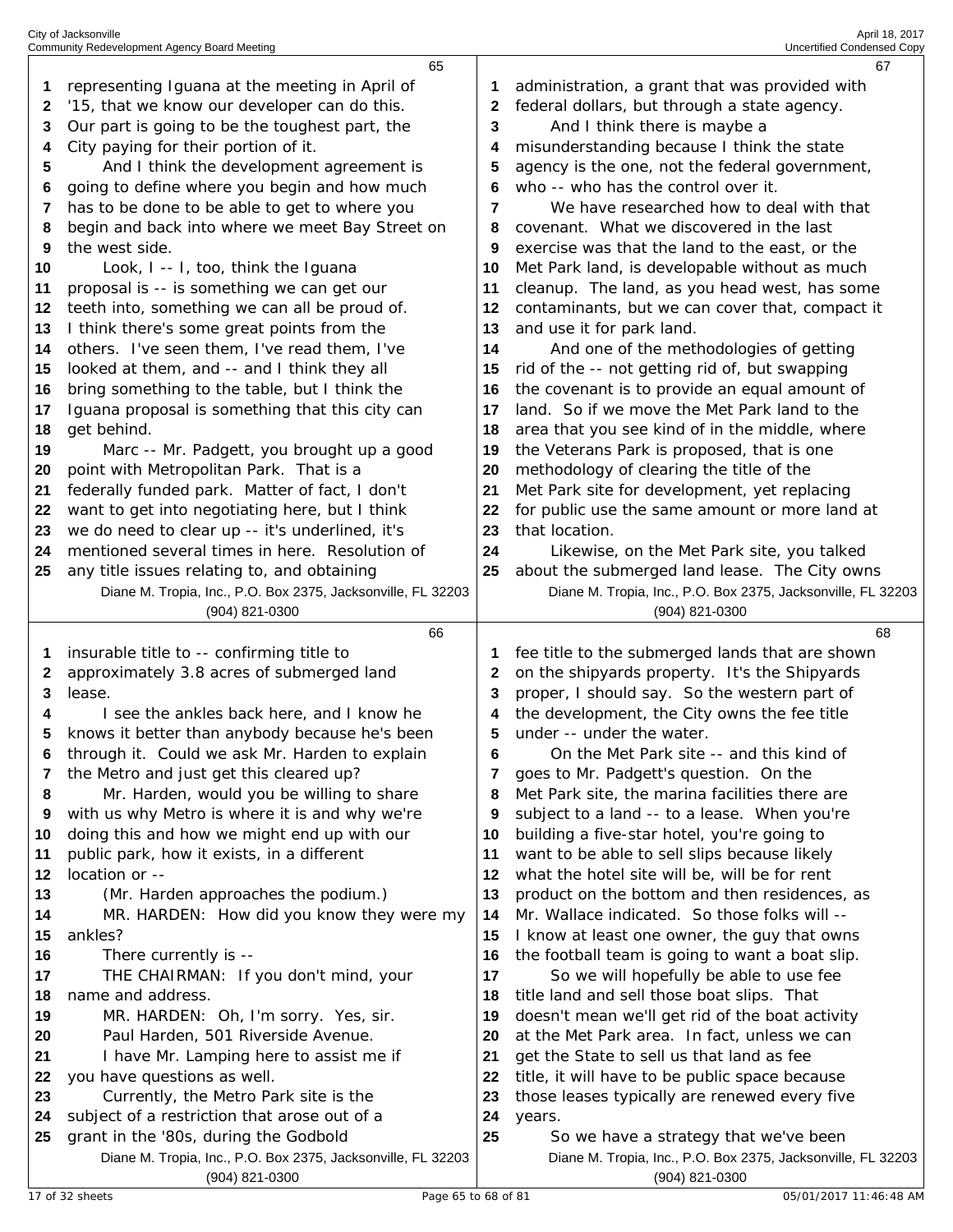| City of Jacksonville                         | April 18, 2017             |
|----------------------------------------------|----------------------------|
| Community Redevelopment Agency Board Meeting | Uncertified Condensed Copy |

|    | 69                                                           |    | 71                                                           |
|----|--------------------------------------------------------------|----|--------------------------------------------------------------|
| 1  | working on for a year to deal with the Met Park              |    | government agency that we've reached out to,                 |
| 2  | site. As it works out, it's the better land.                 | 2  | including the Department of Natural Resources                |
| 3  | In between the two, the City Council recently                | 3  | in Washington and the -- what is now the                     |
| 4  | gave the JEA a massive easement. So there's a                | 4  | Florida Department of -- what is under now the               |
| 5  | green spot between there, where there's --                   | 5  | Florida Department of Environmental Protection,              |
| 6  | where there's cables and where the under-river               | 6  | who gave that grant back then.                               |
| 7  | crossing goes through. So we skip over.                      | 7  | THE CHAIRMAN: And one thing that's been                      |
| 8  | What we tried to do is maximize the most                     | 8  | good about Metro Park, it's -- the rules of                  |
|    |                                                              |    |                                                              |
| 9  | developable portion of the property to limit --              | 9  | Metropolitan Park have worked. Now, 15 years                 |
| 10 | and this kind of goes to Ms. Durden's                        | 10 | ago, you couldn't get in there during a game or              |
| 11 | comment -- to limit the cost of the cleanup so               | 11 | weekends. It was always crowded. Now it's not                |
| 12 | that we can use property without having to --                | 12 | as tough as it used to be, but they don't allow              |
| 13 | we can cap and greenspace without having to do               | 13 | 24-hour docking. They don't allow hook-ups and               |
| 14 | further cleanup.                                             | 14 | staying there for a long period of time.                     |
| 15 | So we have a strategy. That strategy                         | 15 | And you may still have that. I think                         |
| 16 | involves the federal government, state                       | 16 | it -- and we're trying to embrace the river.                 |
| 17 | government and obviously the City. We think we               | 17 | And I think it's important that we have a                    |
| 18 | have our arms around the liens -- not the                    | 18 | Metropolitan Park or docking facilities like                 |
| 19 | liens, the easement and the claims to that.                  | 19 | that for games. You might have to walk a                     |
| 20 | They're pretty complicated, but that will be                 | 20 | little further, but it has worked in the past.               |
| 21 | step 1, quite frankly, is to make sure that the              | 21 | And I think that demand is increasing. And I                 |
| 22 | Met Park area is released from any covenants                 | 22 | think you will see more --                                   |
| 23 | that would not allow public -- excuse me -- not              | 23 | MR. HARDEN: Mr. Bailey, if you will look                     |
| 24 | allow private development and use of the                     | 24 | over your head, there's kind of a (inaudible)                |
| 25 | property and move it over to the western                     | 25 | just to the west of the light blue color. That               |
|    | Diane M. Tropia, Inc., P.O. Box 2375, Jacksonville, FL 32203 |    | Diane M. Tropia, Inc., P.O. Box 2375, Jacksonville, FL 32203 |
|    | (904) 821-0300                                               |    | (904) 821-0300                                               |
|    |                                                              |    |                                                              |
|    |                                                              |    |                                                              |
|    | 70                                                           |    | 72                                                           |
| 1  | portion so that the public still has the                     | 1  | is not currently water, but there's a permit to              |
| 2  | parklands that they expect.                                  | 2  | open that up. So that's -- that would be one                 |
| 3  | THE CHAIRMAN: Would we still be required                     | 3  | of the -- one of the marinas that would be                   |
|    | through those rules to limit it to 12 paid                   | 4  | built and developed.                                         |
| 5  | and $-$                                                      | 5  | There will be public space and private                       |
| 6  | MR. HARDEN: No. That would be --                             |    | space in that location. It's intended to be                  |
| 7  | that's -- that's the -- you know, there's a lot              | 7  | located to serve the hotel and the mixed-use                 |
| 8  | of urban legends about that. I've actually                   | 8  | area and the park area in the middle.                        |
| 9  | read the document. It doesn't say anything                   | 9  | And then as you go further to the west,                      |
| 10 | about 12 events, but what we would want to do                | 10 | all where those docks are located, they come                 |
| 11 | is get rid of any requirements that would limit              | 11 | off the moors that are part of the original                  |
| 12 | the use because the folks that Mr. Lamping and               | 12 | shipyard.                                                    |
| 13 | I represent are looking at spending half a                   | 13 | One of the issues there -- and it's no big                   |
| 14 | billion dollars on that site early on in that                | 14 | secret -- is, when it was operated as a                      |
| 15 | location. And certainly, we don't want to                    | 15 | shipyard in the '40s and the '50s, they dumped               |
| 16 | limit it to 12 events a year.                                | 16 | a lot of paint and leftovers into the water                  |
| 17 | So we would -- our strategy would be to                      | 17 | there. To bore down in that area would require               |
| 18 | get rid of those covenants altogether. That                  | 18 | cleaning up probably hundreds of miles of the                |
| 19 | may require something more than swapping land.               | 19 | St. Johns River. So there's some limitations                 |
| 20 | It may require some -- some repayment of the --              | 20 | on that.                                                     |
| 21 | of the -- of the grant, which wasn't a lot of                | 21 | So again, to Marc or Mr. Padgett's                           |
| 22 | money, quite frankly. Well, it was a lot of                  | 22 | question, while we're focusing on it, the                    |
| 23 | money maybe back then, but in today's dollars,               | 23 | marina's down toward the easterly end of the                 |
| 24 | it isn't a lot of money.                                     | 24 | project.                                                     |
| 25 | We've had good cooperation from every                        | 25 | THE CHAIRMAN: So any of these things                         |
|    | Diane M. Tropia, Inc., P.O. Box 2375, Jacksonville, FL 32203 |    | Diane M. Tropia, Inc., P.O. Box 2375, Jacksonville, FL 32203 |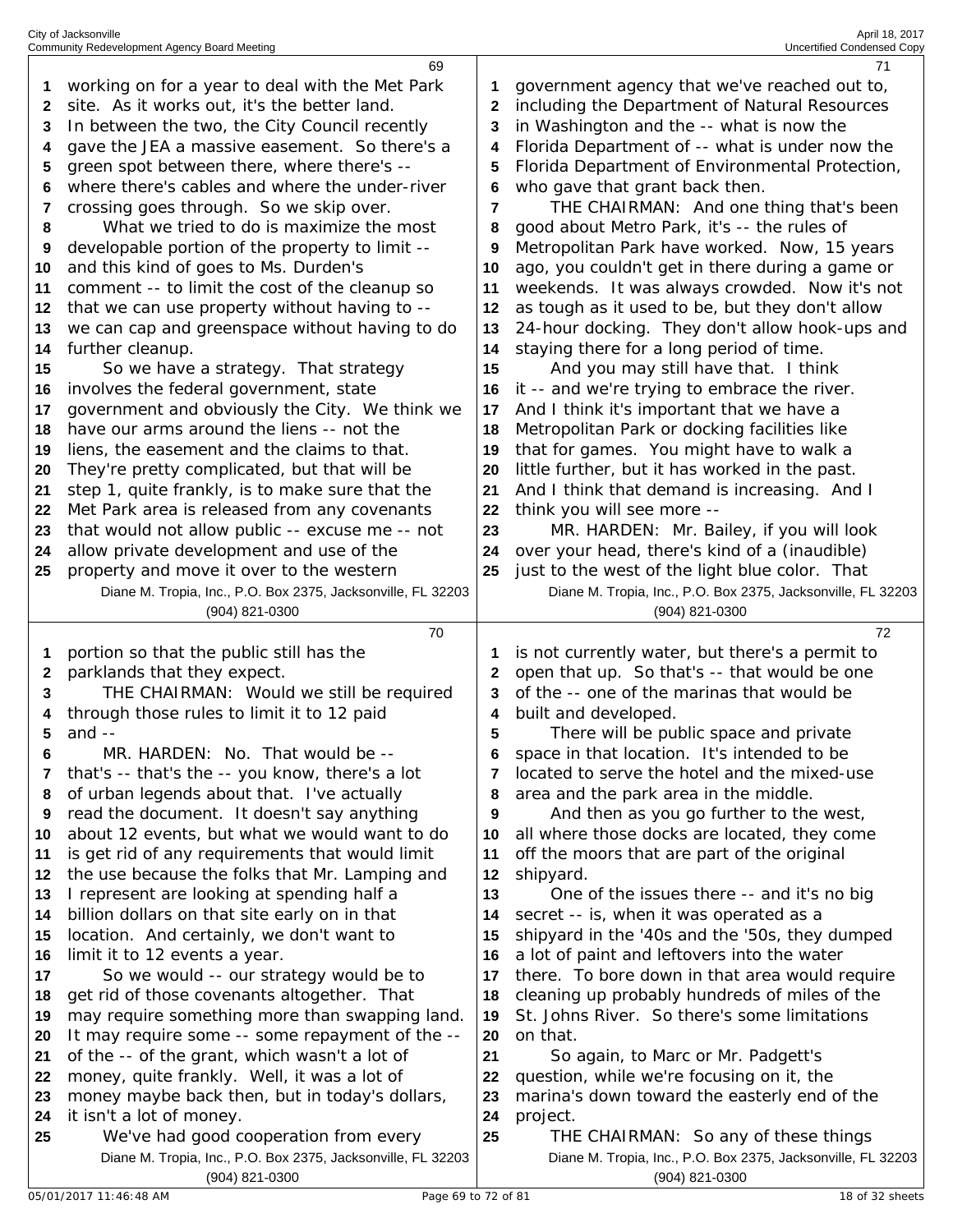|          | 73                                                                            |          | 75                                                                                                          |  |
|----------|-------------------------------------------------------------------------------|----------|-------------------------------------------------------------------------------------------------------------|--|
| 1.       | that -- I mean, I know the environmental part                                 | 1        | At your December meeting, you put a time                                                                    |  |
| 2        | on land, but any of the environmental part in                                 | 2        | frame on that negotiation. If I'm not -- if                                                                 |  |
| 3        | water, we're not -- the City wouldn't be                                      | 3        | I'm not incorrect, Mr. Barakat said we needed                                                               |  |
| 4        | responsible for?                                                              | 4        | to have this process concluded within                                                                       |  |
| 5        | MR. HARDEN: We're going to do our best                                        | 5        | 18 months, with getting an RDA, getting a term                                                              |  |
| 6        | not to shake anything up in that area that                                    | 6        | sheet approved by this board, getting an RDA                                                                |  |
| 7        | would require cleanup.                                                        | 7        | approved by City Council. As a complete time                                                                |  |
| 8        | THE CHAIRMAN: Okay. And, like I said, I                                       | 8        | frame of 18 months.                                                                                         |  |
| 9        | didn't want to get into negotiating, but I                                    | 9        | So while there's no time frame on                                                                           |  |
| 10       | wanted everybody to understand the Metropolitan                               | 10       | negotiations, I do recognize that we only have                                                              |  |
| 11       | Park issue and how it works and why it is such                                | 11       | 18 months to pull this completely off at this                                                               |  |
| 12       | an issue. And I thought that's why it's                                       | 12       | particular point in time. However, I am very                                                                |  |
| 13       | underlined throughout here, to stress, if                                     | 13       | well aware and astute to the time frame that is                                                             |  |
| 14       | possible, these things can happen.                                            | 14       | in this proposal from this particular                                                                       |  |
| 15       | Okay. Thank you, Mr. Harden. Appreciate                                       | 15       | developer, Iguana Investments Florida. They                                                                 |  |
| 16       | it. And don't run off until we get through                                    | 16       | want to have an expedient negotiation process.                                                              |  |
| 17       | this. We might have some more questions.                                      | 17       | So it will be somewhere between expedient and                                                               |  |
| 18       | With that --                                                                  | 18       | your 18 months.                                                                                             |  |
| 19       | MR. HARDEN: As you might guess, I'm not                                       | 19       | THE CHAIRMAN: August of next year.                                                                          |  |
| 20       | leaving.                                                                      | 20       | Okay. Well, if the amphitheater is any                                                                      |  |
| 21       | THE CHAIRMAN: Okay. I'd like to get a                                         | 21       | indicator, this hopefully will move very                                                                    |  |
| 22       | motion to start with. Could I get a motion on                                 | 22       | quickly.                                                                                                    |  |
| 23       | Resolution 2017-04-02?                                                        | 23       | Any other comments? Any questions?                                                                          |  |
| 24       | BOARD MEMBER GIBBS: So moved.                                                 | 24       | Ms. Durden.                                                                                                 |  |
| 25       | THE CHAIRMAN: A second?                                                       | 25       | BOARD MEMBER DURDEN: Are we on the                                                                          |  |
|          | Diane M. Tropia, Inc., P.O. Box 2375, Jacksonville, FL 32203                  |          | Diane M. Tropia, Inc., P.O. Box 2375, Jacksonville, FL 32203                                                |  |
|          | (904) 821-0300                                                                |          | (904) 821-0300                                                                                              |  |
|          |                                                                               |          |                                                                                                             |  |
|          | 74                                                                            |          | 76                                                                                                          |  |
| 1        | VICE CHAIR MEEKS: Second.                                                     | 1        | resolution?                                                                                                 |  |
| 2        | THE CHAIRMAN: Okay. With that, before we                                      | 2        | THE CHAIRMAN: Yes.                                                                                          |  |
| 3        | come back to discussion, do we have any                                       | 3        | BOARD MEMBER DURDEN: I have a comment and                                                                   |  |
| 4        | discussion from the general public? Any                                       | 4        | recommendation to the Board that -- on Page 2,                                                              |  |
| 5        | comments? Anyone want to say anything?                                        | 5        | Section 4 is the one that I have a question                                                                 |  |
| 6        | AUDIENCE MEMBERS: (No response.)                                              | 6        | about.                                                                                                      |  |
| 7        | THE CHAIRMAN: With that, do we have any                                       | 7        | Section 3, I understand we're authorizing                                                                   |  |
| 8        | members who would like to have any further                                    | 8        | Mr. Wallace to negotiate a term sheet and that                                                              |  |
| 9        | discussion?                                                                   | 9        | term sheet then will come back to this board                                                                |  |
| 10       | Maybe before we go any further, you should                                    | 10       | for final approval, but Section 4 then goes on                                                              |  |
| 11       | have a chart of -- actually, it really                                        | 11       | to authorize Mr. Wallace to actually execute                                                                |  |
| 12       | doesn't --                                                                    | 12       | the term sheet and the redevelopment agreement                                                              |  |
| 13       | MR. WALLACE: In the memo section,                                             | 13       | and any other documents necessary.                                                                          |  |
| 14       | Mr. Chairman, is the flow chart.                                              | 14       | I would make a recommendation to the Board                                                                  |  |
| 15       | THE CHAIRMAN: I would like to understand,                                     | 15       | that Section 4 really is not necessary at this                                                              |  |
| 16       | I would like the general public, and I'd like                                 | 16       | point in time. It would be appropriate -- when                                                              |  |
| 17       | the media especially to understand what the                                   | 17       | we have a resolution to approve the term sheet,                                                             |  |
| 18       | timeline means.                                                               | 18       | then it's appropriate to give Mr. Wallace the                                                               |  |
| 19       | From this point on, we go into                                                | 19       | authority to execute the term sheet as well as                                                              |  |
| 20       | negotiations which could take -- Mr. Wallace?                                 | 20       | the redevelopment agreement and any other                                                                   |  |
| 21       | MR. WALLACE: Mr. Chairman, you approved a                                     | 21       | documents necessary at that point in time.                                                                  |  |
| 22       | process that -- if you accept the Evaluation                                  | 22<br>23 | So I would like to offer an amendment to                                                                    |  |
| 23       | Committee's recommendation, you will then                                     | 24       | the motion that Section 4 be deleted at this                                                                |  |
| 24<br>25 | authorize your chief executive officer to begin                               | 25       | time and provide, you know, basically that it                                                               |  |
|          | negotiations.<br>Diane M. Tropia, Inc., P.O. Box 2375, Jacksonville, FL 32203 |          | would become part of the resolution when we<br>Diane M. Tropia, Inc., P.O. Box 2375, Jacksonville, FL 32203 |  |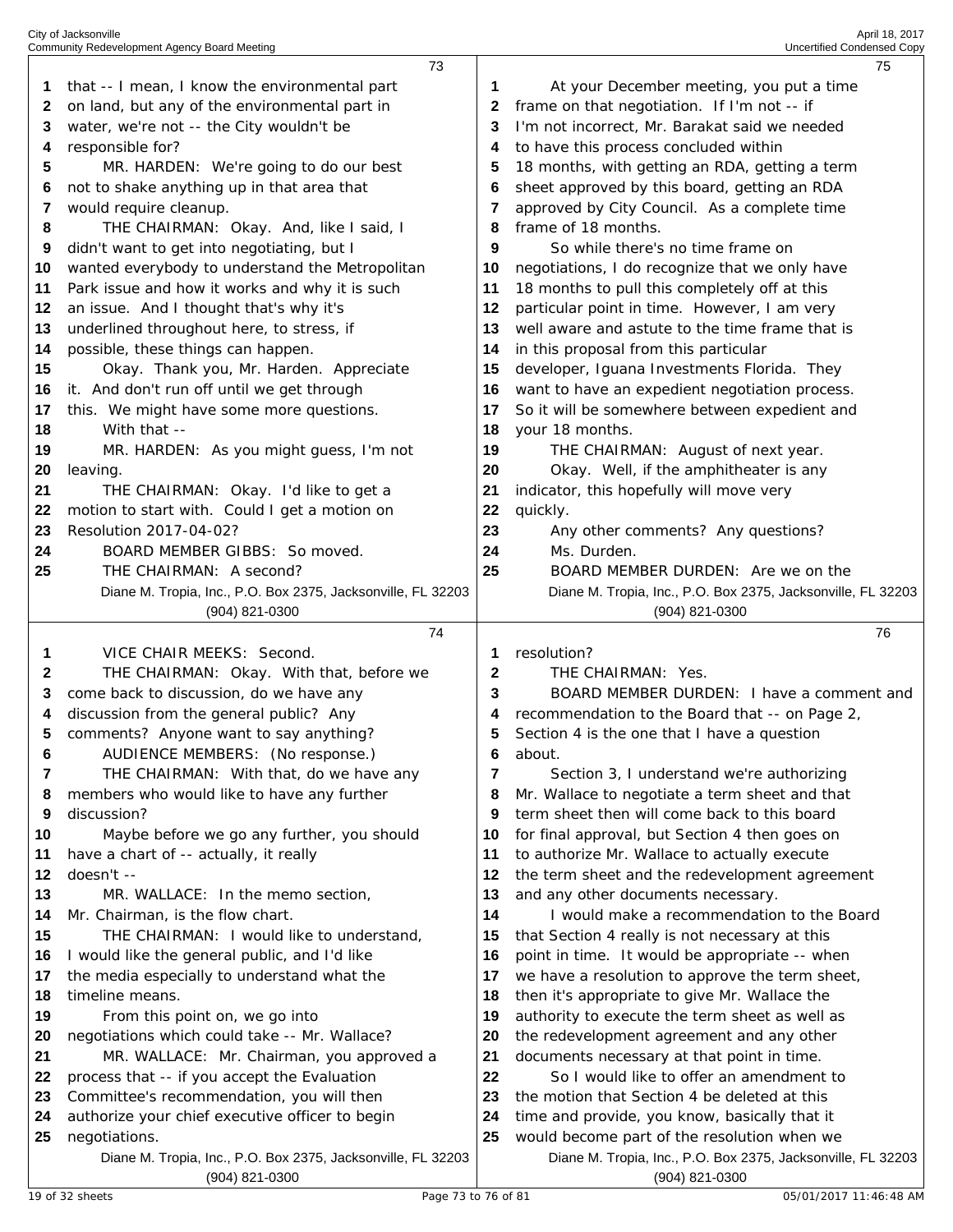| City of Jacksonville                         | April 18, 2017             |
|----------------------------------------------|----------------------------|
| Community Redevelopment Agency Board Meeting | Uncertified Condensed Copy |

|    | 77                                                                             |              | 79                                                                             |
|----|--------------------------------------------------------------------------------|--------------|--------------------------------------------------------------------------------|
| 1  | approve the term sheet.                                                        | 1            | BOARD MEMBERS: Aye.                                                            |
| 2  | THE CHAIRMAN: I'm sorry. I'm reading,                                          | $\mathbf{2}$ | THE CHAIRMAN: Opposed, like sign.                                              |
| 3  | trying to figure out if that works.                                            | 3            | BOARD MEMBERS: (No response.)                                                  |
| 4  | VICE CHAIR MEEKS: Should we ask                                                | 4            | THE CHAIRMAN: Okay. We do have one                                             |
|    |                                                                                |              |                                                                                |
| 5  | Mr. Wallace what his --                                                        | 5            | other -- I thought you had something else.                                     |
| 6  | THE CHAIRMAN: Yes. Mr. Wallace --                                              | 6            | MR. WALLACE: No.                                                               |
| 7  | MR. WALLACE: I can live without it.                                            | 7            | THE CHAIRMAN: Okay. We're back to the                                          |
| 8  | THE CHAIRMAN: Okay. So move Section 5 to                                       | 8            | resolution as amended. Item 4 is eliminated                                    |
| 9  | become Number 4 and eliminate Number 4.                                        | 9            | and 5 becomes 4.                                                               |
| 10 | Mr. Gibbs, did you have a comment?                                             | 10           | Back to the resolution. Any discussion on                                      |
| 11 | BOARD MEMBER GIBBS: You said you could                                         | 11           | the resolution or the amended resolution?                                      |
| 12 | live with it?                                                                  | 12           | BOARD MEMBERS: (No response.)                                                  |
| 13 | MR. WALLACE: I can live without it, yes.                                       | 13           | THE CHAIRMAN: No discussion.                                                   |
| 14 | BOARD MEMBER GIBBS: I don't want to                                            | 14           | Anyone from the public want to discuss                                         |
| 15 | handcuff you in any way.                                                       | 15           | anything on the amended resolution?                                            |
| 16 | MR. WALLACE: I've got to bring the term                                        | 16           | AUDIENCE MEMBERS: (No response.)                                               |
|    |                                                                                |              |                                                                                |
| 17 | sheet back. Once you approve the term sheet,                                   | 17           | THE CHAIRMAN: Seeing none, all in favor                                        |
| 18 | it moves directly on to the drafting of the                                    | 18           | of Resolution 2017-04-02, say aye.                                             |
| 19 | redevelopment agreement, which moves directly                                  | 19           | BOARD MEMBERS: Aye.                                                            |
| 20 | to City Council.                                                               | 20           | THE CHAIRMAN: As amended.                                                      |
| 21 | So with her amendment, she's basically                                         | 21           | And like sign, against?                                                        |
| 22 | saying that the CEO can't agree to the actual                                  | 22           | BOARD MEMBERS: (No response.)                                                  |
| 23 | terms, that he has to negotiate the terms and                                  | 23           | THE CHAIRMAN: Very good. Thank you very                                        |
| 24 | bring those terms back with a draft term sheet                                 | 24           | much. One, two, three, four, five, six --                                      |
| 25 | to the Board for approval. I can live with it.                                 | 25           | seven members. Very good.                                                      |
|    | Diane M. Tropia, Inc., P.O. Box 2375, Jacksonville, FL 32203                   |              | Diane M. Tropia, Inc., P.O. Box 2375, Jacksonville, FL 32203                   |
|    | (904) 821-0300                                                                 |              | (904) 821-0300                                                                 |
|    |                                                                                |              |                                                                                |
|    | 78                                                                             |              | 80                                                                             |
| 1  | THE CHAIRMAN: Okay. We have a motion by                                        | 1            | Okay. Let me find my agenda. I think                                           |
| 2  | Ms. Durden.                                                                    | 2            | that brings us to the end of the CRA meeting.                                  |
| 3  | A second on the amendment?                                                     | 3            | It does.                                                                       |
| 4  | BOARD MEMBER BARAKAT: Second.                                                  | 4            | And, with that, the CRA meeting is closed.                                     |
| 5  |                                                                                | 5            | And now we open the Downtown Investment                                        |
| 6  | THE CHAIRMAN: Any discussion?                                                  | 6            | Authority meeting.                                                             |
| 7  | VICE CHAIR MEEKS: Let me just ask one                                          | 7            |                                                                                |
| 8  | more question.                                                                 | 8            | Do you want to --                                                              |
|    | Mr. Wallace, you said you could live with                                      |              | BOARD MEMBER GIBBS: Five minutes.                                              |
| 9  | it. Is this neutral to you? Would you prefer                                   | 9            | THE CHAIRMAN: Okay. We're going to take                                        |
| 10 | it the way that it is? Give us a little more                                   | 10           | a five-minute break between the meetings. So                                   |
| 11 | guidance if you think it's appropriate.                                        | 11           | we will take a break and come back in five                                     |
| 12 | MR. WALLACE: It's neutral.                                                     | 12           | minutes for the DIA meeting.                                                   |
| 13 | VICE CHAIR MEEKS: Okay.                                                        | 13           | (The above proceedings were adjourned at                                       |
| 14 | THE CHAIRMAN: Any other comments?                                              | 14           | 3:20 p.m.                                                                      |
| 15 | BOARD MEMBERS: (No response.)                                                  | 15           |                                                                                |
| 16 | THE CHAIRMAN: Okay. With that, all in                                          | 16           |                                                                                |
| 17 | favor of the amendment --                                                      | 17           |                                                                                |
| 18 | BOARD MEMBER GIBBS: The public comment?                                        | 18           |                                                                                |
| 19 | THE CHAIRMAN: Any comments from the                                            | 19           |                                                                                |
| 20 | public? Anyone from the public have any                                        | 20           |                                                                                |
| 21 | comments on the amendment?                                                     | 21           |                                                                                |
| 22 | AUDIENCE MEMBER: (No response.)                                                | 22           |                                                                                |
| 23 | THE CHAIRMAN: Seeing no comments, all in                                       | 23           |                                                                                |
| 24 | favor of the amendment to Resolution                                           | 24           |                                                                                |
| 25 | 2017-04-02, say aye.                                                           | 25           |                                                                                |
|    | Diane M. Tropia, Inc., P.O. Box 2375, Jacksonville, FL 32203<br>(904) 821-0300 |              | Diane M. Tropia, Inc., P.O. Box 2375, Jacksonville, FL 32203<br>(904) 821-0300 |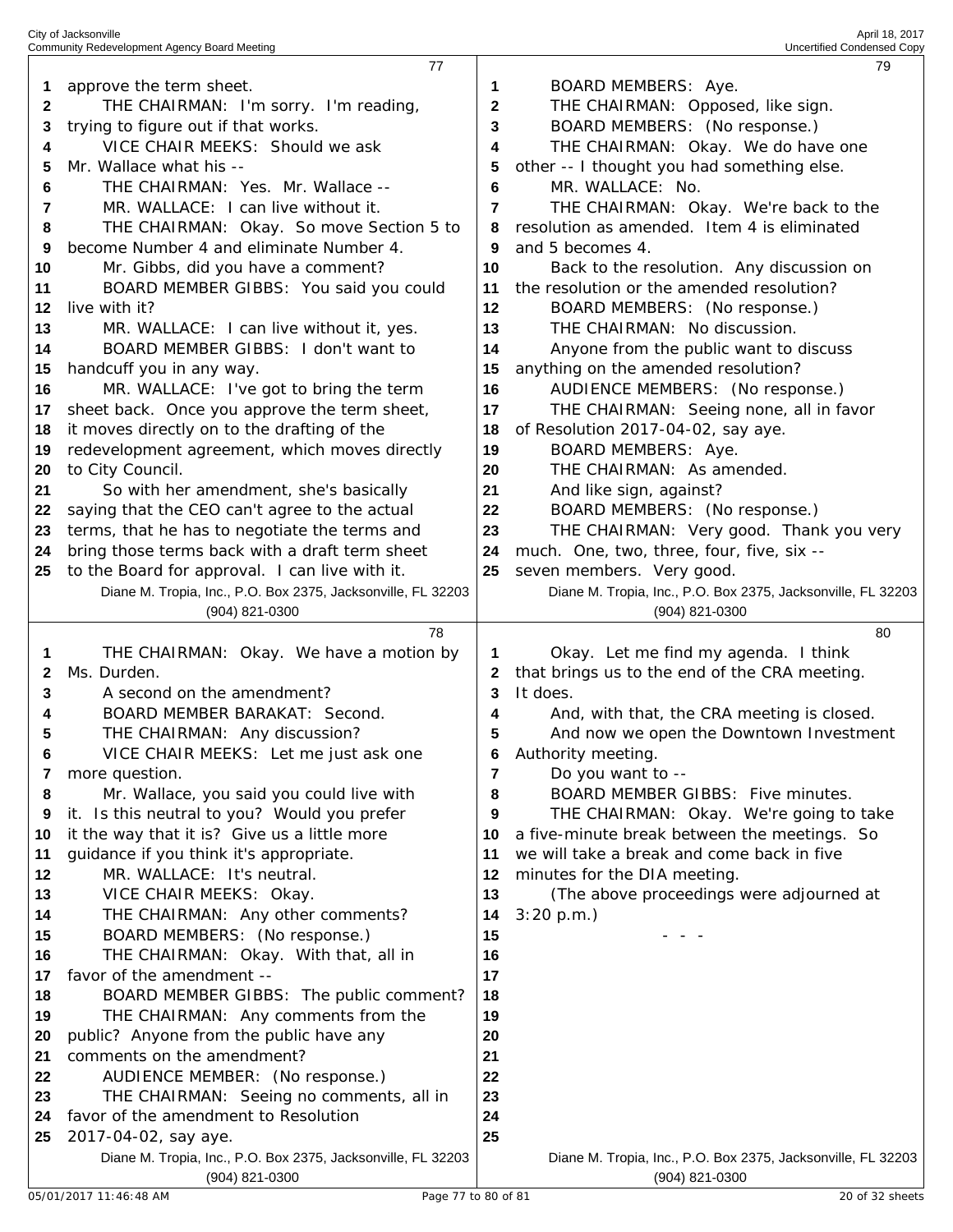|                                                                  | <b>Readvelopment</b> rigging <b>Board</b> Mooding                                                                                                                                                                                         |
|------------------------------------------------------------------|-------------------------------------------------------------------------------------------------------------------------------------------------------------------------------------------------------------------------------------------|
| 1                                                                | 81<br>CERTIFICATE OF REPORTER                                                                                                                                                                                                             |
| $\mathbf{2}$                                                     |                                                                                                                                                                                                                                           |
| 3                                                                | STATE OF FLORIDA)                                                                                                                                                                                                                         |
| 4<br>5                                                           | COUNTY OF DUVAL)                                                                                                                                                                                                                          |
| 6<br>$\overline{7}$<br>8<br>$\mathbf{9}$<br>10<br>11<br>12<br>13 | I, Diane M. Tropia, Florida Professional<br>Reporter, certify that I was authorized to and did<br>stenographically report the foregoing proceedings and<br>that the transcript is a true and complete record of my<br>stenographic notes. |
| 14<br>15<br>16                                                   | DATED this 30th day of April 2017.                                                                                                                                                                                                        |
| 17<br>18<br>19                                                   | Diane M. Tropia<br>Florida Professional Reporter                                                                                                                                                                                          |
| 20<br>21<br>22<br>23<br>24<br>25                                 |                                                                                                                                                                                                                                           |
|                                                                  | Diane M. Tropia, Inc., P.O. Box 2375, Jacksonville, FL 32203<br>(904) 821-0300                                                                                                                                                            |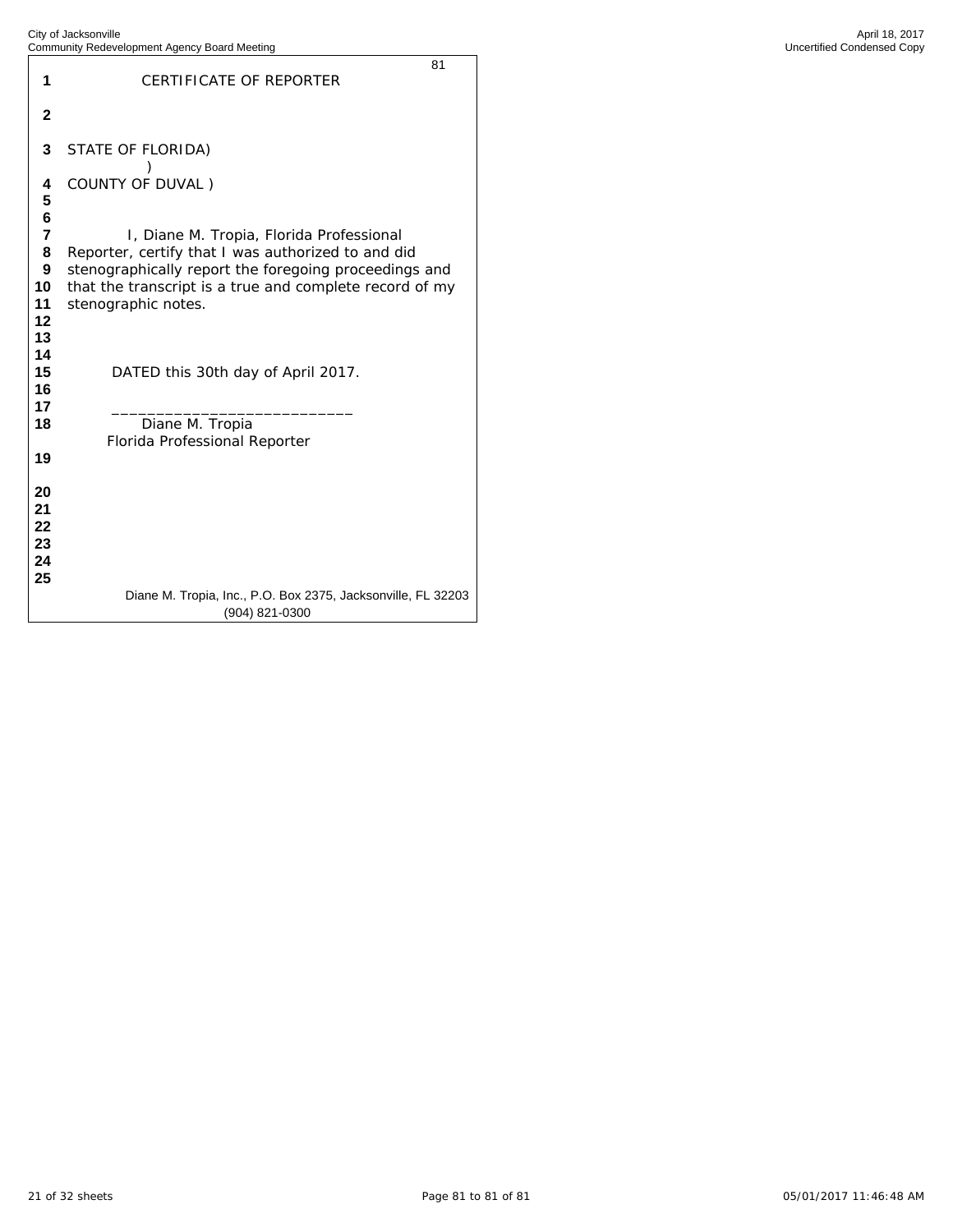|                                   | 2017-04-01 [3] - 4:17,      | 501 $[1] - 66:20$             | 16:4, 18:24, 18:25,          | 71:10                           |
|-----------------------------------|-----------------------------|-------------------------------|------------------------------|---------------------------------|
| \$                                | 4:21, 9:24                  | $52$ [1] - 26:7               | 19:1, 19:3, 20:24,           | agree [5] - 19:24,              |
| $$100,000$ [4] $- 25:8,$          | 2017-04-02 [5] - 10:15,     | 525 [2] - 17:19, 34:23        | 22:10, 22:24, 24:6,          | 33:24, 48:20, 58:20,            |
| 32:7, 32:10, 32:19                | 12:5, 73:23, 78:25,         | 5th $[1] - 12:13$             | 29:22, 32:4, 33:1,           | 77:22                           |
| $$14$ [1] - 30:5                  | 79:18                       |                               | 33:16, 33:18, 53:5,          | agreed [1] - 50:23              |
|                                   | 2018 [2] - 39:9, 39:11      |                               | 54:23, 54:24, 58:23,         | agreement [9] - 37:19,          |
| \$20 [4] - 23:6, 23:8,            |                             | 6                             | 59:3, 64:13, 66:2            | 37:24, 46:25, 57:13,            |
| 29:20, 30:8                       | 20th [1] - 12:20            | 60 [4] - 11:14, 11:20,        | $act_{[3]} - 16:4, 22:8,$    |                                 |
| \$200 $[1] - 59:25$               | $214$ [1] - 1:7             | 38:18, 38:20                  | 24:5                         | 57:15, 65:5, 76:12,             |
| $$26$ [1] - 33:18                 | $23$ [1] $-5.18$            |                               |                              | 76:20, 77:19                    |
| $$350$ [1] - 24:7                 | 23rd [2] - 5:24, 33:17      | 66.8 $[1] - 26.6$             | action [2] - 5:6, 20:21      | agrees [1] - 45:3               |
| $$500$ [1] - 16:8                 | 24 [1] - 22:24              |                               | active [1] - 16:11           | ahead [1] - 34:17               |
| $$6.56$ [1] - 29:23               | 24-hour [1] - 71:13         | 7                             | activity [1] - 68:19         | <b>Allegiance</b> [1] - 2:15    |
|                                   | $25$ [1] - 23:2             | $70$ [18] - 12:1, 15:4,       | actual [39] - 10:23,         | allocate [1] - 20:23            |
| ٠                                 | 250 [2] - 17:18, 34:21      |                               | 11:3, 11:6, 11:7,            | allot [2] - 38:4, 38:5          |
|                                   | 250,000 [1] - 17:13         | 16:4, 18:24, 19:3,            | 11:9, 11:25, 12:23,          | allow [6] - 23:21, 39:5,        |
| $'15$ [1] - 65:2                  | 250-room [1] - 18:12        | 20:24, 22:10, 22:24,          | 12:25, 13:11, 13:12,         | 69:23, 69:24, 71:12,            |
| $'40s$ [1] - 72:15                | $26$ [1] - 23:2             | 24:6, 29:22, 32:4,            | 13:16, 13:18, 13:21,         | 71:13                           |
| $'50s$ [1] - 72:15                | $270$ [1] - 37:21           | 33:1, 33:16, 53:5,            | 14:9, 15:9, 16:13,           | almost $[5] - 40:3$ ,           |
| $'80s$ [1] - 66:25                | $2:00$ [2] $-1:7, 2:1$      | 54:23, 58:23, 59:3,           | 18:6, 18:21, 19:2,           | 50:12, 51:13, 59:15,            |
|                                   |                             | 64:13                         | 21:20, 21:23, 21:25,         | 59:24                           |
| $\boldsymbol{0}$                  | 3                           | <b>70-acre</b> [3] $- 20:19,$ | 22:1, 23:14, 24:13,          | ALSO [1] - 1:17                 |
|                                   |                             | 21:2                          | 25:18, 25:19, 26:15,         | altogether [1] - 70:18          |
| 074556-0000 [1] - 5:3             | $3$ [3] - 22:25, 33:4,      | 75,000 [2] - 18:14,           | 29:3, 36:5, 37:20,           | amazing [1] - 2:17              |
|                                   | 76:7                        | 37:8                          | 41:7, 41:18, 42:23,          | amended [4] - 79:8,             |
| 1                                 | $3.8$ [1] - 66:2            |                               | 51:14, 51:22, 52:19,         | 79:11, 79:15, 79:20             |
|                                   | 300 [2] - 17:8, 17:9        | 8                             | 57:10, 77:22                 | amendment [6] -                 |
| 1 [4] - 6:20, 7:6, 59:9,          | 300,000 [1] - 17:14         |                               | <b>Adams</b> $[5] - 20:18$ , | 76:22, 77:21, 78:3,             |
| 69:21                             | 30th [1] - 81:15            | $80$ [1] - 25:17              | 23:24, 24:20, 54:20,         | 78:17, 78:21, 78:24             |
| $1.4$ [1] - 32:23                 | 31 $[1] - 44:24$            | 810 [3] - 37:17, 38:4,        | 64:12                        | amenities [2] - 18:14,          |
| <b>10</b> [1] - 23:3              | 324 [3] - 4:18, 5:17,       | 38:8                          | Adams' [1] - 18:4            | 41:9                            |
| 100 [2] $- 23:12, 37:6$           | 9:18                        | 810-day [1] - 39:12           | add [2] - 26:13, 30:9        | amount [2] - 67:16,             |
| 12 [4] - 23:1, 70:4,              | 35 [2] - 18:25, 19:1        | $85.5$ [1] - 26:5             | address [5] - 20:7,          | 67:22                           |
| 70:10, 70:16                      |                             | 8th $[1] - 1.8$               | 23:17, 26:18, 34:18,         | amphitheater [1] -              |
| <b>120</b> [1] - 39:6             | $360$ [1] - 38:7            |                               | 66:18                        | 75:20                           |
| <b>12th</b> $[1]$ - 13:3          | $3:20$ [1] - 80:14          | 9                             | adjacent [2] - 42:2,         | Analyst [1] - 1:19              |
| 14th [1] - 11:21                  |                             |                               | 64:21                        | anchor [1] - 22:16              |
| $15$ [1] - 71:9                   | 4                           | 90 [6] - 32:14, 32:19,        | adjourn [1] - 2:11           | ankles [2] - 66:4,              |
| 150,000 [1] - 17:12               |                             | 32:25, 33:1, 33:2,            | adjourned [1] - 80:13        |                                 |
| 15th $[1] - 4:4$                  | 4 [11] - 25:14, 33:4,       | 39:8                          | administration [6] -         | 66:15                           |
| <b>18</b> [6] $-$ 1:6, 2:1, 75:5, | 40:24, 76:5, 76:10,         |                               | 2:20, 48:9, 50:15,           | <b>answer</b> [5] - 3:8, 8:3,   |
| 75:8, 75:11, 75:18                | 76:15, 76:23, 77:9,         | A                             | 57:3, 57:18, 67:1            | 13:15, 33:21, 34:19             |
| 1904 $[1] - 5:21$                 | 79:8, 79:9                  |                               | administrative [1] -         | answering $[1]$ - 39:5          |
|                                   | 40 [1] - 54:24              | abatement $[2] - 24:1$ ,      | 21:11                        | anticipate [1] - 24:25          |
| 1994 [1] - 5:18                   | 42 [1] - 27:7               | 25:22                         | <b>adopted</b> [1] - 14:15   | anticipating [1] -              |
|                                   | 45 [2] - 33:16, 33:18       | <b>ability</b> [5] - 28:10,   | adopting [1] - 12:7          | 37:11                           |
| $\boldsymbol{2}$                  | 45-acres-plus [1] -         | 28:16, 32:7, 35:22,           |                              | apartments $[1] - 17:9$         |
|                                   | 54:24                       | 59:8                          | advance [1] - 58:13          | applicable $[2] - 19:23$ ,      |
| $2$ [3] - 25:12, 25:19,           | 450 [2] - 17:18, 34:21      | able [8] - 12:4, 13:8,        | advancement [1] -            | 61:4                            |
| 76:4                              |                             | 13:13, 38:23, 60:11,          | 16:19                        | appointed [3] - 11:13,          |
| 20 [4] - 23:13, 30:14,            | 5                           | 65:7, 68:11, 68:17            | <b>advantage</b> [1] - 28:24 | 11:20, 58:7                     |
| 32:8                              |                             | absolutely [1] - 12:18        | aerial [1] - 39:20           | <b>appointing</b> $[1] - 43:10$ |
| 20-year [2] - 25:9, 32:6          | $5$ [2] - 77:8, 79:9        | $accept[1] - 74:22$           | aforementioned [1] -         | appraisal [4] - 29:24,          |
| 200 [2] - 17:16, 18:12            | 50 $[11] - 6:22, 7:2, 7:8,$ | access [1] - 23:21            | 5:4                          | 32:16, 33:15, 33:17             |
| <b>200-room</b> [1] - 37:7        | 7:10, 18:10, 23:11,         | accordance [1] -              | <b>afternoon</b> [2] - 5:13, | appraisals [1] - 29:2           |
| $2002$ [1] - 59:16                | 25:9, 27:22, 30:11,         | 12:17                         | 5:14                         | appraised [1] - 25:17           |
| 2014 [2] - 14:15, 28:25           | 32:5, 37:6                  | accordingly $[1] - 58.3$      | Agency [2] - 3:20, 4:5       | <b>appraiser</b> $[2] - 27:6$ , |
| $2015$ [3] - 14:16,               | 50-year $[1]$ - 32:6        | <b>acquired</b> $[1] - 59:14$ | <b>AGENCY</b> [1] - 1:2      | 30:17                           |
| 33:14, 33:17                      | $50/50$ [1] - 19:1          |                               | agency [4] - 57:17,          | appreciate $[7] - 2:19$ ,       |
| <b>2017</b> [7] $-$ 1:6, 2:1,     | 500 [3] - 17:9, 17:10,      | acquisition $[1]$ - 16:25     | 67:2, 67:5, 71:1             | 36:23, 47:12, 47:14,            |
| 12:13, 12:20, 19:18,              | 17:17                       | acreage [1] - 25:7            | agenda [1] - 80:1            | 48:20, 49:8, 73:15              |
| 38:23, 81:15                      | $500,000$ [1] - 17:15       | acres [25] - 12:1, 15:4,      | ago [3] - 11:14, 11:20,      | approaches [1] -                |
|                                   |                             |                               |                              |                                 |

Diane M. Tropia, Inc., P.O. Box 2375, Jacksonville, FL 32203 (904) 821-0300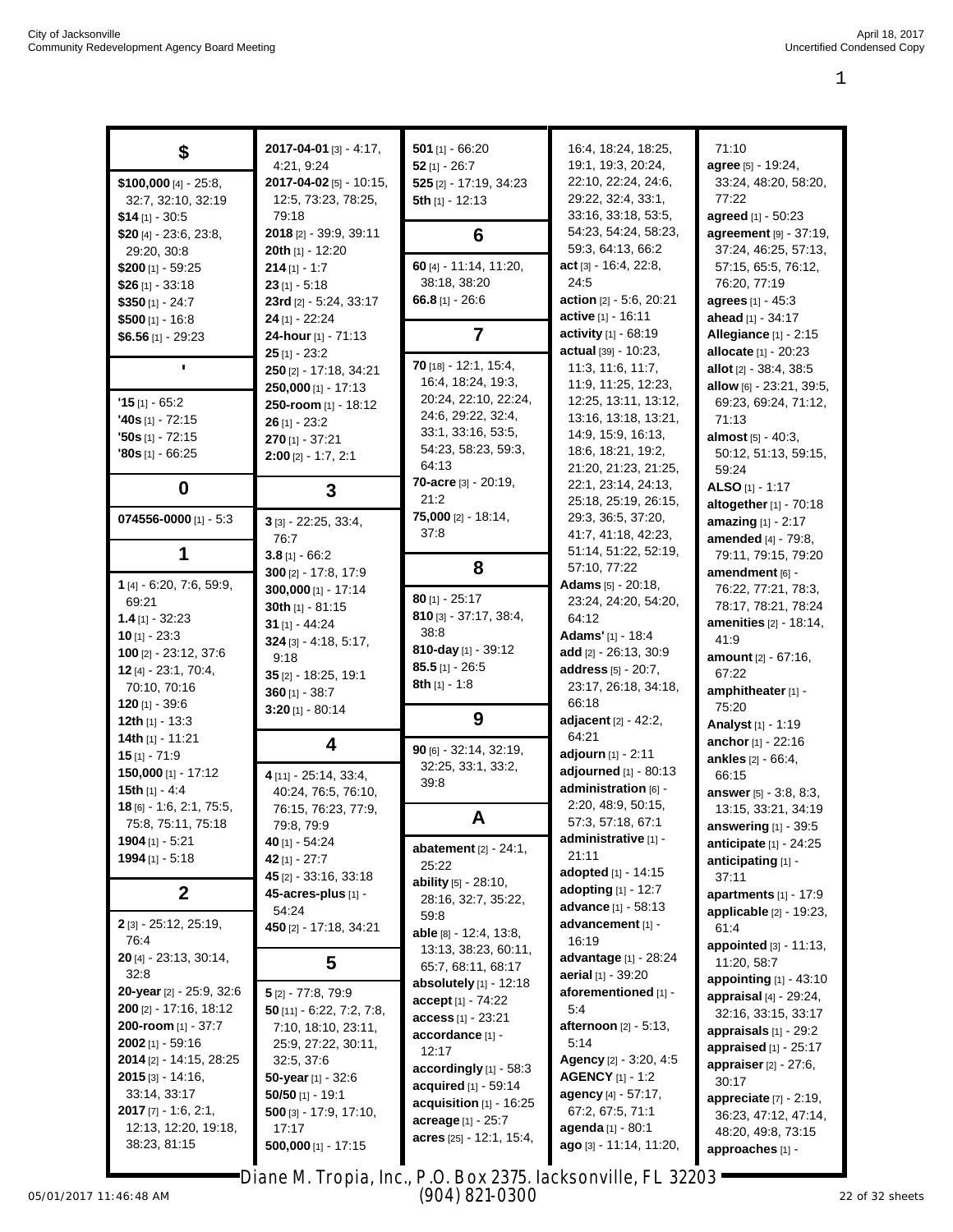| 66:13                            | 10:5, 74:6, 78:22,              | best [11] - 5:20, 14:16,                   | 1:14, 1:15, 1:15,                 |                                           |
|----------------------------------|---------------------------------|--------------------------------------------|-----------------------------------|-------------------------------------------|
| appropriate $[6] - 45.9$ ,       | 79:16                           | 28:8, 28:9, 28:16,                         | 1:16, 5:14, 6:8, 8:15,            | C                                         |
|                                  |                                 |                                            | 50:20, 61:24, 76:4,               |                                           |
| 58:22, 59:2, 76:16,              | August [1] - 75:19              | 33:8, 35:7, 52:19,<br>53.4, 73.5           | 76:14, 77:25                      | $C2C$ [1] $-31:16$                        |
| 76:18, 78:11                     | <b>AUNDRA</b> [1] - 1:18        |                                            |                                   | cables [1] - 69:6                         |
| approval [3] - 38:19,            | Authority [3] - 4:22,           | <b>better</b> $[4] - 5:17$ ,               | <b>boards</b> [1] - 8:20          | calculating [1] - 19:25                   |
| 76:10, 77:25                     | 12:7, 80:6                      | 15:15, 66:5, 69:2                          | <b>boat</b> [4] $-34:8$ , 68:16,  | cap $[2] - 45:3, 69:13$                   |
| <b>approve</b> [6] - 4:1, 4:3,   | <b>authority</b> [3] - 49:14,   | <b>between</b> [15] - 4:25,                | 68:18, 68:19                      | carefully [1] - 47:11                     |
| 9:24, 76:17, 77:1,               | 49:19, 76:19                    | 17:14, 17:16, 17:18,                       | <b>boats</b> $[1] - 34.8$         | case [2] - 15:13, 49:2                    |
| 77:17                            | <b>authorize</b> [2] - 74:24,   | 18:9, 18:12, 26:4,                         | body [1] - 13:14                  | cast [3] - 8:13, 29:1,                    |
| approved [7] - 11:11,            | 76:11                           | 38:22, 57:17, 59:21,                       | bond [3] - 19:22, 61:3,           | 29:2                                      |
| 14:13, 14:15, 37:25,             | authorized [1] - 81:8           | 69:3, 69:5, 75:17,                         | 61:9                              | caught [1] - 54:12                        |
| 74:21, 75:6, 75:7                | authorizing [2] -               | 80:10                                      | <b>bonding</b> $[1] - 47:25$      | caved [1] - 5:25                          |
| approving $[1] - 5.3$            | 12:14, 76:7                     | <b>beyond</b> [1] - 58:24                  | <b>bonds</b> [1] - 20:6           | center [1] - 22:17                        |
| April $[6] - 1.6, 2.1,$          | <b>Avenue</b> [1] - 66:20       | $big$ [1] - 72:13                          | <b>book</b> $[1] - 45:5$          | CEO [2] - 12:14, 77:22                    |
| 13:2, 33:17, 65:1,               | average [2] - 26:9,             | <b>billed</b> [1] - 31:4                   | <b>bore</b> [1] - 72:17           | certain [3] - 36:5,                       |
| 81:15                            | 32:21                           | <b>billion</b> $[4] - 22:11$ ,             | <b>bottom</b> [1] - 68:13         | 45:4, 50:12                               |
| aqua [2] - 41:12, 42:6           | awarded [1] - 60:24             | 59:9, 60:11, 70:14                         | <b>bouncing</b> [1] - 49:20       | certainly [11] - 13:23,                   |
| aquarium [3] - 22:18,            | aware [4] - 36:6,               | billion-dollar [1] -                       | boundaries $[1]$ - 16:25          | 14:7, 27:13, 27:17,                       |
| 53:25, 54:3                      | 61:25, 64:4, 75:13              | 60:11                                      | brand [1] - 45:18                 | 27:21, 33:23, 41:17,                      |
| <b>aquariums</b> $[2] - 52:10$ , | aye [7] - 4:12, 10:7,           | <b>bit</b> [3] - 29:13, 58:25,             | brand-new [1] - 45:18             | 52:23, 53:10, 54:11,                      |
| 52:12                            | 10:8, 78:25, 79:1,              | 64:24                                      | break $[4] - 22:22$ ,             | 70:15                                     |
| architectural [1] -              | 79:18, 79:19                    | bless $[1] - 57:12$                        | 59:17, 80:10, 80:11               | <b>CERTIFICATE [1] -</b>                  |
| 57:24                            | Aye $[1] - 4:13$                | blue [1] - 71:25                           | <b>BRENNA</b> [1] - 1:14          | 81:1                                      |
| area $[20] - 15.6, 15.7,$        |                                 | <b>board</b> $[13] - 13:16$ ,              | <b>briefed</b> $[2] - 16:18$ ,    | certify [1] - 81:8                        |
| 15:18, 15:19, 21:24,             | В                               | 14:4, 16:16, 43:11,                        | 48:1                              | CHAIR [10] - 8:2, 9:25,                   |
| 41:20, 42:23, 45:23,             |                                 | 49:10, 49:14, 49:15,                       | <b>briefing</b> [2] - 50:14       | 55:8, 55:10, 56:20,                       |
| 47:3, 47:4, 51:14,               | background [1] -                | 49:20, 49:23, 58:7,                        | briefings $[1] - 49.16$           | 57:21, 74:1, 77:4,                        |
| 54:7, 54:9, 67:18,               | 29:24                           | 58:21, 75:6, 76:9                          | <b>bring</b> $[3] - 65:16$ ,      | 78:6, 78:13                               |
| 68:20, 69:22, 72:8,              | <b>BAILEY</b> [1] - 1:13        | <b>BOARD</b> [91] - 1:3,                   | 77:16, 77:24                      | <b>Chair</b> $[5] - 1:13, 8:9,$           |
| 72:17, 73:6                      | <b>bailey</b> [1] - 71:23       | 1:12, 4:6, 4:8, 4:10,                      | <b>bringing</b> $[2] - 23:18$ ,   | 27:13, 43:14, 46:2                        |
| Area [3] - 7:15, 21:13,          | <b>Ball</b> $[1] - 1:7$         | 4:13, 4:15, 6:11,                          | 30:25                             | <b>CHAIRMAN</b> [91] - 2:3,               |
| 63:1                             | <b>Bank</b> [1] - 7:14          | 6:15, 6:18, 7:17,                          | <b>brings</b> $[3] - 4:16$ ,      | 2:16, 3:2, 3:16, 4:7,                     |
| areas [3] - 19:6, 19:8,          | <b>Barakat</b> [5] - 2:14, 9:6, | 7:22, 9:7, 9:10, 9:13,                     | 10:14, 80:2                       | 4:9, 4:11, 4:14, 4:16,                    |
| 34:12                            | 58:15, 60:5, 75:3               | 9:15, 9:21, 10:1,                          | Broad [4] - 4:18, 4:25,           | 5:12, 6:7, 6:13, 6:17,                    |
| arms $[1] - 69:18$               | <b>BARAKAT</b> [9] - 1:14,      | 10:8, 10:10, 27:8,                         | 5:17, 9:18                        | 7:12, 7:18, 7:25,                         |
| arose [1] - 66:24                | 4:6, 9:7, 10:1, 58:16,          | 28:4, 32:13, 33:23,                        | <b>broke</b> $[3] - 8:21, 26:3,$  | 8:17, 9:1, 9:6, 9:9,                      |
| art $[2] - 22:18, 54:3$          | 60:15, 60:18, 63:18,            | 34:24, 35:3, 35:9,<br>35:12, 35:23, 36:13, | 26:10                             | 9.11, 9.14, 9.16,                         |
| as-is $[1] - 33:18$              | 78:4                            | 36:20, 37:22, 38:9,                        | <b>brought</b> $[3] - 28:7$ ,     | 9:23, 10:2, 10:6,                         |
| <b>aspects</b> [1] - 58:24       | <b>based</b> $[7] - 13:3$ ,     | 38:11, 39:3, 39:13,                        | 28:8, 65:19                       | 10:9, 10:11, 10:25,                       |
| asset [2] - 59:13,               | 14:17, 27:19, 29:1,             | 39:15, 40:7, 40:12,                        | <b>build</b> [7] - 24:19, 25:1,   | 11:5, 11:12, 11:18,                       |
| 59:21                            | 49:23, 56:13, 61:20             | 40:19, 40:23, 41:21,                       | 31:9, 31:10, 31:23,               | 15:12, 26:21, 27:3,                       |
| assist [1] - 66:21               | <b>basic</b> $[1] - 50:13$      | 41:23, 42:2, 42:5,                         | 31:24, 56:10                      | 27:9, 28:2, 33:11,                        |
| associated [8] -                 | <b>Bay</b> [8] - 17:25, 20:14,  | 42:9, 42:12, 42:13,                        | <b>build-out</b> $[1]$ - 56:10    | 33:19, 34:16, 36:19,                      |
| 18:16, 20:4, 20:11,              | 21:21, 23:18, 64:10,            | 42:18, 43:6, 43:22,                        | <b>building</b> $[7] - 6:1, 8:5,$ | 37:15, 40:16, 40:21,                      |
| 21:20, 39:17, 39:24,             | 64:16, 64:17, 65:8              | 44:2, 44:8, 45:13,                         | 8:8, 8:19, 8:23,                  | 40:24, 43:25, 44:7,                       |
| 40:4, 64:9                       | beautification [1] -<br>23:18   | 46:1, 46:4, 46:11,                         | 29:17, 68:10                      | 46:6, 46:19, 47:18,<br>48:3, 48:25, 51:6, |
| <b>assume</b> $[3] - 3:22$ ,     |                                 | 46:20, 46:22, 47:22,                       | <b>Building</b> $[1] - 1:7$       |                                           |
| 3:25, 10:11                      | <b>become</b> [2] - 76:25,      | 48:15, 48:23, 49:5,                        | <b>built</b> $[2] - 59:12, 72:4$  | 51:8, 53:21, 55:3,                        |
| <b>astute</b> [1] - 75:13        | 77:9                            | 49:13, 50:4, 50:5,                         | <b>bulkhead</b> $[2] - 21:23$ ,   | 55:7, 58:14, 63:9,                        |
| <b>attention</b> [3] - 45:24,    | <b>becomes</b> $[1] - 79.9$     | 50:24, 54:13, 54:15,                       | 64:22                             | 63:21, 63:23, 64:2,                       |
| 46:17, 54:12                     | <b>began</b> $[2] - 52:4$ ,     | 55:1, 55:5, 58:16,                         | bulkheads $[1] - 20:4$            | 66:17, 70:3, 71:7,                        |
| <b>attract</b> [1] $-54.7$       | 52:17                           | 60:15, 60:18, 63:18,                       | <b>bus</b> $[1] - 64:18$          | 72:25, 73:8, 73:21,                       |
| attraction $[3] - 53:25$ ,       | <b>begin</b> [5] - 39:10,       | 63:22, 64:1, 73:24,                        | <b>business</b> $[2] - 14:5,$     | 73:25, 74:2, 74:7,<br>74:15, 75:19, 76:2, |
| 54:5, 54:16                      | 56:7, 65:6, 65:8,               | 75:25, 76:3, 77:11,                        | 31:18                             | 77:2, 77:6, 77:8,                         |
| attractions $[1] - 18.4$         | 74:24                           | 77:14, 78:4, 78:15,                        | <b>businesses</b> [2] -           | 78:1, 78:5, 78:14,                        |
| <b>attractor</b> $[1] - 54:10$   | beginning [2] - 39:11,          | 78:18, 79:1, 79:3,                         | 24:23, 31:15                      | 78:16, 78:19, 78:23,                      |
| attributes $[1]$ - 29:3          | 59:17                           | 79:12, 79:19, 79:22,                       | <b>bys</b> [1] - 9:4              | 79:2, 79:4, 79:7,                         |
| <b>audience</b> $[2] - 2.24$ ,   | <b>behalf</b> [1] - 12:16       | 80:8                                       |                                   | 79:13, 79:17, 79:20,                      |
| 14:24                            | behind [3] - 15:14,             | Board [13] - 1:14,                         |                                   | 79:23, 80:9                               |
| <b>AUDIENCE</b> [5] - 3:1,       | 56:17, 65:18                    |                                            |                                   |                                           |

23 of 32 sheets Page 2 to 2 of 11 05/01/2017 11:46:48 AM Diane M. Tropia, Inc., P.O. Box 2375, Jacksonville, FL 32203 (904) 821-0300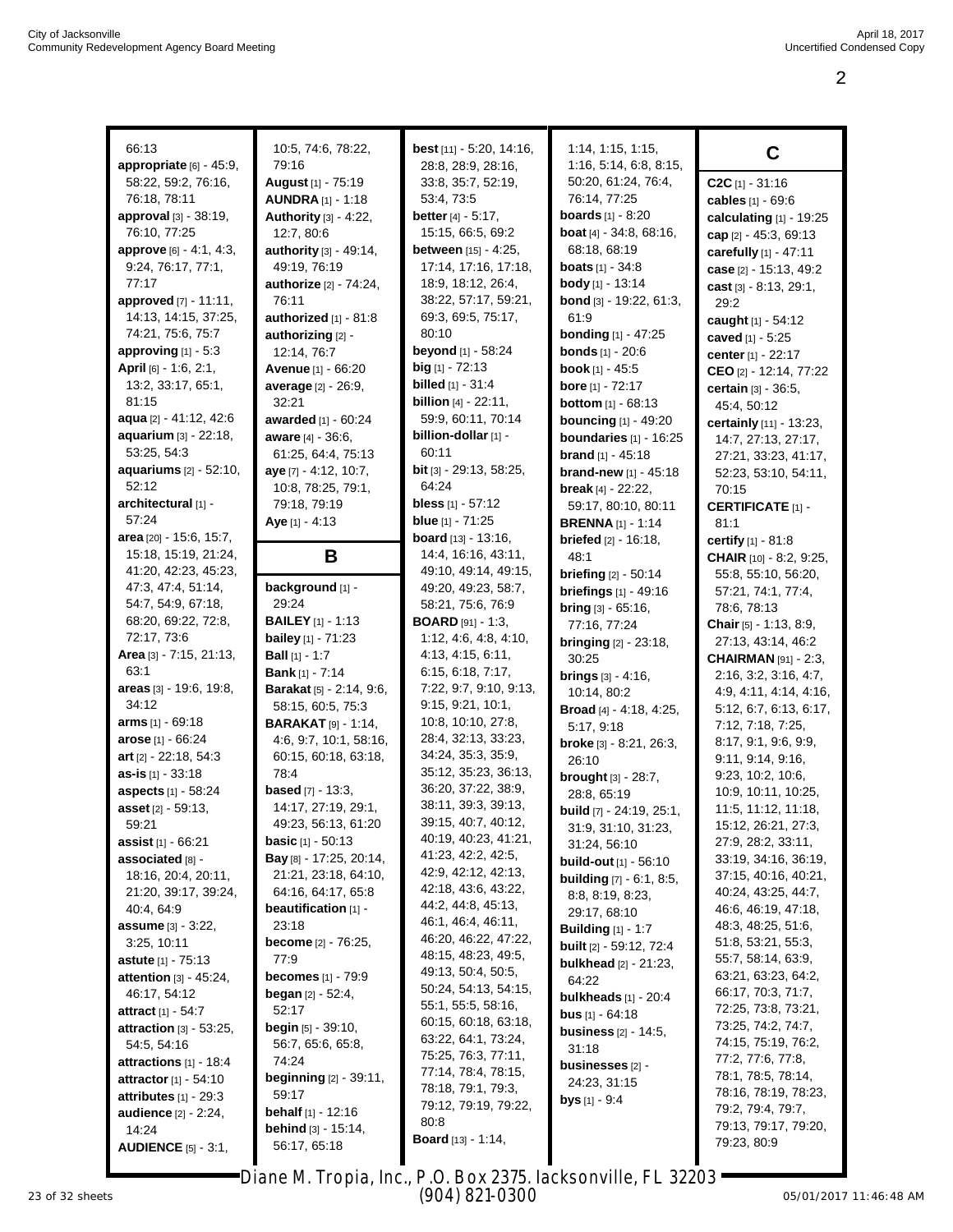| Chairman [16] - 1:13,     | clear [3] - 41:4, 47:18,       | 51:15                        | 67:12                          | 21:22                           |
|---------------------------|--------------------------------|------------------------------|--------------------------------|---------------------------------|
| 5:9, 9:8, 12:5, 26:12,    | 65:23                          | complex [2] - 24:21,         | contemplates [1] -             | criteria [3] - 5:4, 6:19,       |
| 26:18, 33:13, 37:13,      | cleared [1] - 66:7             | 31:24                        | 16:3                           | 7:6                             |
| 45:25, 46:15, 55:22,      | clearing [1] - 67:20           | complexes [1] - 24:9         | continue [1] - 54:25           | criticism [1] - 49:22           |
| 57:2, 58:17, 59:11,       | clock $[1] - 39:11$            | compliant $[3] - 8:18$ ,     | contract [2] - 30:5,           | criticize [1] - 52:9            |
| 63:20, 74:14              | close [1] - 52:12              | 8:22                         | 50:6                           | crossing $[1] - 69:7$           |
| chairman $[4] - 4:20$ ,   | closed [1] - 80:4              | complicated [1] -            | contribution [1] -             | crowded [1] - 71:11             |
| 12:18, 36:1, 74:21        | closely [1] - 14:12            | 69:20                        | 25:18                          | curious $[3] - 8:4$ ,           |
| challenge [1] - 60:10     | closing $[1] - 38.6$           | comply [1] - 27:18           | control [4] - 9:2,             | 34:12, 59:6                     |
| chance [1] - 4:1          | colleagues [1] - 58:10         | component [4] -              | 25:25, 30:20, 67:6             | current [2] - 29:2,             |
| changed [1] - 7:6         | collecting $[2] - 44:1$ ,      | 36:16, 42:1, 43:17,          | convened $[1] - 12:20$         | 55:17                           |
| charge [1] - 43:10        | 44:4                           | 53:15                        | convention [1] - 22:17         | cusp [1] - 53:11                |
| charged [1] - 33:15       | collective [1] - 13:14         | components [4] -             | conversation [2] -             | cycle [1] - 28:15               |
| chart [2] - 74:11,        | color [4] - 41:12, 42:3,       | 16:24, 51:19, 52:5,          | 36:7, 48:18                    |                                 |
| 74:14                     | 42:18, 71:25                   | 52:6                         | cooperation [1] -              | D                               |
| Chattanooga [1] -         | commence [1] - 12:14           | comprehensive [1] -          | 70:25                          |                                 |
| 52:22                     | commencing [1] - 1:7           | 34:1                         | Coordinator [1] - 1:20         | DALY [1] - 1:19                 |
| checkbook [1] - 45:5      | comment [14] - 6:18,           | concept [1] - 53:17          | copy $[1] - 3.14$              | dampened [1] - 8:11             |
| chief [3] - 4:22, 5:5,    | 9:10, 49:10, 56:7,             | Concept [1] - 31:16          | core $[1] - 51:13$             | date [1] - 8:22                 |
| 74:24                     | 57:21, 59:10, 60:22,           | <b>concepts</b> [2] - 24:10, | corporation [3] -              | <b>DATED</b> $[1]$ - 81:15      |
| Chief $[1] - 1:18$        | 61:17, 61:22, 61:23,           | 51:11                        | 19:10, 19:11, 43:8             | days [16] - 11:14,              |
| choice [1] - 33:9         | 69:11, 76:3, 77:10,            | concern $[1] - 7:18$         | <b>correct</b> $[2] - 12:18$ , | 11:20, 23:22, 37:17,            |
| choose [1] - 26:18        | 78:18                          | <b>concerned</b> [2] - 59:4, | 42:8                           | 37:21, 38:3, 38:4,              |
| Church [1] - 5:1          | <b>comments</b> $[21] - 9:7$ , | 63:16                        | cost $[5] - 45:2, 56:14,$      | 38:5, 38:7, 38:8,               |
| cities [2] - 24:14, 43:1  | 9:19, 9:21, 10:3,              | concluded $[1] - 75.4$       | 57:6, 57:20, 69:11             | 38:12, 38:18, 38:20,            |
| City $[46] - 2:7, 4:24,$  | 27:4, 33:21, 46:5,             | Concurrency [2] -            | costs $[4] - 20:11$ ,          | 39:6, 39:8                      |
| 5:16, 10:16, 12:12,       | 46:12, 48:6, 49:4,             | 21:13, 63:1                  | 21:19, 47:13, 64:9             | <b>DDRB</b> $[2] - 8:18, 8:23$  |
| 14:16, 19:24, 20:3,       | 56:1, 60:21, 63:19,            | condition [1] - 44:13        | Council [9] - 14:16,           | deal $[3] - 33:25, 67:7,$       |
| 20:6, 20:9, 20:21,        | 63:22, 63:24, 74:5,            | conditions [5] - 19:21,      | 38:19, 38:24, 38:25,           | 69:1                            |
| 20:23, 21:19, 23:11,      | 75:23, 78:14, 78:19,           | 19:23, 57:14, 61:2,          | 56:25, 57:16, 69:3,            | dealing [1] - 28:22             |
| 23:17, 23:21, 25:11,      | 78:21, 78:23                   | 61:4                         | 75:7, 77:20                    | dealt [1] - 19:7                |
| 25:13, 25:25, 26:24,      | commercial [2] -               | condo [1] - 43:2             | council [2] - 2:19,            | December [4] - 11:11,           |
| 26:25, 28:23, 32:4,       | 17:11, 24:8                    | condos [3] - 17:8,           | 57:1                           | 11:21, 75:1                     |
| 32:25, 38:19, 38:24,      | committee [3] - 11:13,         | 24:18, 43:1                  | Counsel [1] - 1:21             | decide [1] - 14:4               |
| 38:25, 44:20, 48:18,      | 11:20, 12:21                   | confirm [1] - 47:20          | Counsel's [3] - 47:8,          | decision [1] - 13:16            |
| 52:22, 57:4, 57:16,       | Committee [6] -                | confirming $[1] - 66.1$      | 47:19, 48:2                    | decisions $[1] - 56:10$         |
| 57:18, 61:7, 61:9,        | 13:14, 36:21, 37:2,            | connection [1] - 5:7         | count $[1] - 30:21$            | deduction [2] - 60:25,          |
| 61:12, 61:18, 64:6,       | 47:16, 58:19, 59:7             | connects [1] - 16:10         | country [1] - 59:19            | 61:13                           |
| 65:4, 67:25, 68:4,        | Committee's [2] -              | consequence [1] -            | <b>COUNTY</b> [1] - 81:4       | deficiency $[1] - 61:6$         |
| 69:3, 69:17, 73:3,        | 12:8, 74:23                    | 63:2                         | <b>County</b> [1] - 5:2        | deficient [1] - 19:20           |
| 75:7, 77:20               | community $[5] - 3:6$ ,        | consider [1] - 61:12         | <b>couple</b> [5] - 37:3,      | define [2] - 46:17,             |
| city [2] - 27:6, 65:17    | 16:15, 16:16, 49:10,           | consideration [5] -          | 55:10, 60:20, 61:15,           | 65:6                            |
| <b>CITY</b> $[1] - 1:1$   | 49:14                          | 19:19, 35:20, 45:15,         | 64:2                           | defined [1] - 17:1              |
| City's [1] - 63:5         | <b>COMMUNITY</b> $[1] - 1:2$   | 56:7, 61:1                   | course [1] - 47:12             | definitely [6] - 16:12,         |
| City-owned [3] - 4:24,    | <b>Community</b> [4] - 3:18,   | considered $[2] - 58:2$ ,    | covenant [2] - 67:8,           | 19:6, 20:5, 25:3,               |
| 10:16, 12:12              | 3:19, 4:4, 7:14                | 62:8                         | 67:16                          | 45:24, 60:5                     |
| civic $[4] - 23:1, 52:3,$ | compact $[1] - 67:12$          | consisted [1] - 11:15        | covenants [2] - 69:22,         | degree [1] - 46:21              |
| 52:5, 52:6                | company [3] - 29:10,           | consistently [1] -           | 70:18                          | <b>deleted</b> $[1] - 76:23$    |
| claims [1] - 69:19        | 59:13, 60:8                    | 62:12                        | cover $[1] - 67:12$            | demand $[3] - 18:19$ ,          |
| clarification [1] -       | complete [5] - 21:25,          | consisting [1] - 16:16       | $CRA$ [3] $-2:11$ , 80:2,      | 24:25, 71:21                    |
| 11:12                     | 56:9, 56:12, 75:7,             | construct [2] - 24:18,       | 80:4                           | Department [5] -                |
| class $[2] - 53:12$ ,     | 81:10                          | 24:21                        | <b>CRA/DIA</b> $[1] - 2:4$     | 12:23, 13:2, 71:2,              |
| 54:19                     | completely [4] -               | constructed [1] - 5:21       | <b>CRAIG</b> $[1] - 1:15$      | 71:4, 71:5                      |
| clean $[1] - 61.8$        | 30:21, 32:3, 45:5,             | construction [8] -           | create [2] - 16:8, 31:11       | depth $[1] - 52:25$             |
| cleaning [1] - 72:18      | 75:11                          | 20:10, 20:17, 21:17,         | created [1] - 53:12            | describe [1] - 39:19            |
| cleanup [12] - 20:12,     | Completion [1] -               | 23:23, 38:6, 38:7,           | creating [1] - 45:18           | design [10] - 17:1,             |
| 23:17, 25:12, 25:14,      | 31:17                          | 64:8, 64:22                  | creation [1] - 59:16           | 17:20, 20:10, 21:11,            |
| 25:20, 44:20, 45:11,      | completion [3] -               | constructive [1] -           | <b>creative</b> $[2] - 31:6$ , | 21:17, 34:23, 38:4,             |
| 64:10, 67:11, 69:11,      | 20:18, 64:12, 64:20            | 49:21                        | 52:21                          | 45:19, 62:9, 64:7               |
| 69:14, 73:7               | <b>Complex</b> [2] - 16:10,    | contaminants [1] -           | Creek [2] - 17:24,             | <b>designated</b> $[1] - 41:20$ |
|                           |                                |                              |                                |                                 |

05/01/2017 11:46:48 AM Page 3 to 3 of 11 24 of 32 sheets Diane M. Tropia, Inc., P.O. Box 2375, Jacksonville, FL 32203 (904) 821-0300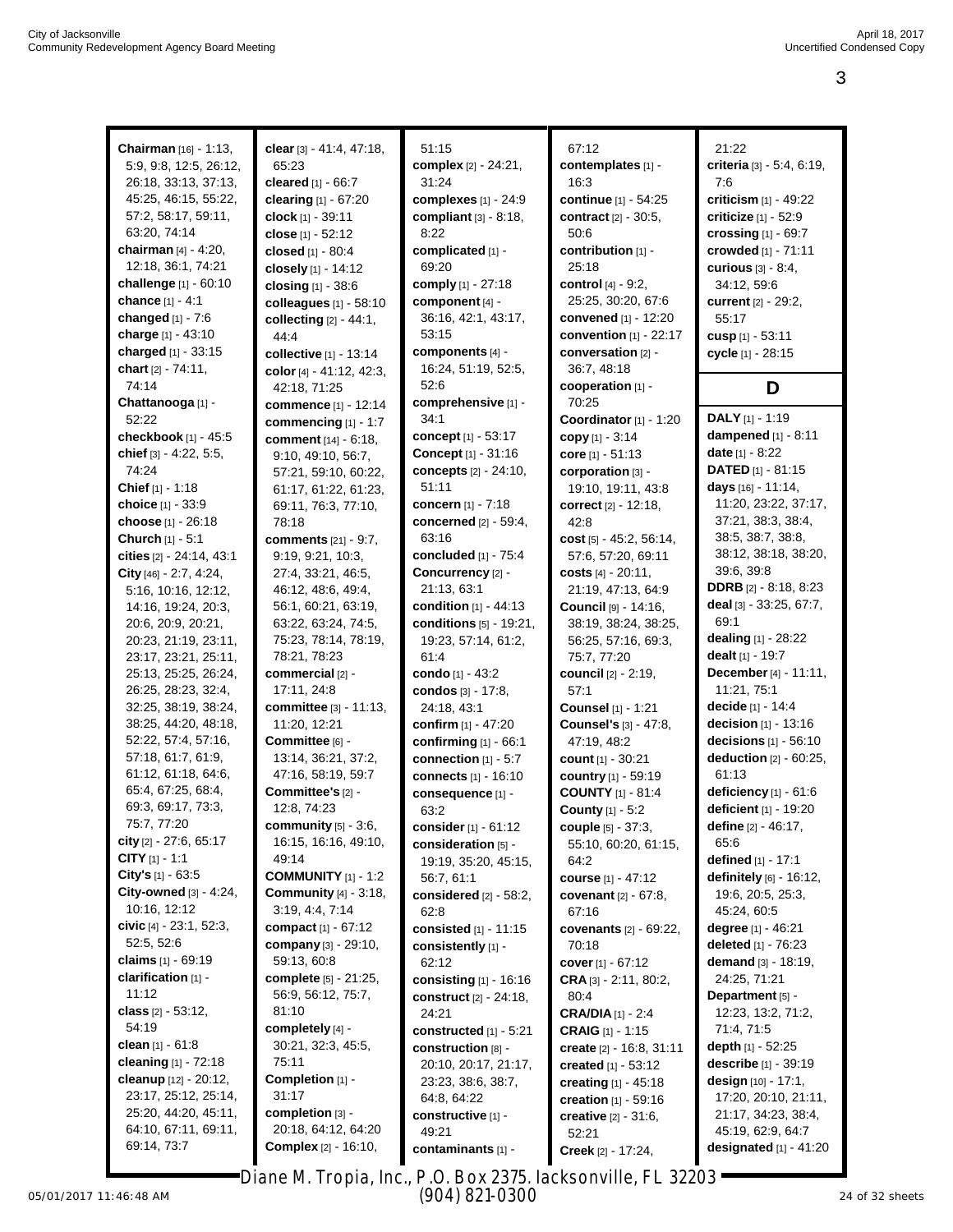| desires [1] - 16:22                         | 77:19                        | Downtown [7] - 4:21,           | easternmost [1] -          | event [3] - 23:8, 23:22,       |
|---------------------------------------------|------------------------------|--------------------------------|----------------------------|--------------------------------|
| destination [1] - 16:9                      | Director [2] - 1:19,         | 7:14, 12:6, 20:25,             | 40:17                      | 30:10                          |
| detailed [1] - 59:6                         | 13:4                         | 21:9, 61:24, 80:5              | <b>echo</b> [1] - 61:16    | events [2] - 70:10,            |
| details [3] - 16:19,                        | director [1] - 26:23         | downtown [13] -                | economy [1] - 28:13        | 70:16                          |
| 49:13, 59:1                                 | discount [2] - 32:22,        | 13:25, 16:10, 35:14,           | Ed $[1] - 1:7$             | <b>EverBank</b> [1] - 23:22    |
| determine [3] - 14:11,                      | 33:2                         | 45:17, 51:12, 51:16,           | edge [2] - 15:3, 31:19     | evidence [1] - 59:8            |
| 31:17, 48:10                                | discounted $[1] - 33:3$      | 53:7, 53:25, 54:7,             | effective [1] - 62:10      | exactly [3] - 36:12,           |
| determined [1] - 19:18                      | discounts [2] - 32:22,       | 58:22, 59:2, 62:7,             | effectively [1] - 32:9     | 44:2, 60:23                    |
| developable [2] -                           | 33:4                         | 62:10                          | effectuate $[2] - 5:7$ ,   | example [1] - 30:4             |
| 67:10, 69:9                                 | discovered $[1] - 67:8$      | $Dr [1] - 2:19$                | 20:22                      | <b>Exception [2] - 21:13,</b>  |
| developed [1] - 72:4                        | discretion $[1]$ - 16:22     | draft [1] - 77:24              | either [2] - 26:12,        | 63:1                           |
| developer [23] - 12:9,                      | <b>discuss</b> [2] - 43:18,  | drafting $[1] - 77:18$         | 26:16                      | <b>excess</b> [2] - 16:8,      |
| 12:16, 16:4, 16:18,                         | 79:14                        | drawn [1] - 34:11              | elbow [1] - 51:14          | 22:11                          |
| 22:9, 23:7, 23:10,                          | discussing $[1]$ - $3:18$    | DRI [2] - 20:24, 20:25         | electronic $[1] - 2:13$    | excited [2] - 6:4, 8:10        |
| 23:12, 24:6, 25:11,                         | discussion $[8] - 4:9$ ,     | drive [1] - 52:13              | elements [2] - 27:21,      | excitement $[1] - 8:12$        |
| 25:16, 25:19, 30:11,                        | 6:8, 74:3, 74:4, 74:9,       | drives [2] - 52:6, 57:15       | 54:6                       | exciting [1] - 10:12           |
| 30:12, 49:16, 50:8,                         | 78:5, 79:10, 79:13           | due [2] - 39:4, 39:6           | eliminate [1] - 77:9       | <b>excuse</b> [1] - 69:23      |
| 57:19, 58:7, 62:13,                         | discussions $[1] - 54:2$     | duly [3] - 43:20, 44:6,        | eliminated $[1]$ - $79:8$  | execute [3] - 12:15,           |
| 62:21, 65:2, 75:15                          | dispose [1] - 8:20           | 45:12                          | elsewhere [1] - 56:2       | 76:11, 76:19                   |
| developers [2] -                            | Disposition [11] -           | duly-noted [2] - 43:20,        | embark [1] - 45:18         | <b>execution</b> $[1] - 25:24$ |
| 13:24, 19:7                                 | 4:17, 4:24, 6:5, 8:14,       | 44:6                           | embed [1] - 53:18          | <b>Executive</b> $[1] - 1:18$  |
| development [51] -                          | 9:18, 10:15, 12:1,           | dumped [1] - 72:15             | embedded [1] - 11:25       | executive [3] - 4:23,          |
| 15:19, 16:3, 16:5,                          | 12:11, 14:13, 16:14,         | duration [1] - 37:17           | <b>embrace</b> [1] - 71:16 | 5:6, 74:24                     |
| 16:20, 17:3, 18:7,                          | 18:22                        | <b>DURDEN</b> [38] - 1:14,     | end [6] - 32:24, 60:24,    | <b>exempt</b> $[5] - 21:9$ ,   |
| 18:23, 19:12, 19:13,                        | disposition [1] - 12:25      | 6:15, 6:18, 7:17,              | 61:17, 66:10, 72:23,       | 21:12, 21:14, 45:22,           |
| 20:8, 20:13, 21:3,                          | disrepair [1] - 8:4          | 7:22, 36:20, 37:22,            | 80:2                       | 62:25                          |
| 22:9, 23:23, 24:1,                          | District [3] - 24:5,         | 38:9, 38:11, 39:3,             | enjoying [1] - 28:25       | exemptions [2] -               |
| 24:16, 24:24, 25:4,                         | 30:4, 31:3                   | 39:13, 39:15, 40:7,            | enters [1] - 8:15          | 45:15, 45:16                   |
| 28:17, 29:4, 29:11,                         | district [3] - 24:12,        | 40:12, 40:19, 40:23,           | entertainment [1] -        | exercise [1] - 67:9            |
| 29:19, 32:1, 36:16,                         | 24:15, 53:1                  | 41:21, 41:23, 42:2,            | 42:21                      | exhibition [3] - 15:22,        |
| 37:5, 37:10, 37:12,                         | <b>Division</b> $[1]$ - 13:4 | 42:5, 42:9, 42:13,             | entire [2] - 23:7, 23:10   | 18:5, 42:10                    |
| 37:16, 39:18, 39:22,                        | docking [2] - 71:13,         | 42:18, 43:6, 43:22,            | entitlement $[1] - 30:7$   | exist $[1] - 63:10$            |
| 41.6, 41.7, 51.23,                          | 71:18                        | 44:2, 44:8, 45:13,             | entrepreneur [1] -         | existing [2] - 20:15,          |
| 52:24, 55:14, 55:17,                        | docks [1] - 72:10            | 46:1, 46:4, 46:11,             | 31:13                      | 36:9                           |
| 56:3, 56:4, 56:17,                          | document [4] - 50:22,        | 46:20, 46:22, 47:22,           | entrepreneurial [1] -      | exists [2] - 62:23,            |
| 58:25, 59:22, 60:12,                        | 60:6, 61:10, 70:9            | 48:15, 48:23, 75:25,           | 53:12                      | 66:11                          |
| 60:14, 62:9, 62:22,                         | documentation [1] -          | 76:3                           | environmental [9] -        | expect [1] - 70:2              |
| 63:12, 65:5, 67:21,                         | 20:22                        | Durden [13] - 6:14,            | 19:20, 20:12, 30:6,        | expedient [2] - 75:16,         |
| 68:4, 69:24                                 | documents [7] -              | 7:25, 36:19, 43:14,            | 44:13, 44:25, 61:1,        | 75:17                          |
| Development [1] -                           | 10:19, 12:15, 19:22,         | 46:3, 46:6, 46:16,             | 64:9, 73:1, 73:2           | experience [1] - 44:24         |
| 1:20                                        | 59:12, 61:4, 76:13,          | 57:22, 61:2, 62:18,            | Environmental [1] -        | explain [2] - 34:17,           |
| <b>DIA</b> $[13] - 1:18, 1:19,$             | 76:21                        | 75:24, 78:2                    | 71:5                       | 66:6                           |
| 1:20, 1:20, 2:10, 3:4,                      | dollar [2] - 33:4, 60:11     | Durden's [3] - 60:21,          | envision $[1] - 16:15$     | expound [1] - 60:21            |
| 11:14, 12:13, 12:14,<br>12:16, 38:16, 57:4, | dollars [9] - 22:12,         | 61:16, 69:10                   | equal [2] - 25:7, 67:16    | expressions [1] -              |
| 80:12                                       | 24:17, 28:22, 47:2,          | <b>during</b> $[3] - 13:6$ ,   | equally $[2] - 43:1$ ,     | 27:11                          |
| Diane $[3] - 1:9, 81:7,$                    | 56:23, 61:10, 67:2,          | 66:25, 71:10                   | 48:24                      | extend [2] - 23:19,            |
| 81:18                                       | 70:14, 70:23                 | <b>Duval</b> $[1] - 5:2$       | especially [4] - 28:19,    | 23:22                          |
| differ [1] - 50:1                           | done $[6] - 33:25$ ,         | <b>DUVAL</b> [1] - 81:4        | 35:14, 44:15, 74:17        | extension [2] - 25:9,          |
| <b>difference</b> [1] - 59:21               | 46:22, 52:22, 58:11,         |                                | establishing [1] -         | 32:8                           |
| differences $[1] - 62:3$                    | 60:13, 65:7                  | Е                              | 16:15                      | extensions [1] - 32:6          |
| different [5] - 32:3,                       | door [1] - 14:7              | early [1] - 70:14              | estate [5] - 27:6,         |                                |
| 32:14, 59:14, 59:18,                        | double [1] - 61:15           | earned [1] - 13:22             | 28:12, 28:14, 28:24,       | F                              |
| 66:11                                       | down $[19] - 8:8, 8:21,$     | earning [1] - 60:3             | 32:16                      |                                |
| <b>diligence</b> [2] - 39:4,                | 13:23, 14:8, 22:22,          | <b>easement</b> $[2] - 69:4$ , | estimate [1] - 38:11       | face $[2] - 2:13, 8:10$        |
| 39:6                                        | 23:7, 26:3, 26:10,           | 69:19                          | estimation $[1] - 38:18$   | facilities $[2] - 68.8$ ,      |
| dips $[1] - 61:15$                          | 28:14, 35:17, 43:18,         | east [3] - 15:17, 15:21,       | evaluating [1] - 27:19     | 71:18                          |
| direction $[2] - 2.9$ ,                     | 43:21, 46:8, 48:14,          | 67:9                           | Evaluation $[7] - 12:7$ ,  | facility $[2] - 54.2$ ,        |
| 58:18                                       | 50:16, 52:23, 57:3,          | easterly [1] - 72:23           | 13:14, 36:21, 37:2,        | 54:19                          |
| directly [2] - 77:18,                       | 72:17, 72:23                 | eastern [1] - 41:11            | 58:19, 59:7, 74:22         | fact [5] - 13:20, 29:14,       |
|                                             | <b>downs</b> [1] - 28:12     |                                | evaluation [1] - 12:20     | 45:17, 65:21, 68:20            |

Diane M. Tropia, Inc., P.O. Box 2375, Jacksonville, FL 32203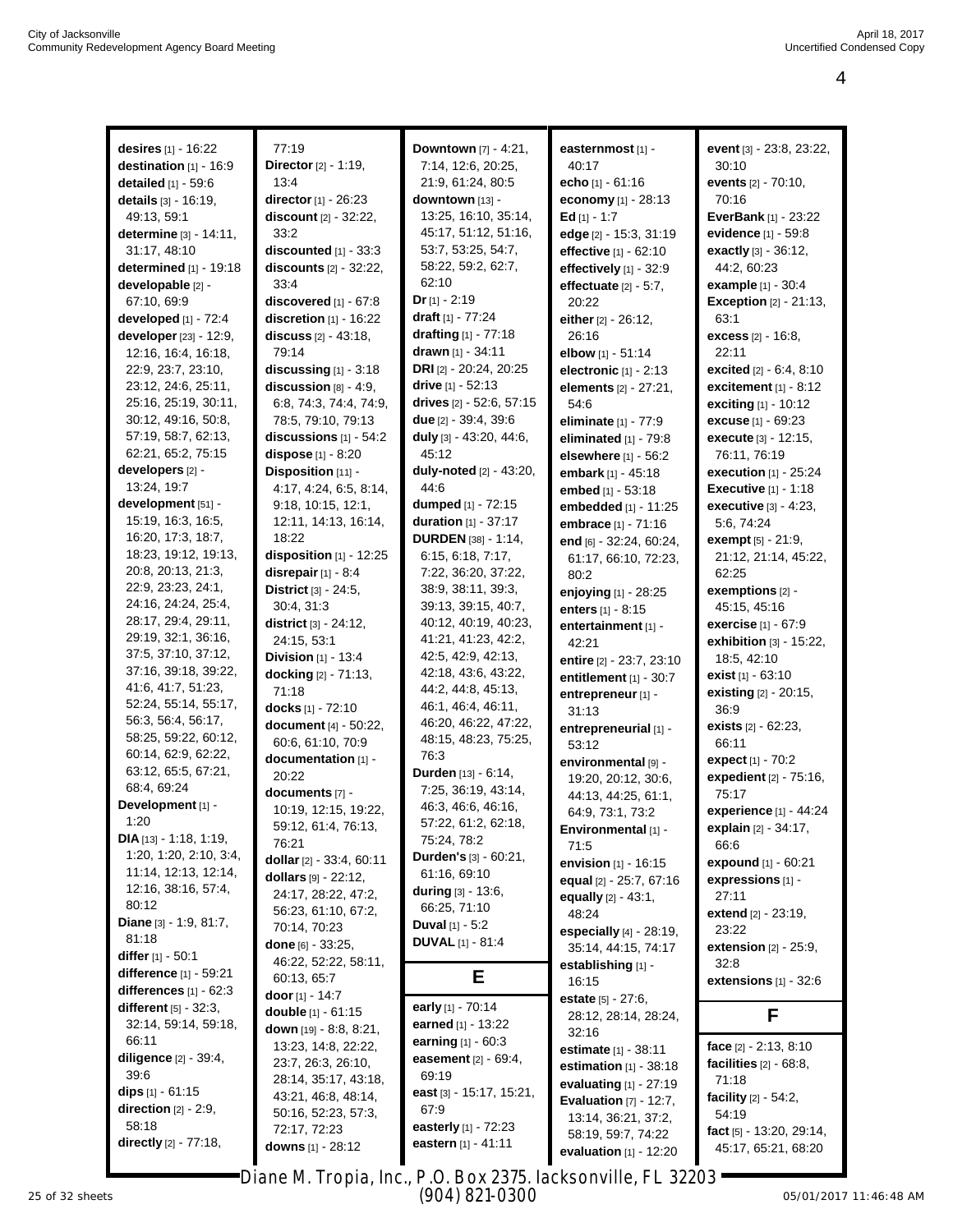| factories [1] - 31:5           | flat $[1] - 45:21$              |                                       |                          | 17:16, 18:13, 22:15,            |
|--------------------------------|---------------------------------|---------------------------------------|--------------------------|---------------------------------|
|                                |                                 | furthest [2] - 15:21,                 | grocer [1] - 51:19       | 25:2, 37:7, 41:7,               |
| factory [3] - 24:22,           | flip $[1] - 64:15$              | 41:25                                 | grocery [1] - 22:16      |                                 |
| 31:11, 58:21                   | floor $[1] - 5:25$              | future [3] - 18:18,                   | ground [1] - 59:18       | 42:7, 42:24, 43:2,              |
| <b>Factory</b> [1] - 31:25     | <b>Floor</b> $[1] - 1.8$        | 24:24, 56:4                           | Group [1] - 26:6         | 68:10, 68:12, 72:7              |
| fair [2] - 19:16, 19:25        | <b>FLORIDA</b> [1] - 81:3       |                                       | guess [2] - 53:23,       | hotel-condo [1] - 43:2          |
| fairly $[1] - 37:6$            | Florida [8] - 1:8, 1:10,        | G                                     | 73:19                    | <b>house</b> $[1] - 31:25$      |
| far $[7] - 15:3, 22:2,$        | 12:9, 35:13, 71:4,              |                                       | guidance [1] - 78:11     | houses [1] - 24:20              |
| 43:3, 58:20, 59:4,             | 71:5, 75:15, 81:7               | <b>GAFFNEY</b> [1] - 1:21             | guidelines [4] - 45:17,  | hundred [5] - 18:10,            |
| 60:14, 63:15                   | florida [1] - 81:18             | Gaffney [1] - 2:19                    | 45:19, 57:25, 62:10      | 24:16, 25:21, 30:13,            |
| favor [5] - 4:12, 10:7,        | Florida's [1] - 50:25           | game [3] - 23:22,                     | GUY [1] - 1:20           | 43:9                            |
| 78:17, 78:24, 79:17            | Florida-Georgia [1] -           | 35:13, 71:10                          | Guy [2] - 5:12, 6:7      | hundreds [1] - 72:18            |
| feasibility $[1] - 54:1$       | 35:13                           | games [2] - 35:10,                    | guy [1] - 68:15          |                                 |
| <b>February</b> $[1] - 5.24$   | flow [2] - 21:2, 74:14          | 71:19                                 | guys [1] - 47:17         |                                 |
| federal [3] - 67:2,            | focus $[2] - 27:23$ ,           | garage [2] - 22:20,                   |                          |                                 |
| 67:5, 69:16                    | 36:25                           | 24:22                                 | Н                        | idea [4] - 31:18, 54:17,        |
| federally [1] - 65:21          | focused [3] - 27:19,            | gate [1] - 18:8                       |                          | 58:21, 59:1                     |
| fee $[5] - 23:6, 68:1,$        | 29:12, 53:24                    | <b>General</b> $[4] - 1:21$ ,         | half [3] - 6:22, 37:23,  | ideal [1] - 53:6                |
| 68:4, 68:17, 68:21             | focusing [2] - 60:20,           | 47:8, 47:19, 48:2                     | 70:13                    | ideas [8] - 28:7, 29:7,         |
| fees [1] - 21:14               | 72:22                           | general [2] - 74:4,                   | Hall $[1] - 2:7$         | 30:25, 31:13, 49:21,            |
| feet [6] - 17:12, 17:13,       | folks [4] - 2:10, 26:22,        | 74:16                                 | <b>hand</b> $[1] - 2:25$ | 51:1, 52:3, 59:5                |
| 17:15, 18:15, 29:16,           | 68:14, 70:12                    | generally [1] - 63:6                  | handcuff [1] - 77:15     | identified $[1] - 5:2$          |
| 37:8                           | following [11] - 13:17,         | generated [2] - 21:1,                 | hang $[2] - 37:13$       | identify [1] - 16:21            |
| felt [3] - 27:20, 29:9,        | 15:2, 20:12, 20:23,             | 62:22                                 | 40:14                    | <b>ignoring</b> [1] - 57:24     |
| 29:11                          | 22:14, 22:23, 23:5,             | Georgia [1] - 35:13                   | Harden [5] - 64:25,      | Iguana [27] - 12:8,             |
| festival [1] - 53:15           | 25:6, 25:24, 26:3,              | GIBB $[1] - 49:13$                    | 66:6, 66:8, 66:20,       | 14:22, 16:21, 19:24,            |
| Field [1] - 23:22              | 50:10                           | GIBBS [15] - 1:15,                    | 73:15                    | 21:4, 21:16, 22:1,              |
| field $[1] - 24:20$            | food [1] - 22:16                | 9:13, 9:15, 9:21,                     | harden [1] - 66:13       | 26:5, 27:17, 28:8,              |
|                                | foot [2] - 29:23, 30:5          | 49:5, 50:5, 50:24,                    | HARDEN [6] - 66:14,      | 33:8, 34:10, 36:25,             |
| fifty [1] - 32:12              |                                 | 54:13, 55:1, 55:5,                    | 66:19, 70:6, 71:23,      | 49:11, 50:25, 51:4,             |
| figure $[4] - 36.8$ ,          | <b>football</b> $[2] - 35:10$ , | 73:24, 77:11, 77:14,                  | 73:5, 73:19              | 51:9, 52:19, 54:18,             |
| 48:16, 48:21, 77:3             | 68:16                           | 78:18, 80:8                           |                          | 57:5, 60:20, 61:9,              |
| filing $[1] - 64:13$           | forbearance [1] -               | <b>Gibbs</b> $[5] - 8:15, 9:12,$      | harness [1] - 53:13      | 62:1, 65:1, 65:10,              |
| filling [1] - 20:18            | 57:24                           | 49:4, 55:3, 77:10                     | hate [2] - 8:12, 33:7    | 65:17, 75:15                    |
| final [4] - 17:1, 17:20,       | foregoing [1] - 81:9            |                                       | head $[3] - 37:23$ ,     | <b>Iguana's</b> [2] - 33:24,    |
| 34:23, 76:10                   | foremost $[1] - 40:1$           | given [4] - 8:4, 11:2,<br>11:3, 62:19 | 67:11, 71:24             | 51:11                           |
| <b>finance</b> $[3] - 48:10$ , | formation [2] - 19:9,           |                                       | hear $[5] - 26:16$ ,     | implement [3] - 16:23,          |
| 48:13, 48:22                   | 43:8                            | glad [1] - 2:21                       | 26:21, 27:10, 51:1,      | 62:11, 64:14                    |
| financial [14] - 14:18,        | forty [2] - 27:8, 27:9          | Glass [4] - 22:5,                     | 62:18                    | implementation [1] -            |
| 19:14, 23:4, 25:6,             | forty-four [2] - 27:8,          | 22:17, 29:16, 51:10                   | held $[1] - 1.6$         | 16:6                            |
| 28:20, 28:21, 29:20,           | 27:9                            | goal [3] - 6:21, 7:10,                | help [2] - 15:16, 34:3   |                                 |
| 32:2, 33:5, 44:11,             | forward [4] - 14:9,             | 7:15                                  | helpful [1] - 47:6       | implemented [1] -               |
| 60:2, 60:7, 60:22,             | 46:10, 50:11, 58:12             | goals [2] - 7:3, 7:23                 | helps $[1] - 31:12$      | 20:20                           |
| 62:19                          | four [4] - 5:3, 27:8,           | Godbold [1] - 66:25                   | high [1] - 28:18         | <b>important</b> $[5] - 3:10$ , |
| Financing $[3] - 21:1$ ,       | 27:9, 79:24                     | goods [1] - 51:1                      | highest [3] - 12:10,     | 26:22, 27:23, 46:14,            |
| 47:1, 62:17                    | frame [7] - 13:7, 37:9,         | government [4] - 67:5,                | 13:22, 53:4              | 71:17                           |
| fine $[1] - 7:21$              | 37:12, 75:2, 75:8,              | 69:16, 69:17, 71:1                    | highlights $[1]$ - 13:12 | improvement [1] -               |
| <b>finish</b> $[1] - 39:5$     | 75:9, 75:13                     | grant $[5] - 62:21$ ,                 | hit [2] - 24:13, 27:20   | 64:10                           |
| first [11] - 2:12, 3:17,       | frank $[1] - 38.14$             | 66:25, 67:1, 70:21,                   | Hogan [1] - 1:8          | improvements [11] -             |
| 3:21, 6:2, 13:7,               | frankly $[2] - 69:21$ ,         | 71:6                                  | Hogan's [4] - 17:23,     | 17:2, 17:25, 18:1,              |
| 25:23, 31:5, 39:9,             | 70:22                           | great [9] - 3:2, 29:7,                | 21:22, 64:5, 64:20       | 20:14, 61:11, 61:19,            |
| 39:10, 40:1, 51:7              | fruition [1] - 31:14            | 31:20, 35:25, 47:17,                  | holding $[1] - 2:14$     | 61:21, 63:4, 64:16,             |
| five $[12] - 18:12$ ,          | full $[1] - 7:2$                | 53:14, 54:17, 54:21,                  | Holdings [4] - 24:4,     | 64:17, 64:19                    |
| 23:25, 24:2, 25:23,            | fully [3] - 5:2, 16:18,         | 65:13                                 | 26:7, 54:8, 58:20        | in-depth $[1]$ - 52:25          |
| 32:11, 37:7, 68:10,            | 63:13                           | <b>Greek</b> [1] $-64:6$              | <b>home</b> [1] - 10:13  | inappropriate [1] -             |
| 68:23, 79:24, 80:8,            | funded [7] - 17:22,             | <b>green</b> $[1] - 69.5$             | honest [1] - 52:1        | 45:21                           |
| 80:10, 80:11                   | 17:23, 17:24, 17:25,            | greenspace [1] -                      | hook [1] - 71:13         | <b>inaudible</b> [2] - 31:12,   |
| five-minute $[1] - 80:10$      | 18:2, 19:11, 65:21              | 69:13                                 | hook-ups [1] - 71:13     | 71:24                           |
| five-star $[3] - 18:12$ ,      | funds $[2] - 62:18$ ,           | greenway [3] - 17:24,                 | hopefully [4] - 13:11,   | include [1] - 21:21             |
| 37:7, 68:10                    | 62:21                           | 64:6, 64:20                           |                          | <b>included</b> $[1] - 51:4$    |
| five-year $[1]$ - 23:25        |                                 | Greg [1] $-13:4$                      | 14:3, 68:17, 75:21       | <b>includes</b> [2] - 21:21,    |
|                                | furthers [2] - 7:13,            | <b>grips</b> $[1] - 56.24$            | hospitality [1] - 22:23  | 24:19                           |
| flag $[1] - 2:14$              | 7:19                            |                                       | hotel [13] - 15:22,      |                                 |

Diane M. Tropia, Inc., P.O. Box 2375, Jacksonville, FL 32203 (904) 821-0300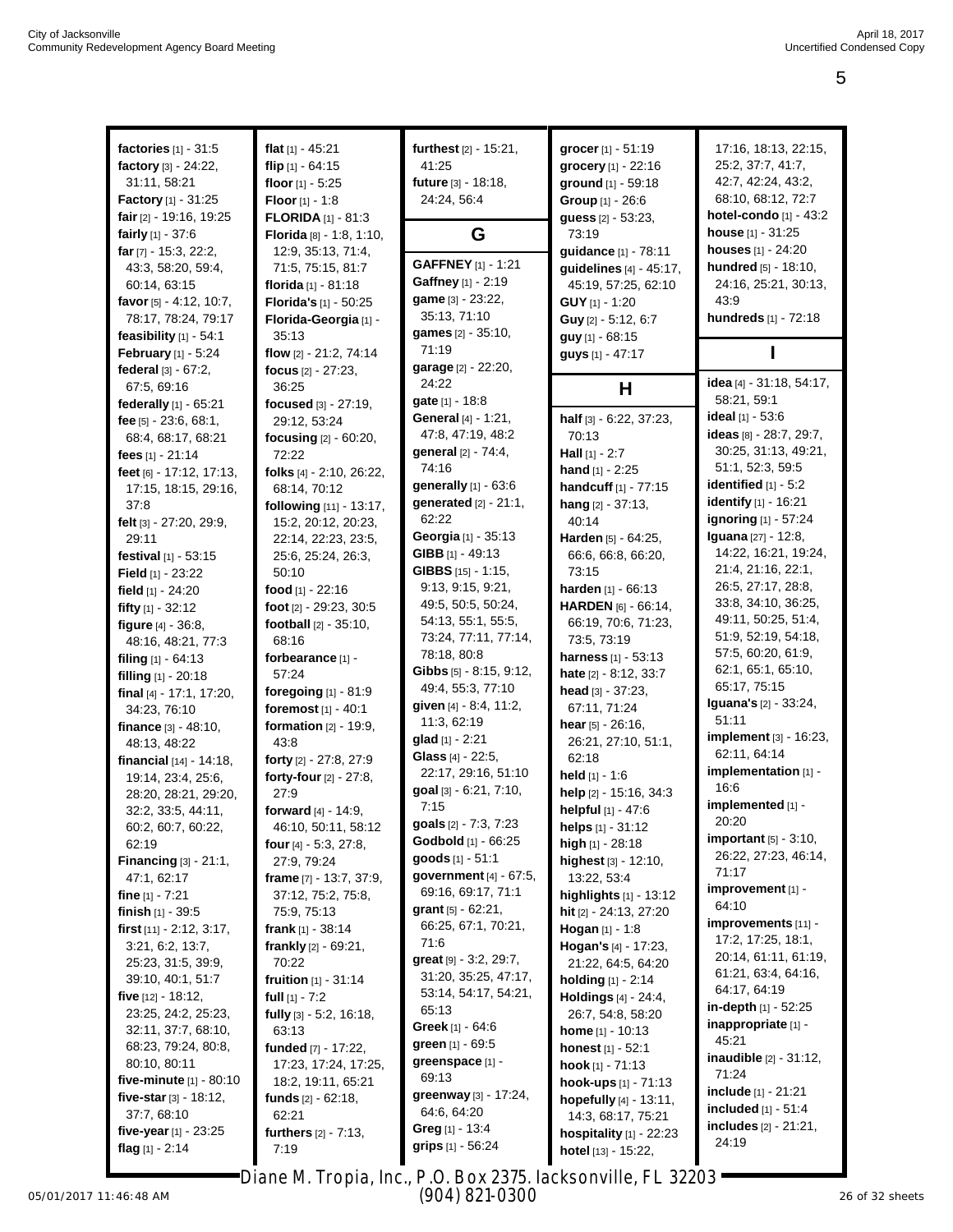| including [5] - 21:9,            | 24:7, 30:15, 57:6,                | 51:17, 51:25, 67:18,              | letting [1] - 36:3             | 19:17, 19:25, 24:25,                          |
|----------------------------------|-----------------------------------|-----------------------------------|--------------------------------|-----------------------------------------------|
| 23:21, 39:25, 61:5,              | 59:9                              | 68:6, 69:10, 71:24                | liens [2] - 69:18, 69:19       | 28:12, 28:24                                  |
| 71:2                             | investments [1] -                 | <b>Klement</b> [1] - 8:18         | light [2] - 58:25, 71:25       | massive [1] - 69:4                            |
| incorrect $[1]$ - 75:3           | 56:22                             | <b>KLEMENT</b> [3] - 1:20,        | likely [1] - 68:11             | master [8] - 16:4,                            |
| increase [3] - 17:19,            | Investments [4] -                 | 8:24, 9:2                         | likewise [1] - 67:24           | 16:7, 16:18, 16:24,                           |
|                                  | 12:9, 14:22, 51:9,                | knowledge [2] - 35:6,             |                                | 22:8, 24:6, 49:16,                            |
| 24:2, 28:25                      | 75:15                             | 35:8                              | limit [5] - 69:9, 69:11,       | 64:14                                         |
| increased $[1] - 34:22$          | involved [1] - 61:25              | known [3] - 15:5,                 | 70:4, 70:11, 70:16             | matched [3] - 14:12,                          |
| increasing $[1]$ - 71:21         | involves [1] - 69:16              | 15:18, 15:21                      | limitations $[1]$ - 72:19      | 14:14, 25:12                                  |
| Increment [3] - 21:1,            | ISP-30-17 $[1] - 12:7$            |                                   | limited [1] - 21:10            |                                               |
| 47:1, 62:17                      |                                   | knows [1] - 66:5                  | $list$ [1] - 28:18             | <b>math</b> $[1]$ - 37:23                     |
| incrementally [1] -              | issue [3] - 4:23, 73:11,          |                                   | live [5] - 77:7, 77:12,        | matter [1] - 65:21                            |
| 24:1                             | 73:12                             | L                                 | 77:13, 77:25, 78:8             | <b>maximize</b> [1] - 69:8                    |
| incubator $[1] - 31:6$           | <b>issues</b> [6] - 20:5, 20:7,   | laid [4] - 15:1, 37:21,           | LLC $[2] - 12:9, 26:6$         | Mayor [1] - 1:21                              |
| <b>indemnify</b> $[1] - 61:9$    | 21:5, 47:25, 65:25,               | 42:22, 51:11                      | <b>located</b> $[3] - 4:25$ ,  | mean [8] - 8:20, 38:15,                       |
| indicated $[3] - 9:3$ ,          | 72:13                             | lamping [1] - 70:12               | 72:7, 72:10                    | 39:20, 44:17, 52:2,                           |
| 52:23, 68:14                     | <b>Item</b> $[1]$ - 79:8          | Lamping [1] - 66:21               | <b>location</b> [7] - 15:11,   | 56:24, 68:19, 73:1                            |
| indicating [1] - 3:1             | item [3] - 3:17, 3:21,            | land [32] - 18:20,                | 43:4, 53:6, 66:12,             | means $[3] - 38:24$ ,                         |
| indications $[1] - 8:6$          | 10:14                             | 20:19, 20:23, 22:21,              | 67:23, 70:15, 72:6             | 63:3, 74:18                                   |
| indicator [1] - 75:21            | items [2] - 3:15, 64:3            | 22:22, 23:9, 25:3,                | locations $[1] - 53:7$         | media [6] - 2:17, 2:24,                       |
| individually [1] - 13:1          | itself [9] - 11:7, 11:21,         | 25:7, 25:15, 25:24,               | longtime [1] - 47:5            | 10:12, 11:1, 11:2,                            |
| individuals [1] - 60:9           | 12:25, 13:13, 14:1,               | 29:3, 29:25, 30:2,                | look [18] - 4:1, 16:1,         | 74:17                                         |
| information [3] -                | 14:19, 14:23, 26:15,              | 30:11, 32:10, 38:5,               | 30:16, 32:15, 32:17,           | MEEKS [11] - 1:13,                            |
| 12:22, 13:3, 28:5                | 38.8                              | 60:23, 66:2, 67:9,                | 39:10, 40:24, 41:6,            | 8:2, 9:25, 55:8,                              |
| infrastructure [16] -            |                                   | 67:10, 67:11, 67:13,              | 41:10, 41:17, 47:10,           | 55:10, 56:20, 57:21,                          |
| 18:16, 19:19, 39:16,             | J                                 | 67:17, 67:22, 67:25,              | 48:13, 51:22, 52:17,           | 74:1, 77:4, 78:6,<br>78:13                    |
| 39:23, 40:2, 40:3,               | <b>JACK</b> [1] $-1:13$           | 68:9, 68:18, 68:21,               | 54:6, 60:1, 65:10,             | Meeks [8] - 8:1, 55:7,                        |
| 40:11, 40:17, 40:22,             | JACKSONVILLE [1] -                | 69:2, 70:19, 73:2                 | 71:23                          | 55:9, 55:22, 56:19,                           |
| 41:2, 56:14, 56:16,              | 1:1                               | lands $[1] - 68.1$                | looked [1] - 65:15             |                                               |
| 61:5, 61:11, 63:4,               | Jacksonville [11] -               | landscape [1] - 29:18             | looking [3] - 38:21,           | 57:2, 58:14, 61:23                            |
| 64:11                            | 1:8, 16:11, 26:24,                | lanes $[1] - 64:18$               | 49:11, 70:13                   | meet [3] - 7:9, 16:17,<br>65:8                |
| innovation $[3] - 24:11$ ,       | 31:18, 52:7, 52:12,               | language [2] - 6:25,              | looks [2] - 8:10, 35:25        |                                               |
| 24:15, 53:1                      | 53:2, 53:14, 53:18,               | 7.5                               | $lose [1] - 52:15$             | meeting [17] - 2:4, 2:6,<br>2:11, 2:12, 3:19, |
| <b>Innovation</b> $[3] - 24:5$ , | 54:21, 59:20                      | <b>Large</b> $[1] - 1:10$         | love $[1] - 35:25$             | 3:20, 3:22, 4:5,                              |
| 30:24, 31:2                      | <b>JAMES</b> [1] - 1:13           | large [1] - 56:22                 | $low$ [1] - 30:8               | 11:11, 11:14, 13:9,                           |
| innovative [4] - 24:10,          |                                   |                                   |                                |                                               |
|                                  |                                   |                                   |                                |                                               |
| 31:19, 52:21, 54:9               | January [1] - 12:13               | last [7] - 3:22, 44:9,            | M                              | 65:1, 75:1, 80:2,                             |
| insofar [1] - 62:11              | Jax [3] - 24:4, 30:24,            | 44:10, 62:1, 62:4,                |                                | 80:4, 80:6, 80:12                             |
| institution $[1] - 60:7$         | 31:2                              | 67:8                              | main [1] - 59:16               | <b>MEETING</b> [1] - 1:3                      |
| instructing $[2] - 4:22$ ,       | JEA [1] - 69:4                    | lavender [4] - 42:3,              | maintenance [2] -              | meetings [2] - 2:10,                          |
| 5.5                              | $Jim$ [1] - 8:17                  | 42:14, 42:23, 43:3                | 8:24, 64:23                    | 80:10                                         |
| instructions $[1]$ -             | $JIM$ [1] $-$ 1:20                | <b>LaVilla</b> $[1] - 5:19$       | major [2] - 30:6, 50:7         | <b>MEMBER</b> $[78] - 4:6$                    |
| 11:22                            | $job$ [5] $-7:25$ , 31:5,         | <b>law</b> [1] - 44:25            | management [5] -               | 4:8, 6:11, 6:15, 6:18,                        |
| insurable [1] - 66:1             | 31:11, 47:17, 54:20               | leaders [1] - 16:16               | 20:10, 21:18, 59:13,           | 7:17, 7:22, 9:7, 9:10,                        |
| intended [1] - 72:6              | <b>Job</b> $[1] - 31:25$          | leads $[1] - 56:20$               | 59:22, 64:8                    | 9:13, 9:15, 9:21,                             |
| interest [1] - 36:10             | <b>jobs</b> [2] - 24:22, 58:21    | <b>leaning</b> $[1] - 58:18$      | <b>Manager</b> [1] - 1:20      | 10:1, 27:8, 28:4,                             |
| interested $[2] - 8:7$ ,         | John [4] $-2:21$ , 11:15,         | <b>lease</b> $[11] - 23.9, 25.7,$ | manner [1] - 40:13             | 32:13, 33:23, 34:24,                          |
| 30:23                            | 26:25, 27:15                      | 25:15, 25:24, 30:10,              | Marc [2] - 65:19, 72:21        | 35:3, 35:9, 35:12,                            |
| interesting $[10]$               | <b>JOHN</b> [2] - 1:19, 1:21      | 32:4, 32:6, 32:10,                | <b>MARC</b> [1] - 1:16         | 35:23, 36:13, 36:20,                          |
| 27:17, 28:1, 28:7,               | <b>JOHNNY</b> [1] - 1:21          | 66:3, 67:25, 68:9                 | March [3] - 4:4, 12:20,        | 37:22, 38:9, 38:11,                           |
| 29:14, 29:18, 30:19,             | <b>Johns</b> [1] - 72:19          | <b>leases</b> $[1] - 68:23$       | 19:18                          | 39:3, 39:13, 39:15,                           |
| 30:25, 31:2, 31:10,              | joining [1] - 2:22                | least $[9] - 3:15, 6:20,$         | marina [13] - 17:17,           | 40:7, 40:12, 40:19,                           |
| 54:11                            |                                   | 6:25, 7:1, 7:13, 7:20,            | 17:19, 34:10, 34:13,           | 40:23, 41:21, 41:23,                          |
| interior $[2] - 5:23, 8:11$      | K                                 | 13:21, 68:15                      | 34:19, 34:25, 35:1,            | 42:2, 42:5, 42:9,<br>42:12, 42:13, 42:18,     |
| internal [2] - 23:14,            |                                   | <b>leave</b> [1] $-3.8$           | 35:3, 35:5, 35:6,              | 43:6, 43:22, 44:2,                            |
| 30:14                            | <b>Karen</b> [1] - 3:12           | <b>leaving</b> $[1] - 73:20$      | 35:21, 44:5, 68:8              | 44:8, 45:13, 46:1,                            |
| Investment $[5] - 4:22$ ,        | <b>keep</b> [2] - 14:7, 28:17     | <b>leftovers</b> $[1] - 72:16$    | <b>marina's</b> $[1]$ - 72:23  | 46:4, 46:11, 46:20,                           |
| 12:6, 49:11, 50:25,              | <b>kept</b> [1] - 34:3            | <b>legend</b> $[1] - 42:6$        | <b>marinas</b> $[2] - 34:11$ , | 46:22, 47:22, 48:15,                          |
| 80.5                             | key [2] - 16:16, 50:19            | legends $[1] - 70.8$              | 72:3                           | 48:23, 49:5, 49:13,                           |
| investment $[8] - 16:7$ ,        | <b>kicker</b> [1] - 30:9          | $less$ [1] - 30:2                 | <b>maritime</b> $[1] - 30:1$   | 50:4, 50:5, 50:24,                            |
| 22:12, 23:13, 23:15,             | <b>kind</b> $[8] - 31:19, 51:10,$ | <b>letter</b> $[1] - 60.6$        | market [6] - 18:18,            |                                               |

27 of 32 sheets Page 6 to 6 of 11 05/01/2017 11:46:48 AM Diane M. Tropia, Inc., P.O. Box 2375, Jacksonville, FL 32203 (904) 821-0300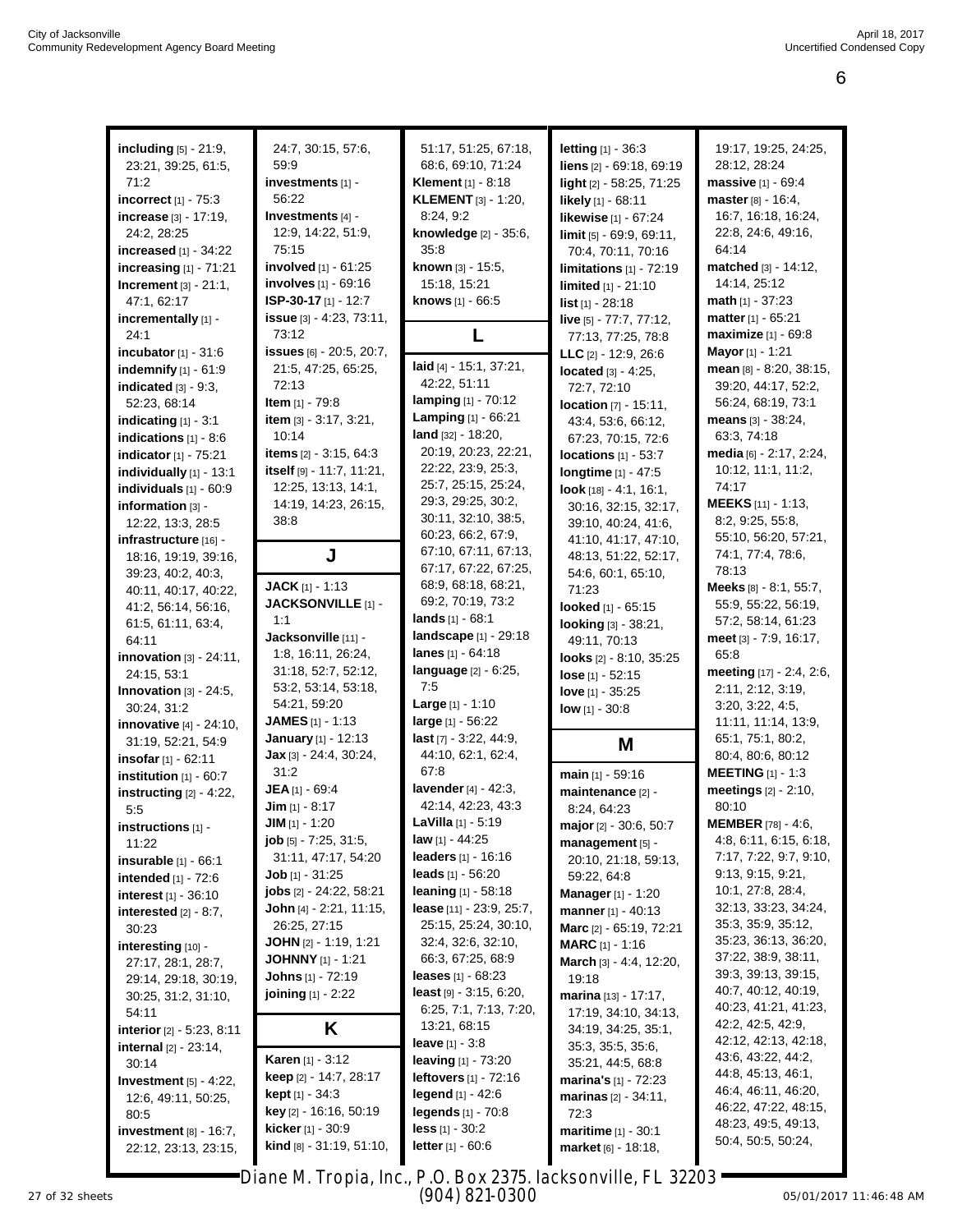| 54:13, 54:15, 55:1,          | 15:25, 37:14, 66:17                                          | 52:19, 69:8                                 | 12:15, 20:12, 46:4,                | notice [2] - 12:25,                        |
|------------------------------|--------------------------------------------------------------|---------------------------------------------|------------------------------------|--------------------------------------------|
| 55:5, 58:16, 60:15,          | minimal [1] - 37:6                                           | <b>Most</b> $[1] - 5:23$                    | 76:13, 76:15, 76:21                | 34:2                                       |
| 60:18, 63:18, 63:22,         | minimum [5] - 17:8,                                          | mostly [1] - 14:14                          | need [11] - 40:11,                 | Notice [11] - 4:17,                        |
| 73:24, 75:25, 76:3,          | 17:11, 18:9, 18:10,                                          | motion [6] - 4:3, 9:24,                     | 53:13, 53:16, 53:19,               | 4:23, 6:4, 8:14, 9:17,                     |
| 77:11, 77:14, 78:4,          | 34:21                                                        | 73:22, 76:23, 78:1                          | 55:24, 56:8, 56:9,                 | 10:15, 12:1, 12:11,                        |
| 78:18, 78:22, 80:8           | minus $[2] - 18:14$ ,                                        | move [11] - 14:9,                           | 57:8, 58:2, 65:23                  | 14:12, 16:13, 18:21                        |
| <b>Member</b> $[6] - 1:14$ , | 25:7                                                         | 14:20, 22:3, 31:23,                         | <b>needed</b> [4] - 34:3,          | noticed [3] - 34:6,                        |
| 1:14, 1:15, 1:15,            | minute [1] - 80:10                                           | 46:10, 49:3, 57:12,                         | 53:1, 53:10, 75:3                  | 35:24                                      |
| 1:16, 8:15                   | minutes $[5] - 3:21$ ,                                       | 67:17, 69:25, 75:21,                        | needs [2] - 45:24, 64:3            | notices [1] - 2:8                          |
| members [8] - 2:19,          | 4:2, 4:3, 80:8, 80:12                                        | 77:8                                        | neglect <sub>[1]</sub> - 5:22      | notion [1] - 58:5                          |
| 5:15, 6:8, 43:11,            | missing $[1] - 35:24$                                        | moved [4] - 2:6, 4:6,                       | negotiable [1] - 50:8              | <b>Number</b> [5] - 5:3,                   |
| 58:21, 61:24, 74:8,          | mistaken [1] - 41:13                                         | 9:25, 73:24                                 | negotiate [6] - 50:6,              | 6:20, 7:6, 77:9                            |
| 79:25                        | misunderstanding [1]                                         | moves [2] - 77:18,                          | 50:17, 55:24, 56:8,                | number [5] - 20:1,                         |
| <b>MEMBERS</b> [17] - 1:12,  | $-67:4$                                                      | 77:19                                       | 76:8, 77:23                        | 30:8, 33:5, 38:12,                         |
| 3:1, 4:10, 4:13, 4:15,       | mitigated [1] - 63:13                                        | moving $[2] - 15.17$ ,                      | negotiated [5] - 43:24,            | 59:14                                      |
| 10.5, 10:8, 10:10,           | mix [4] - 29:19, 31:20,                                      | 55:11                                       | 46:10, 47:13, 50:19,               | numbers [2] - 29:1,                        |
| 64:1, 74:6, 78:15,           | 43:2, 51:19                                                  | MR [78] - 3:15, 4:20,                       | 58:2                               | 32:20                                      |
| 79:1, 79:3, 79:12,           | mixed [19] - 15:19,                                          | 5:14, 7:21, 8:9, 8:24,                      | negotiating [3] -                  | nurturing [1] - 53:20                      |
| 79:16, 79:19, 79:22          | 15:23, 16:5, 18:23,                                          | 9.2, 10:18, 11:2,                           | 56:11, 65:22, 73:9                 |                                            |
| memo [1] - 74:13             | 19:13, 22:9, 22:14,                                          | 11:6, 11:17, 11:19,                         | negotiation $[7] - 40:5$ ,         | O                                          |
| mentioned [1] - 65:24        | 22:15, 22:24, 22:25,                                         | 15:17, 27:2, 27:13,                         | 43:19, 45:8, 55:23,                |                                            |
| merely [1] - 49:15           | 24:8, 25:4, 29:11,                                           | 32:12, 33:13, 34:18,                        | 56:18, 75:2, 75:16                 | objective [2] - 6:21,                      |
| message [1] - 3:3            | 29:19, 42:17, 42:19,                                         | 35:2, 35:6, 35:11,                          | negotiations [7] -                 | 7:16                                       |
| Met [11] - 24:18, 36:9,      | 42:20, 59:22, 72:7                                           | 35:19, 36:1, 37:13,                         | 12:15, 35:21, 43:21,               | objectively [1] - 62:12                    |
| 67:10, 67:17, 67:21,         | mixed-use [16] -                                             | 37:16, 38:1, 38:10,                         | 46:9, 74:20, 74:25,                | objectives [1] - 7:23                      |
| 67:24, 68:6, 68:8,           | 15:19, 15:23, 16:5,                                          | 38:13, 39:4, 39:14,                         | 75:10                              | obtain [1] - 38:12                         |
| 68:20, 69:1, 69:22           | 18:23, 19:13, 22:9,                                          | 40:1, 40:10, 40:13,                         | net [4] - 23:11, 30:12,            | obtaining [2] - 38:15,                     |
| met $[1] - 7:4$              | 22:14, 22:15, 22:24,                                         | 40:25, 41:22, 41:24,                        | 59:24, 60:8                        | 65:25                                      |
| methodologies [1] -          | 22:25, 25:4, 29:11,                                          | 42:4, 42:8, 42:10,                          | neutral [3] - 63:17,               | obviously [3] - 7:1,                       |
| 67:14                        | 29:19, 42:20, 59:22,                                         | 42:15, 42:19, 43:13,<br>44:3, 45:12, 45:25, | 78:9, 78:12                        | 40:16, 69:17                               |
| methodology [2] -            | 72:7                                                         | 46:2, 46:15, 46:21,                         | new [3] - 31:3, 45:18,             | OF [4] - 1:1, 81:1,                        |
| 19:25, 67:20                 | mobility [3] - 21:14,                                        | 48:5, 48:16, 48:24,                         | 61:25                              | 81:3, 81:4                                 |
| Metro [6] - 31:23,           | 63:14, 63:15                                                 | 49:12, 49:17, 50:3,                         | next [10] - 10:14, 15:7,           | offer [15] - 19:14, 23:4,                  |
| 66:7, 66:9, 66:23,<br>71:8   | model [1] - 31:3                                             | 50:9, 51:7, 51:9,                           | 15:24, 22:3, 22:6,                 | 25:6, 28:20, 28:21,                        |
| Metropolitan [23] -          | modern [1] - 16:9<br>moment [1] - 2:5                        | 53:23, 55:9, 55:22,                         | 24:3, 26:2, 44:10,<br>57:21, 75:19 | 29:20, 32:2, 33:5,<br>44:11, 46:13, 54:18, |
| 15:10, 20:15, 21:6,          |                                                              | 57:2, 59:11, 60:17,                         | nice [1] - 6:24                    | 60:22, 61:16, 61:19,                       |
| 25:8, 25:25, 34:4,           | money [8] - 29:21,                                           | 63:8, 63:10, 66:14,                         | nickel [1] - 63:5                  | 76:22                                      |
| 34:7, 34:9, 34:14,           | 47:20, 52:8, 52:14,                                          | 66:19, 70:6, 71:23,                         | non [2] - 23:22, 50:8              | office $[8] - 6.6, 17.13,$                 |
| 34:16, 34:25, 35:4,          | 70:22, 70:23, 70:24<br><b>Monroe</b> [1] - 5:1               | 73:5, 73:19, 74:13,                         | non-game [1] - 23:22               | 18:15, 22:15, 22:25,                       |
| 35:5, 41:14, 41:16,          | <b>months</b> $[4] - 75:5$ ,                                 | 74:21, 77:7, 77:13,                         | non-negotiable [1] -               | 24:21, 25:1, 31:24                         |
| 55:12, 55:14, 55:18,         | 75:8, 75:11, 75:18                                           | 77:16, 78:12, 79:6                          | 50:8                               | Office [5] - 1:21, 1:21,                   |
| 55:21, 65:20, 71:9,          | MOODY [10] - 1:15,                                           | multifamily [5] -                           | none [2] - 10:6, 79:17             | 47:9, 47:20, 48:2                          |
| 71:18, 73:10                 | 4:8, 9:10, 27:8, 28:4,                                       | 18:11, 29:9, 29:13,                         | nonprofit [2] - 19:10              | Officer [1] - 1:18                         |
| <b>middle</b> [3] - 32:21,   | 32:13, 42:12, 50:4,                                          | 59:15, 59:18                                | North [6] - 1:7, 4:18,             | officer [3] - 4:23, 5:6,                   |
| 67:18, 72:8                  | 54:15, 63:22                                                 | multiplying [1] - 25:17                     | 4:25, 5:17, 7:14,                  | 74:24                                      |
| middle-of-the-road           | Moody [3] - 11:16,                                           | museum [2] - 22:18,                         | 9:18                               | offs $[1] - 64.18$                         |
| $[1] - 32:21$                | 13:5, 33:24                                                  | 54:3                                        | Northbank [1] - 48:14              | Oliver [1] - 2:14                          |
| $mid_{[6]}$ - 15:16,         | moody [12] - 9:9,                                            | mutually [1] - 19:24                        | northeast [1] - 62:23              | <b>OLIVER</b> [1] - 1:14                   |
| 56:24, 66:10, 71:19,         | 12:19, 26:4, 26:12,                                          |                                             | not-for-profit [1] -               | on-site [1] - 9:4                          |
| 73:17, 73:19                 | 26:17, 27:5, 28:3,                                           | N                                           | 43:8                               | on-the-edge [1] -                          |
| miles $[1] - 72:18$          | 33:11, 49:25, 53:21,                                         |                                             | <b>Notary</b> [1] - 1:9            | 31:19                                      |
| millennial $[1] - 53:11$     | 54:14, 63:21                                                 | <b>name</b> $[1] - 66:18$                   | note [4] - 18:6, 33:13,            | once [1] - 77:17                           |
| million [14] - 16:8,         | mooring [3] - 20:17,                                         | <b>nation's</b> $[1] - 31:5$                | 36:10, 43:21                       | <b>One</b> $[3] - 24:4, 31:2,$             |
| 23:6, 23:8, 24:8,            | 23:24, 64:11                                                 | <b>Natural</b> [1] - 71:2                   | noted [3] - 43:20,                 | 53:15                                      |
| 24:17, 25:12, 25:14,         | moorings $[1] - 18.4$                                        | nature [3] - 19:20,                         | 44:6, 45:12                        | one [49] - 3:15, 3:16,                     |
| 25:19, 29:20, 30:8,          | moors [1] - 72:11                                            | 52:11, 53:17                                | notes $[4] - 16.1, 17.6$ ,         | 6:18, 6:20, 6:25, 7:1,                     |
| 32:23, 33:4, 33:18,          | morning $[1] - 5.12$                                         | <b>near</b> [1] - 60:16                     | 36:3, 81:11                        | 7:3, 7:10, 7:13, 7:20,                     |
| 59:25                        | most [7] - 15:7, 24:10,                                      | necessarily $[1] - 51:23$                   | <b>nothing</b> $[4] - 6:11$ ,      | 8:2, 10:19, 10:21,                         |
| mind $[4] - 10:20$ ,         | 34:1, 41:11, 52:8,                                           | necessary [7] - 5:6,                        | 13:19, 37:10, 60:12                | 13:21, 14:12, 16:12,                       |
|                              |                                                              |                                             |                                    |                                            |
|                              | Diane M. Tropia, Inc., P.O. Box 2375. Jacksonville, FL 32203 |                                             |                                    |                                            |

05/01/2017 11:46:48 AM Page 7 to 7 of 11 28 of 32 sheets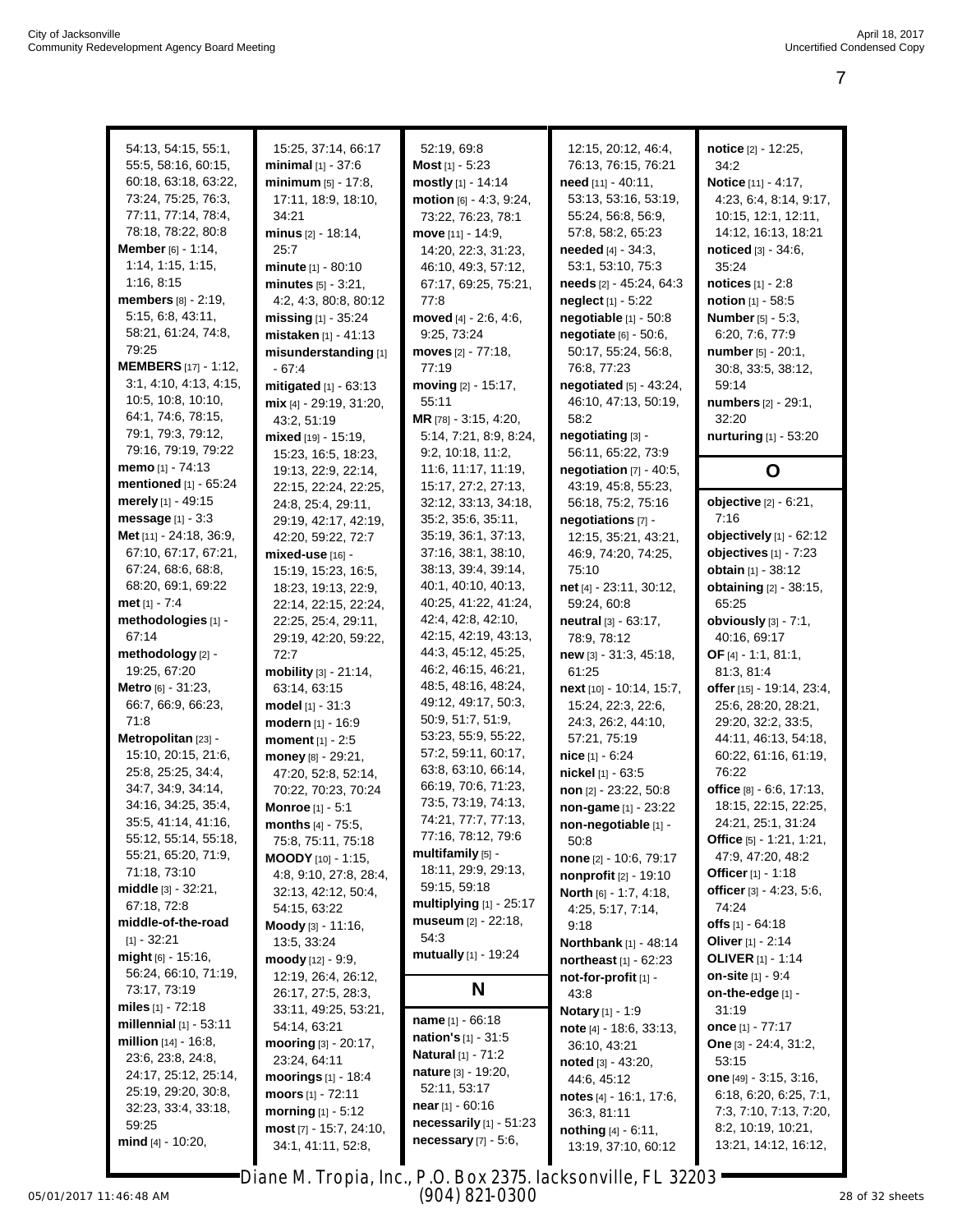| 24:10, 28:6, 31:4,                 | 68:15                                | 5:14, 8:9, 63:8,                  | 25:22                            | preface [1] - 13:17                |
|------------------------------------|--------------------------------------|-----------------------------------|----------------------------------|------------------------------------|
| 34:2, 34:6, 34:24,                 |                                      | 63:10                             | perspective [3] -                | prefer [1] - 78:9                  |
| 37:13, 40:14, 44:23,               | P                                    | Parola [4] - 5:9, 8:3,            | 30:17, 32:16, 63:14              |                                    |
| 45:1, 45:2, 48:7,                  |                                      | 9:3, 63:9                         | phase [2] - 24:24,               | prepare [2] - 20:13,<br>20:22      |
| 48:12, 51:2, 51:18,                | $p.m$ [3] $-1:7, 2:1,$               | part [18] - 5:17, 5:19,           | 37:16                            |                                    |
| 51:19, 54:6, 57:7,                 | 80:14                                | 5:24, 5:25, 17:1,                 | <b>Phase</b> [18] - 18:7,        | <b>PRESENT</b> [2] - 1:12,<br>1:17 |
| 59:19, 61:17, 61:22,               | package [3] - 5:19,                  | 34:9, 41:6, 41:11,                | 24:16, 31:22, 32:1,              | <b>present</b> $[6] - 2:23$ ,      |
| 67:5, 67:14, 67:19,                | 11:3, 11:7                           | 41:14, 55:15, 55:19,              | 37:5, 37:9, 37:12,               | 28:22, 32:17, 32:18,               |
| 68:15, 71:7, 72:2,                 | <b>PADGETT</b> $[9] - 1:16$ ,        | 65:3, 68:3, 72:11,                | 38:5, 39:17, 39:22,              | 32:23, 60:9                        |
| 72:3, 72:13, 76:5,                 | 6:11, 33:23, 34:24,                  | 73:1, 73:2, 76:25                 | 39:25, 40:12, 40:16,             | presentation [2] -                 |
| 78:6, 79:4, 79:24                  | 35:3, 35:9, 35:12,                   | participates [1] -                | 41:5, 41:7, 41:17,               | 5:11, 14:20                        |
| ones [2] - 52:7, 61:25             | 35:23, 36:13                         | 25:11                             | 56:3, 63:12                      |                                    |
| ongoing [1] - 64:23                | Padgett [5] - 6:9,                   | <b>particular</b> $[22] - 5:10$ , | <b>phases</b> [1] - 18:18        | presenting $[1]$ - 36:3            |
| online [1] - 56:5                  | 33:20, 36:2, 44:4,                   | 10:3, 12:2, 12:21,                | phasing [1] - 57:9               | Presidium [10] - 22:5,             |
| open [11] - 14:8,                  | 65:19                                | 13:7, 13:9, 14:1,                 | Philip [2] - 18:1, 21:22         | 26:6, 29:6, 53:24,                 |
| 18:25, 22:18, 25:4,                | Padgett's [2] - 68:7,                | 14:7, 14:19, 15:11,               |                                  | 54:16, 59:4, 59:11,                |
| 26:12, 27:22, 41:3,                | 72:21                                | 21:3, 26:11, 26:19,               | Phillip [1] - 64:19              | 59:17, 60:10                       |
| 45:5, 54:4, 72:2,                  | <b>pads</b> $[3] - 19:12$ ,          | 40:4, 40:15, 50:22,               | pink [1] - 42:20                 | <b>press</b> $[1] - 3:13$          |
| 80.5                               | 19:15, 20:7                          | 52:24, 53:8, 60:8,                | pinkish [1] - 15:18              | <b>pretty</b> $[7] - 21:18$ ,      |
| Open [1] - 23:2                    | page [2] - 3:9, 40:15                | 75:12, 75:14                      | place [5] - 19:13,               | 22:20, 38:1, 38:7,                 |
| operated [2] - 19:7,               | Page [2] - 40:24, 76:4               | particularly [2] - 19:5,          | 37:17, 37:19, 37:20,             | 39:9, 59:5, 69:20                  |
|                                    |                                      | 42:22                             | 40:11                            | previous $[1] - 4.4$               |
| 72:14                              | paid [1] - 70:4<br>paint [1] - 72:16 | partners [3] - 48:9,              | placed [1] - 50:21               | <b>price</b> [6] - 19:15,          |
| operations $[2] - 19:4$ ,<br>43:12 |                                      | 48:18, 57:4                       | Plan $[1] - 7:15$                | 44:12, 44:13, 44:16,               |
|                                    | Pappas [13] - 2:21,                  |                                   | plan [19] - 14:14, 16:7,         | 44:22, 61:13                       |
| opinion [2] - 8:13,                | 11:15, 12:19, 13:5,                  | <b>party</b> $[1] - 45:3$         | 16:24, 17:5, 20:5,               | <b>primarily</b> $[1] - 29.12$     |
| 62:14                              | 26:4, 26:13, 26:17,                  | <b>pass</b> $[5] - 3:13, 9:4,$    | 22:13, 24:13, 28:9,              | <b>principals</b> $[1]$ - 59:16    |
| opportunities [1] -                | 26:23, 27:15, 33:25,                 | 10:19, 10:20, 10:21               | 33:9, 34:1, 34:10,               | private [18] - 16:7,               |
| 13:25                              | 49:25, 51:6, 53:21                   | pass-bys [1] - 9:4                | 35:25, 36:5, 39:20,              | 17:2, 17:6, 17:17,                 |
| opportunity [2] - 3:23,            | <b>PAPPAS</b> $[5] - 1:19$ ,         | passed [2] - 10:25,               | 41:6, 43:15, 49:18,              | 18:3, 19:6, 19:16,                 |
| 47:14                              | 27:2, 27:13, 50:3,                   | 11:24                             | 63:14, 64:14                     | 22:12, 29:3, 34:11,                |
| opposed [5] - 4:14,                | 53:23                                | <b>passing</b> $[1] - 10:22$      | Pledge $[1] - 2:15$              | 34:25, 35:4, 35:7,                 |
| 7:8, 10:9, 31:9, 79:2              | Parcel [1] - 5:2                     | past [1] - 71:20                  | plus [2] - 18:14, 29:18          | 56:17, 58:6, 59:9,                 |
| option [1] - 25:15                 | parcel [2] - 16:25,                  | Paul $[1] - 66:20$                | plywood [1] - 8:20               | 69:24, 72:5                        |
| options [1] - 25:10                | 17:3                                 | pay [5] - 20:11, 21:19,           | podium $[1] - 66:13$             | <b>privately</b> $[1] - 16:23$     |
| order [1] - 3:20                   | <b>park</b> [10] - 24:19,            | 23:11, 30:11, 64:8                | point $[12] - 6:23$ ,            | <b>problems</b> $[1] - 30:6$       |
| orientation [1] - 29:10            | 24:20, 31:24, 41:18,                 | paying [1] - 65:4                 | 26:11, 26:19, 40:17,             | Proceedings [1] - 1:6              |
| original [1] - 72:11               | 56:3, 58:6, 65:21,                   | payment [1] - 23:8                | 45:4, 62:4, 62:5,                | proceedings [3] -                  |
| outstanding [1] -                  | 66:11, 67:13, 72:8                   | Pease [1] - 13:4                  | 65:20, 74:19, 75:12,             | 8:16, 80:13, 81:9                  |
| 61:10                              | Park [42] - 15:9, 15:10,             | people [8] - 2:8, 3:6,            | 76:16, 76:21                     | proceeds [2] - 23:12,              |
| overall [1] - 20:15                | 20:15, 21:6, 24:18,                  | 34:7, 34:8, 35:16,                | <b>points</b> $[6] - 6:22, 7:2,$ | 30:12                              |
| <b>overlap</b> $[1] - 38.2$        | 25:8, 26:1, 31:23,                   | 36:10, 52:9, 54:7                 | 7:8, 7:10, 65:13                 | <b>process</b> $[8] - 28.5$ ,      |
| overlay [1] - 62:8                 | 34:4, 34:7, 34:9,                    | per [5] - 25:8, 29:23,            | population [1] - 53:12           | 31:12, 33:14, 38:17,               |
| <b>Overlay</b> [2] - 21:9,         | 34:14, 34:16, 34:25,                 | 32:7, 32:11, 32:19                | portfolio [1] - 60:13            | 39:12, 74:22, 75:4,                |
| 61:24                              | 35:4, 35:5, 36:9,                    | per-unit [1] - 29:23              | <b>portion</b> $[5] - 19:17$ ,   | 75:16                              |
| overlay's [1] - 21:10              | 41:14, 41:16, 41:24,                 | percent [16] - 22:24,             | 41:16, 65:4, 69:9,               | procurement $[2] - 6:6$ ,          |
| <b>overlays</b> [1] - 45:17        | 54:18, 55:12, 55:14,                 | 22:25, 23:1, 23:2,                | 70:1                             | 26:8                               |
| <b>oversee</b> [1] - 20:9          | 55:18, 55:21, 65:20,                 | 23:3, 23:11, 23:13,               | <b>portions</b> $[1] - 16:22$    | Procurement [3] -                  |
| overseeing [2] -                   | 66:23, 67:10, 67:17,                 | 25:17, 25:22, 27:22,              | position [2] - 62:16,            | 12:22, 13:2, 13:5                  |
| 21:17, 64:7                        | 67:19, 67:21, 67:24,                 | 30:11, 30:13, 30:14,              | 62:19                            | product [1] - 68:13                |
| <b>overseen</b> [2] - 19:8,        | 68.6, 68.8, 68.20,                   | 43:10                             | possession $[1] - 5:16$          | Professional [2] -                 |
| 19:9                               | 69:1, 69:22, 71:8,                   | percentage [1] - 22:22            | possibility $[1]$ - 42:22        | 81:7, 81:18                        |
| overwhelming [1] -                 | 71:9, 71:18, 73:11                   | perhaps [1] - 28:15               | <b>possible</b> $[3] - 7:8$ ,    | professionally [1] -               |
| 62:14                              | parking [8] - 18:5,                  | <b>period</b> $[5] - 32:5$ ,      | 38:13, 73:14                     | 52:2                               |
| <b>owned</b> [4] - 4:24,           | 18:13, 22:19, 22:20,                 | 32:11, 32:12, 32:14,              | <b>possibly</b> $[2] - 7:5$ ,    | <b>profit</b> $[1] - 43.8$         |
| 10:16, 12:12, 16:23                | 23:3, 23:21, 24:21,                  | 71:14                             | 25:2                             | <b>project</b> $[5] - 14:1,$       |
| owner [1] - 68:15                  | 41:8                                 | permit [1] - 72:1                 | <b>post</b> $[1] - 23:9$         | 14:19, 20:8, 53:8,                 |
| ownership [7] - 17:7,              | parklands $[1]$ - 70:2               | <b>permitting</b> $[4] - 20:10$ , | potential $[2] - 8.6$ ,          | 72:24                              |
| 17:21, 18:3, 20:3,                 | <b>parks</b> $[4] - 17:21$ ,         | 21:17, 38:5, 64:8                 | 31:13                            | projections $[1]$ - 38:22          |
| 41:1, 55:18, 64:4                  | 41:3, 64:5                           | person [1] - 47:5                 | potentially [4] - 17:19,         | <b>projects</b> $[2] - 59:15$ ,    |
| owns [3] - 67:25, 68:4,            | <b>PAROLA</b> [5] - 1:20,            | personal [2] - 13:20,             | 18:8, 25:14, 42:16               | 59:19                              |

Diane M. Tropia, Inc., P.O. Box 2375, Jacksonville, FL 32203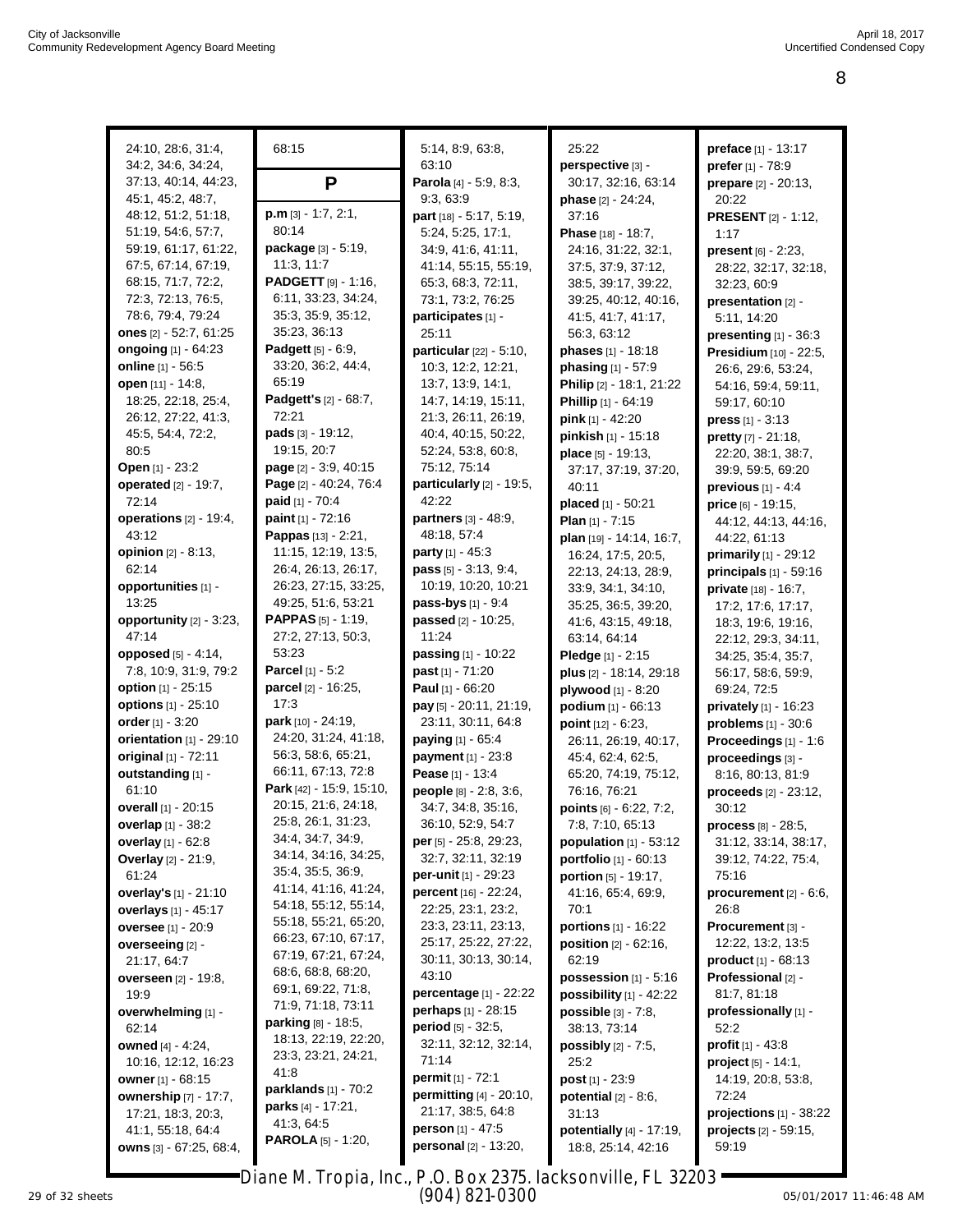|                                  | 17:2, 17:21, 17:22,            |                               | 44:21, 45:9                             |                                                        |
|----------------------------------|--------------------------------|-------------------------------|-----------------------------------------|--------------------------------------------------------|
| <b>proper</b> $[1] - 68.3$       |                                | rank [2] - 13:23, 50:16       |                                         | 42:16, 42:23, 43:5,                                    |
| properly [1] - 9:5               | 17:23, 17:24, 18:1,            | ranking [1] - 12:10           | referenced $[1] - 61:2$                 | 51:18                                                  |
| property [34] - 4:24,            | 18:2, 18:3, 18:16,             | ranks [1] - 52:19             | refined [1] - 53:17                     | resolution [15] - 4:21,                                |
| 10:16, 12:2, 12:12,              | 18:17, 18:25, 19:5,            | rate [4] - 23:14, 25:8,       | reflect [3] - 7:7, 44:13,               | 5:8, 10:4, 11:3, 11:6,                                 |
| 15:4, 19:20, 19:21,              | 19:8, 20:1, 20:4,              | 30:14, 32:22                  | 52:18                                   | 12:6, 65:24, 76:1,                                     |
| 19:22, 19:23, 20:13,             | 21:18, 21:20, 23:16,           | RDA [6] - 37:18,              | regard $[1] - 36.8$                     | 76:17, 76:25, 79:8,                                    |
| 20:24, 21:8, 21:12,              | 25:5, 25:21, 35:1,             | 38:12, 38:16, 39:2,           | regarding $[1] - 61:23$                 | 79:10, 79:11, 79:15                                    |
| 22:10, 23:10, 23:17,             | 35:18, 35:22, 39:16,           | 75:5, 75:6                    | regards [10] - 20:6,                    | Resolution $[8] - 4:17$ ,                              |
| 25:16, 25:23, 33:18,             | 39:17, 39:23, 39:24,           | reached [1] - 71:1            | 35:21, 39:7, 40:2,                      | 4:20, 9:24, 10:15,                                     |
| 39:8, 44:14, 45:10,              | 40:2, 40:10, 41:1,             | read [7] - 14:25,             | 41:4, 41:5, 43:7,                       | 12:5, 73:23, 78:24,                                    |
| 53:5, 55:16, 55:18,              | 41:3, 50:7, 56:14,             | 43:12, 50:2, 50:3,            | 52:2, 52:10, 56:2                       | 79:18                                                  |
| 55:20, 61:3, 61:5,               | 56:16, 56:22, 57:6,            | 60:1, 65:14, 70:9             | regular [1] - 11:14                     | resolve [1] - 21:4                                     |
| 61:20, 62:25, 68:2,              | 57:20, 58:5, 58:6,             | reading [2] - 61:14,          | regularly $[1] - 16:17$                 | <b>Resources</b> [1] - 71:2                            |
| 69:9, 69:12, 69:25               | 64:4, 64:5, 66:11,             | 77:2                          | related [4] - 17:2,                     | respond [2] - 8:14,                                    |
| $proposal$ [30] - 11:10,         | 67:22, 68:22, 69:23,           | real [8] - 4:24, 25:22,       | 21:5, 30:1, 44:5                        | 46:5                                                   |
| 11:25, 12:3, 14:9,               | 70:1, 72:5, 74:4,              | 27:5, 28:12, 28:14,           | relates [1] - 62:8                      | response [12] - 4:10,                                  |
| 14:22, 18:7, 21:25,              | 74:16, 78:18, 78:20,           | 28:24, 32:15, 45:14           | relating $[1] - 65:25$                  | 4:15, 10:5, 10:10,                                     |
| 27:12, 27:20, 27:25,             | 79:14                          | really [23] - 3:24,           | released [2] - 12:13,                   | 64:1, 74:6, 78:15,                                     |
| 33:24, 34:3, 37:1,               | pull [3] - 59:8, 64:18,        | 14:24, 28:6, 28:20,           | 69:22                                   | 78:22, 79:3, 79:12,                                    |
| 43:16, 46:7, 46:25,              | 75:11                          | 29:17, 29:18, 30:21,          | relocation $[7] - 15.9$ ,               | 79:16, 79:22                                           |
| 49:24, 50:10, 50:25,             | pull-offs [1] - 64:18          | 30:24, 31:1, 31:19,           | 20:14, 21:5, 24:17,                     | responsibilities [3] -                                 |
| 51:5, 51:11, 52:4,               | purchase [7] - 5:19,           | 32:16, 32:22, 33:3,           | 41:18, 55:20, 56:3                      | 20:2, 23:16, 25:21                                     |
| 52:20, 55:11, 58:20,             | 19:15, 23:5, 23:9,             | 51:11, 52:18, 53:18,          | <b>remember</b> $[2] - 41:21$ ,         | responsibility [2] -                                   |
| 60:1, 62:2, 65:11,               | 25:16, 44:11, 44:12            | 53:24, 54:19, 62:13,          | 48:13                                   | 58:6, 64:24                                            |
| 65:17, 75:14                     | purchasers $[2] - 6:2$ ,       | 63:16, 74:11, 76:15           | remind [1] - 15:12                      | responsible [6] -                                      |
| proposals $[17]$ -               | 8:7                            | reason [1] - 62:14            | render [1] - 13:16                      | 21:16, 44:20, 44:23,                                   |
| 10:23, 11:9, 12:10,              | purple [2] - 15:6, 15:7        | <b>recapped</b> $[1] - 26:14$ | renewed [1] - 68:23                     | 45:10, 64:7, 73:4                                      |
| 12:24, 13:11, 13:12,             | <b>purpose</b> $[1] - 5.8$     | receive [1] - 32:18           | rent [1] - 68:12                        | rest $[1] - 35:24$                                     |
| 13:19, 14:11, 26:15,             | pursue [1] - 8:25              | received [11] - 10:24,        | rental [1] - 18:11                      | <b>restaurant</b> $[4] - 18:13$ ,                      |
| 27:16, 45:2, 49:7,               | put [7] - 6:5, 22:1,           | 12:11, 12:22, 12:23,          | repayment [1] - 70:20                   | 18:15, 22:16, 41:8                                     |
| 50:15, 51:3, 51:10,              | 29:22, 36:24, 50:11,           | 13:3, 14:12, 26:5,            | replacing [1] - 67:21                   | restaurants $[1] - 17:11$                              |
| 51:25, 52:18                     | 56:16, 75:1                    | 26:6, 26:7, 33:17,            | report [2] - 6:19, 81:9                 | restoration $[1] - 64:21$                              |
| proposed [9] - 16:6,             | putting [2] - 39:21,           | 62:1                          | <b>REPORTER [1] - 81:1</b>              | restoring $[1] - 8.7$                                  |
| 17:5, 20:2, 22:13,               | 47:2                           | receives [2] - 23:12,         |                                         |                                                        |
|                                  |                                |                               |                                         |                                                        |
| 23:4, 48:19, 59:9,               |                                | 30:12                         | <b>Reporter</b> [2] - 81:8,             | restriction [1] - 66:24                                |
| 59:23, 67:19                     |                                |                               | 81:18                                   | restrictions [3] -                                     |
| proposer [1] - 12:10             | Q                              | receiving [1] - 49:16         | represent [1] - 70:13                   | 19:21, 21:10, 61:3                                     |
| proposers [3] - 13:18,           | qualifications [1] -           | recently [2] - 5:23,          | representing [1] -                      | retail $[8] - 17:11$ ,                                 |
| 13:22, 14:4                      | 29:8                           | 69:3                          | 65:1                                    | 18:15, 22:14, 22:23,                                   |
| proposing [12] - 15:8,           | quarter [4] - 38:23,           | recession [1] - 28:14         | request $[2] - 62:20$ ,                 | 24:9, 24:18, 25:1,                                     |
| 17:13, 18:9, 18:22,              | 39:1, 39:9, 39:11              | <b>Recitation</b> [1] - 2:15  | 63:7                                    | 37:8                                                   |
| 19:15, 21:15, 22:8,              | questions $[13] - 3:7$ ,       | recognize $[3] - 2:18$ ,      | requests $[1] - 62:24$                  | <b>retain</b> [2] - 20:3, 55:18<br>retains [1] - 25:25 |
| 22:11, 23:5, 24:7,               | 9:20, 13:15, 26:19,            | 2:24, 75:10                   | require [8] - 16:7,                     |                                                        |
| 43:9, 44:12                      | 33:21, 36:11, 37:3,            | recommend $[1] - 14:2$        | 44:22, 45:14, 48:17,                    | return [4] - 23:14,                                    |
| proprietary $[1] - 31:16$        | 43:7, 55:4, 55:10,             | recommendation [6] -          | 70:19, 70:20, 72:17,                    | 30:14, 30:15, 47:20                                    |
| prospective $[1] - 6:2$          | 66:22, 73:17, 75:23            | 12:8, 14:3, 58:19,            | 73:7                                    | <b>reversion</b> $[1]$ - 32:24                         |
| <b>Protection</b> $[1]$ - 71:5   | quickest [1] - 34:1            | 74:23, 76:4, 76:14            | required $[5] - 20.9$ ,                 | review [5] - 3:23,                                     |
| proud $[1] - 65:12$              | quickly [1] - 75:22            | record $[1] - 81:10$          | 20:19, 24:7, 64:13,                     | 38:19, 49:24, 50:11,                                   |
| $provide [6] - 23:20,$           | quite [6] - 29:17,             | recording $[1] - 3:25$        | 70:3                                    | 59:12                                                  |
| 37:9, 49:20, 61:8,               | 38:14, 52:1, 64:24,            | redevelopment [11] -          | requirements $[1]$ -                    | reviewed $[1] - 50:13$                                 |
| 67:16, 76:24                     | 69:21, 70:22                   | 7:15, 7:23, 14:14,            | 70:11                                   | <b>reviewing</b> $[1] - 3:14$                          |
| <b>provided</b> $[6] - 11.8$ ,   | quorum $[1] - 2:23$            | 37:19, 37:24, 47:5,           | requires $[1] - 58:23$                  | rezoning [1] - 39:7                                    |
| 11:10, 16:2, 59:7,               |                                | 57:13, 57:15, 76:12,          | researched [1] - 67:7                   | <b>RFP</b> [3] - 27:18, 52:19,                         |
| 60:2, 67:1                       | R                              | 76:20, 77:19                  | reservations [3] -                      | 54:6                                                   |
| providing $[1]$ - 36:4           |                                | <b>REDEVELOPMENT</b>          | 57:23, 58:4, 58:9                       | rid [5] - 67:15, 68:19,                                |
| <b>provisions</b> $[1] - 21:11$  | <b>raise</b> $[1] - 2:25$      | $[1] - 1:2$                   | residences [3] -                        | 70:11, 70:18                                           |
| <b>proximity</b> $[1] - 52:12$   | <b>Randolph</b> $[3] - 18:1$ , | Redevelopment [7] -           | 15:22, 42:25, 68:13                     | <b>rights</b> $[1] - 63:12$                            |
| <b>Public</b> $[4] - 1:9, 1:19,$ | 21:22, 64:19                   | 1:19, 1:20, 3:18,             | <b>residential</b> $[14] - 15:5$ ,      | rise $[1] - 2:13$                                      |
| 26:24, 27:15                     | range [1] - 17:16              | 3:20, 4:5, 7:15,<br>12:12     | 17:7, 18:11, 22:15,                     | <b>River</b> $[1] - 72:19$                             |
| <b>public</b> $[56] - 10:3$ ,    | <b>ranging</b> [1] - 17:14     | reduce [3] - 44:16,           | 23:1, 24:9, 25:1,<br>37:7, 42:4, 42:14, | <b>river</b> [5] $-27:24, 64:5,$<br>64:21, 69:6, 71:16 |

05/01/2017 11:46:48 AM Page 9 to 9 of 11 30 of 32 sheets Diane M. Tropia, Inc., P.O. Box 2375, Jacksonville, FL 32203 (904) 821-0300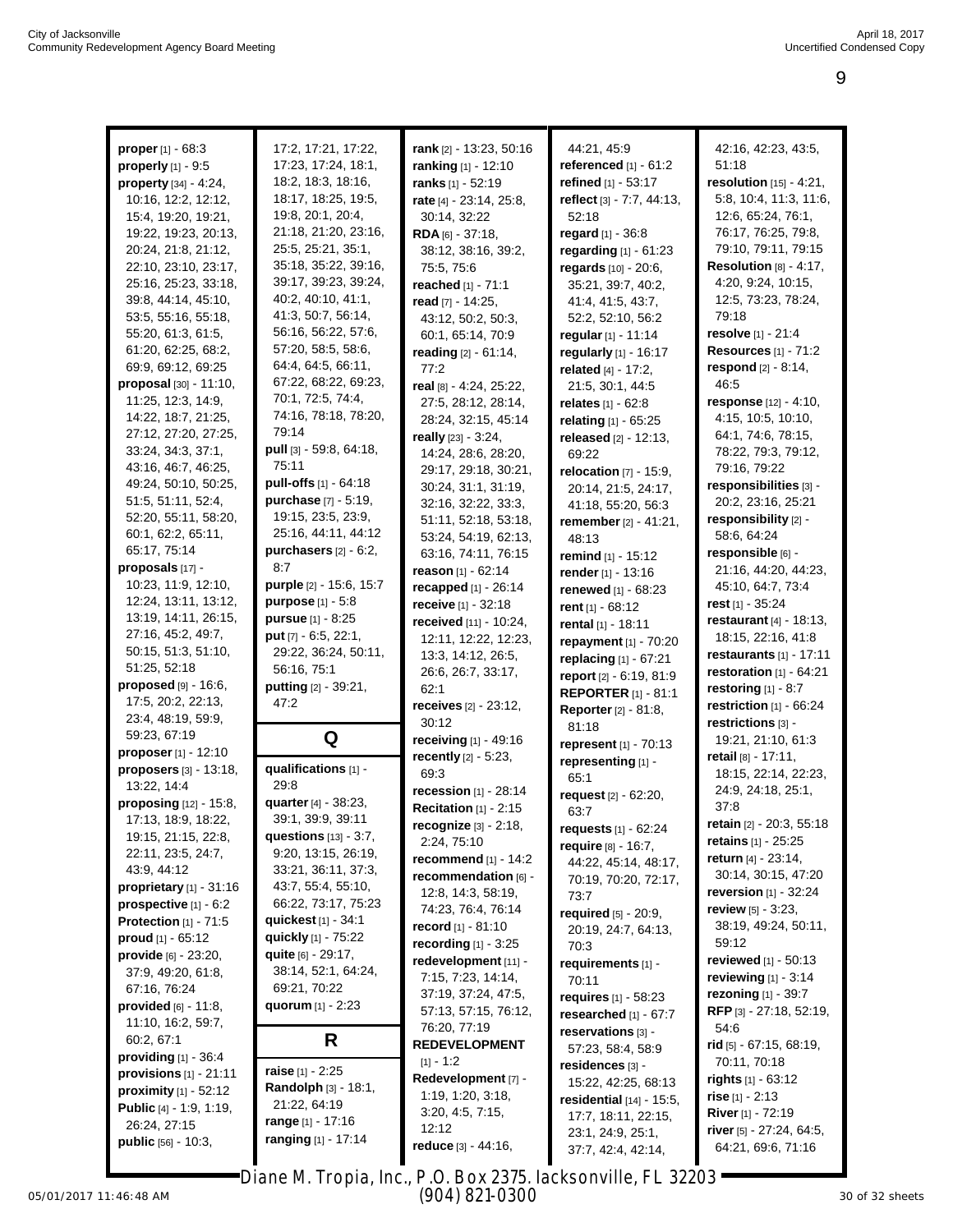| riverfront $[9] - 10:16$ ,         | 76:7, 76:10, 76:15,             | 62:4                           | spaces [2] - 18:17,             | 7:3, 7:16, 7:23                 |
|------------------------------------|---------------------------------|--------------------------------|---------------------------------|---------------------------------|
| 12:2, 12:12, 16:5,                 | 76:23, 77:8                     | simple [1] - 23:6              | 20:4                            | strategy [4] - 68:25,           |
| 22:10, 35:16, 45:19,               | sector [8] - 17:22,             | simplified $[1] - 63:6$        | Spark [1] - 53:15               | 69:15, 70:17                    |
| 53:5, 59:3                         | 17:23, 17:25, 18:1,             |                                |                                 | <b>street</b> [1] - 12:3        |
|                                    | 18:2, 20:1, 23:16,              | simply [1] - 6:23              | speaks [2] - 37:4, 37:5         |                                 |
| <b>Riverside</b> $[1] - 66:20$     |                                 | sincere [1] - 62:14            | specifically $[2] - 34:5$ ,     | <b>Street</b> [15] - 1:8, 4:18, |
| <b>Riverwalk</b> $[4] - 20:3$ ,    | 25:21                           | sincerely $[1]$ - 49:8         | 39:22                           | 4:25, 5:1, 5:17,                |
| 21:23, 23:19, 64:21                | <b>secured</b> [1] - 9:5        | $s$ it [9] - 13:23, 14:8,      | specified [1] - 40:10           | 17:25, 20:14, 21:21,            |
| <b>riverwalks</b> $[1] - 17:22$    | see [18] - 3:2, 7:19,           | 43:18, 43:21, 50:16,           | specify [1] - 40:8              | 23:18, 64:10, 64:16,            |
| road $[1] - 32:21$                 | 8:20, 8:21, 14:24,              | 52:23, 53:3, 57:3,             | spectacular [1] -               | 64:17, 64:20, 65:8              |
| <b>Ron</b> [1] - 11:15             | 15:6, 15:13, 15:15,             | 57:4                           | 29:17                           | <b>stress</b> [1] - 73:13       |
| <b>RON</b> $[1]$ - 1:15            | 17:4, 21:7, 31:13,              | site [23] - 9:4, 16:22,        | speculative [1] - 30:19         | strict [1] - 11:22              |
| $root_{[1]} - 5:25$                | 34:10, 34:11, 43:9,             | 19:17, 20:16, 20:17,           | spend [1] - 36:14               | <b>strike</b> [1] - 7:20        |
| <b>rooms</b> $[2] - 17:16$ ,       | 54:17, 66:4, 67:18,             | 20:19, 21:2, 21:3,             | spending [1] - 70:13            | strong [1] - 27:25              |
| 17:17                              | 71:22                           | 23:6, 23:7, 23:19,             | spirit [1] - 53:13              | structured [2] - 18:13,         |
| roughly [2] - 22:25,               | seeing [4] - 10:6, 36:4,        | 40:5, 41:16, 47:21,            | split [1] - 19:2                | 41:8                            |
| 39:6                               | 78:23, 79:17                    | 61:8, 66:23, 67:21,            | Sports [2] - 16:10,             | structures $[1]$ - 18:5         |
| <b>round</b> $[1] - 16:11$         | seem [1] - 56:21                | 67:24, 68:6, 68:8,             | 51:14                           | subcommittee [2] -              |
| rules [2] - 70:4, 71:8             | selecting $[1]$ - 12:8          | 68:12, 69:2, 70:14             | <b>spot</b> $[1] - 69:5$        | 49:6, 51:2                      |
| run $[4] - 13:10, 22:6,$           | selection [1] - 38:17           | <b>sits</b> [1] - 41:13        | square [7] - 17:12,             | subject [11] - 17:20,           |
| 32:20, 73:16                       | <b>sell</b> [5] - 55:15, 55:17, | <b>situation</b> $[1] - 44:15$ | 17:13, 17:15, 18:15,            | 18:18, 24:24, 34:23,            |
|                                    | 68:11, 68:18, 68:21             | $\sin$ [1] - 79:24             | 29:23, 30:5, 37:8               | 40:5, 45:7, 55:23,              |
| S                                  | <b>seller</b> [1] - 44:22       | <b>skip</b> [1] - 69:7         | $St[1] - 72:19$                 | 56:18, 66:24, 68:9              |
|                                    | <b>sense</b> [3] - 45:8,        | Skyway [1] - 23:23             | stadium [1] - 35:17             | submerged [4] -                 |
| sale [3] - 18:11, 23:9,            | 55:12, 55:15                    | slide [6] - 14:20,             | staff [1] - 6:19                | 22:21, 66:2, 67:25,             |
| 30:10                              | <b>separate</b> [1] - 35:5      | 15:24, 22:3, 22:6,             | stakeholders [1] -              | 68:1                            |
| sales [3] - 19:11,                 | series [1] - 5:22               | 24:3, 26:2                     | 16:17                           | <b>submitted</b> [1] - 13:1     |
| 29:25, 30:3                        | <b>serious</b> [2] - 45:15,     | slip $[1]$ 68:16               | standards $[1] - 21:11$         | submitting [1] - 13:19          |
| saw [3] - 2:7, 34:24,              | 45:24                           | <b>slips</b> [7] - 17:18,      |                                 | subsidies [1] - 52:15           |
| 52:2                               | <b>serve</b> [1] - 72:7         | 17:20, 34:21, 34:22,           | standpoint $[3] - 8:23$ ,       |                                 |
| Sawyer [1] - 7:19                  | <b>services</b> [1] - 11:23     |                                | 8:25, 51:17                     | subtracting [1] -               |
|                                    |                                 | 34:23, 68:11, 68:18            | stands [1] - 31:16              | 25:18                           |
| <b>SAWYER</b> [2] - 1:21,          | <b>set</b> [2] - 45:19, 49:23   | soccer [1] - 24:19             | star [3] - 18:12, 37:7,         | successful $[1]$ - 12:4         |
| 7:21                               | seven [1] - 79:25               | sole [1] - 16:21               | 68:10                           | suspicion $[1] - 58:11$         |
| scale [5] - 56:22,                 | several [2] - 6:1, 65:24        | solicitation $[2] - 5.5$ ,     | <b>start</b> [8] - 2:10, 6:9,   | sustainability [1] -            |
| 58:24, 60:15, 60:16,               | <b>shake</b> [1] - 73:6         | 12:17                          | 6:10, 33:20, 53:14,             | 31:7                            |
| 60:17                              | shall [1] - 19:16               | <b>someone</b> [1] - 14:20     | 54:21, 56:23, 73:22             | swapping [2] - 67:15,           |
| schedule [4] - 37:20,              | share [2] - 27:11, 66:8         | somewhere [7] -                | started [1] - 54:22             | 70:19                           |
| 56:10, 56:12, 57:9                 | sharing [1] - 45:3              | 38:22, 39:1, 41:12,            | <b>STATE</b> [1] - 81:3         | <b>synopsis</b> [5] - 10:22,    |
| <b>scope</b> [3] - 11:10,          | <b>sheet</b> [16] - 12:24,      | 51:21, 58:22, 59:2,            | State [2] - 1:9, 68:21          | 11:8, 16:2, 37:4,               |
| 11:23, 11:24                       | 43:17, 50:17, 50:20,            | 75:17                          | state [5] - 8:4, 59:23,         | 39:16                           |
| <b>score</b> $[2] - 26:5, 26:6$    | 57:11, 57:14, 75:6,             | <b>soon</b> $[1] - 38:13$      | 67:2, 67:4, 69:16               |                                 |
| <b>scored</b> [1] - 26:7           | 76:8, 76:9, 76:12,              | <b>sorry</b> [5] - 3:17, 5:13, | statements $[1] - 60:2$         | Т                               |
| <b>scores</b> [2] - 13:1, 26:8     | 76:17, 76:19, 77:1,             | 32:13, 66:19, 77:2             | staying [1] - 71:14             |                                 |
| <b>scoring</b> $[7] - 5.4, 6.19$ , | 77:17, 77:24                    | <b>sort</b> $[1] - 8:13$       | stenographic [1] -              | table [5] - 22:1, 28:7,         |
| 6:22, 7:6, 12:24,                  | shipyard $[3] - 44:15$ ,        | <b>sounding</b> [2] - 49:15,   | 81:11                           | 30:25, 48:8, 65:16              |
| 26:3, 37:1                         | 72:12, 72:15                    | 49:20                          | stenographically [1] -          | talks $[1] - 24:17$             |
| <b>screen</b> $[2] - 15:6$ ,       | shipyards $[5] - 55:16$ ,       | <b>sounds</b> [4] - 29:21,     | 81.9                            | task $[1] - 14:10$              |
| 41:10                              | 55:19, 62:25, 64:23,            | 30:18, 63:3                    | step [1] - 69:21                | Tax $[4] - 5:2, 21:1,$          |
| Sea [4] - 22:5, 22:17,             | 68:2                            | <b>Southside</b> $[1] - 7:14$  | sticking [2] - 62:4,            | 46:25, 62:17                    |
| 29:15, 51:10                       | Shipyards [3] - 21:8,           | <b>spa</b> [1] - 15:22         | 62:5                            | <b>tax</b> $[2] - 23:25, 25:22$ |
| second [15] - 4:7, 4:8,            | 22:6, 68:2                      | space [27] - 15:23,            |                                 | <b>taxes</b> $[1]$ - 25:23      |
| 5:24, 10:1, 10:2,                  | showed $[1] - 60:13$            | 17:14, 17:21, 18:5,            | still [11] - 34:17,             | TCA $[2] - 63:10, 63:15$        |
| 24:19, 31:24, 37:14,               | shown [1] - 68:1                | 18:16, 19:1, 19:5,             | 36:16, 40:5, 44:19,             | <b>team</b> [6] - 16:18, 28:8,  |
| 40:14, 42:1, 56:21,                | sic $[1] - 2:11$                | 20:17, 21:18, 21:20,           | 45:10, 53:19, 54:23,            | 29:8, 52:24, 57:5,              |
| 73:25, 74:1, 78:3,                 |                                 | 22:19, 23:1, 23:2,             | 54:24, 70:1, 70:3,              | 68:16                           |
| 78:4                               | side $[3] - 42:25, 48:8,$       |                                | 71:15                           |                                 |
| <b>secondly</b> [1] - 62:17        | 65.9                            | 23:24, 25:5, 27:22,            | stipulated $[1] - 16:13$        | <b>tear</b> [1] - 8:8           |
|                                    | sign $[4] - 4.14, 10.9,$        | 39:17, 39:24, 41:3,            | <b>storage</b> [2] - 20:16,     | tee $[1] - 4.19$                |
| <b>secret</b> $[1] - 72:14$        | 79:2, 79:21                     | 41:19, 42:11, 54:4,            | 23:20                           | teeth $_{[1]}$ - 65:12          |
| <b>section</b> [3] - 15:4,         | <b>similar</b> $[3] - 51:10$ ,  | 64:11, 68:22, 72:5,            | storm $[4] - 20:15$ ,           | <b>tenant</b> $[1] - 5:22$      |
| 15:21, 74:13                       | 51:17, 51:25                    | 72:6                           | 23:20, 28:17, 64:12             | term $[16] - 43:17$ ,           |
| Section [6] - 76:5,                | similarities $[2] - 62:2$ ,     | space/park [1] - 22:19         | <b>strategic</b> $[4] - 6:21$ , | 50:17, 50:19, 50:21,            |

Diane M. Tropia, Inc., P.O. Box 2375, Jacksonville, FL 32203 (904) 821-0300